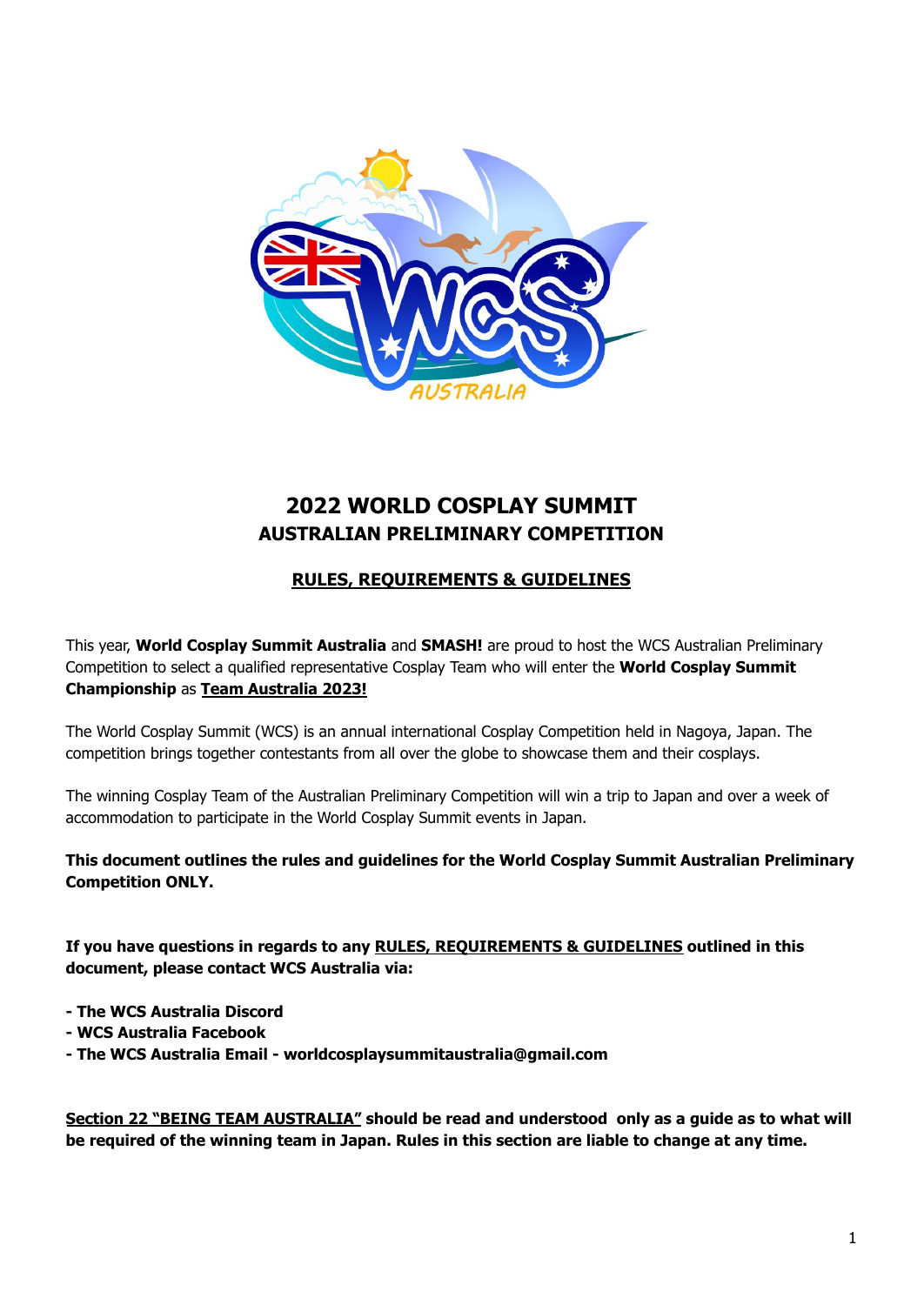| 1.  | <b>DEFINITIONS</b>                               | 3              |
|-----|--------------------------------------------------|----------------|
| 2.  | <b>HOW TO ENTER</b>                              | 4              |
| 3.  | <b>COSPLAYER'S ELIGIBILITY</b>                   | $\overline{z}$ |
| 4.  | <b>CHARACTERS &amp; CHARACTER DESIGNS</b>        | 8              |
| 5.  | <b>COSPLAY COSTUME</b>                           | 9              |
| 6.  | <b>WEAPONS &amp; HANDHELD PROPS</b>              | 13             |
| 7.  | <b>3D PRINTING</b>                               | 16             |
| 8.  | <b>SPECIAL EFFECTS MAKEUP &amp; STAGE MAKEUP</b> | 17             |
| 9.  | <b>PERFORMANCE</b>                               | 18             |
| 10. | <b>STAGE PROPS &amp; HANDHELD STAGE PROPS</b>    | 21             |
| 11. | <b>AUDIO &amp; BACKGROUND VIDEO</b>              | 23             |
| 12. | <b>TEAM BUILD BOOK</b>                           | 26             |
| 13. | THE WCS AUSTRALIAN PRELIMINARY COMPETITION       | 28             |
| 14. | <b>CLEAN UP</b>                                  | 32             |
| 15. | <b>JUDGING</b>                                   | 33             |
| 16. | <b>JUDGING PANEL</b>                             | 34             |
| 17. | <b>COSTUME JUDGING</b>                           | 35             |
| 18. | POINT CRITERIA FOR COSTUME JUDGING               | 37             |
| 19. | <b>PERFORMANCE JUDGING</b>                       | 39             |
| 20. | <b>POINT CRITERIA FOR PERFORMANCE JUDGING</b>    | 40             |
| 21. | <b>RESULTS, PRIZES &amp; AWARDS</b>              | 41             |
| 22. | <b>BEING TEAM AUSTRALIA</b>                      | 42             |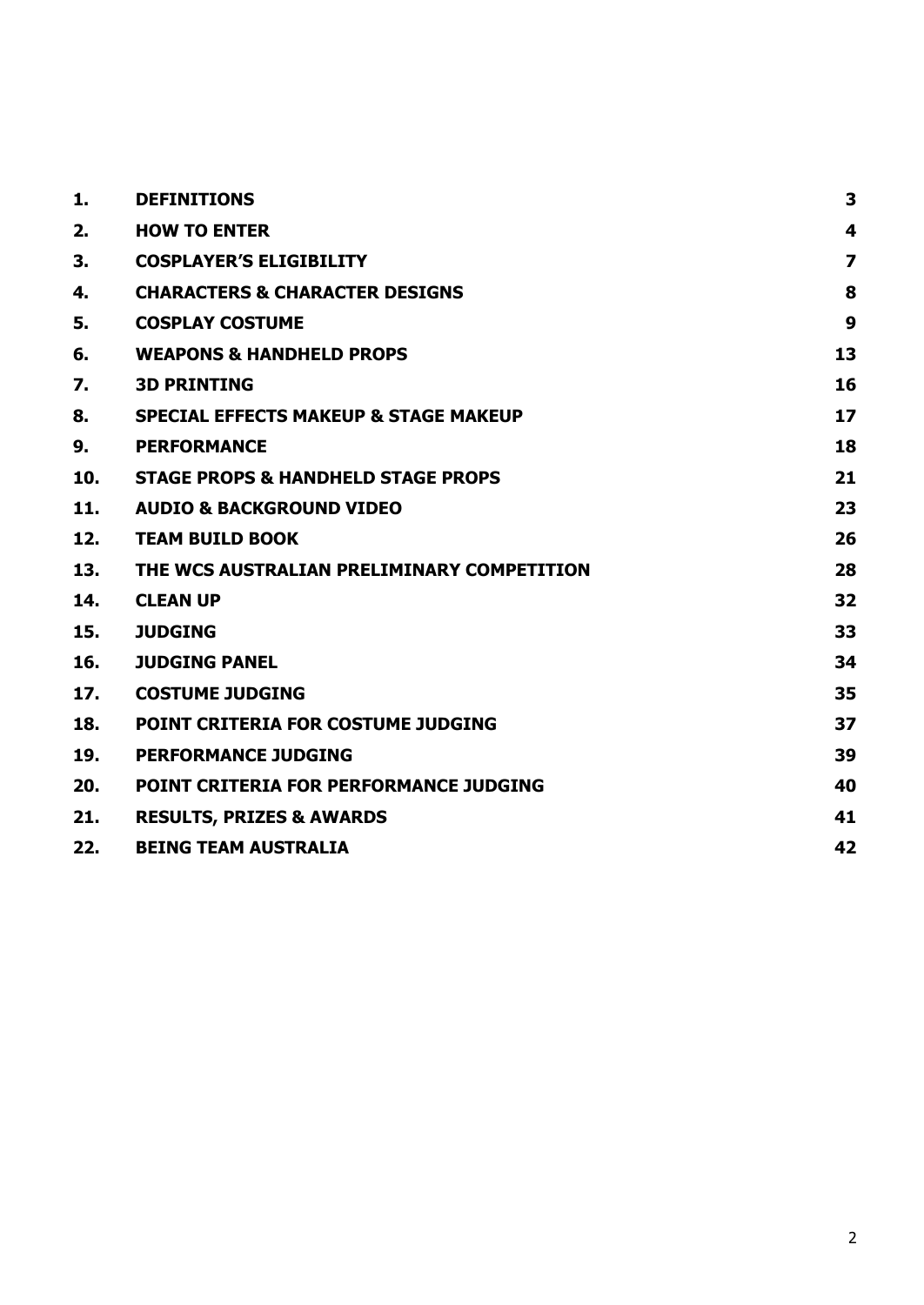# <span id="page-2-0"></span>**1. DEFINITIONS**

Below are the definitions for some of the common terms related to the Australian Preliminary Competition only:

| <b>WCS</b>                                          | World Cosplay Summit - An annual Cosplay Summit held in Japan culminating in<br>the World Cosplay Summit Championship performance.                                                                                                                                 |
|-----------------------------------------------------|--------------------------------------------------------------------------------------------------------------------------------------------------------------------------------------------------------------------------------------------------------------------|
| <b>WCS Australia</b>                                | World Cosplay Summit Australia - The name used for the organisation that runs<br>the WCS Australian Preliminary Competition, held at SMASH!                                                                                                                        |
| SMASH!                                              | Sydney Manga and Anime Show - The Convention that the Australian Preliminary<br>is held at.                                                                                                                                                                        |
| <b>WCS Australian</b><br>Preliminary<br>Competition | The official Preliminary Competition held to select Team Australia for the World<br>Cosplay Summit in Japan.                                                                                                                                                       |
| <b>WCS Championship</b><br>Competition              | The World Cosplay Summit Championship performance which takes place in<br>Japan. This event showcases Cosplayers from around the globe.                                                                                                                            |
| Team Australia                                      | The name given to the winning Cosplay Team of the Australian Preliminary, who<br>will represent Australia in Japan the following year.                                                                                                                             |
| Cosplay Team                                        | A Cosplay Team is made up of two (2) individuals.<br>At the WCS Australian Preliminary Competition only eligible Cosplay Teams are<br>able to participate.                                                                                                         |
| Cosplay Team's<br>Helper                            | A Cosplay Team is permitted to have a maximum number of two (2) Helpers to<br>assist them at the WCS Australian Preliminary Competition.<br>Helpers are permitted to (for example) help the Cosplay Team dress, ensure that<br>the Cosplay Team are hydrated, etc. |
| <b>WCS Cosplay Team</b><br>Area                     | An area set aside for all competing Cosplay Teams, Cosplay Team's Helpers, and<br>all WCS Australia Volunteers, and Judges.                                                                                                                                        |
| <b>WCS Australia</b><br>Volunteers                  | Volunteers that work solely for and on behalf of WCS Australia.<br>These are wonderful people that have given their time to help everyone in WCS<br>Australia run the WCS Australian Preliminary Competition.                                                      |
| <b>WCS Australia Stage</b><br>Volunteers            | WCS Australia Volunteers that are to help on stage during the performance<br>section of the WCS Australian Preliminary Competition.                                                                                                                                |
| WCS Australia<br>Alumni                             | Previous year's Team Australia. Teams that have already previously participated in<br>the World Cosplay Summit.                                                                                                                                                    |
| <b>WCS Australia</b><br>Organiser                   | The person that will be helping the new Team Australia in getting ready for and<br>during the World Cosplay Summit.                                                                                                                                                |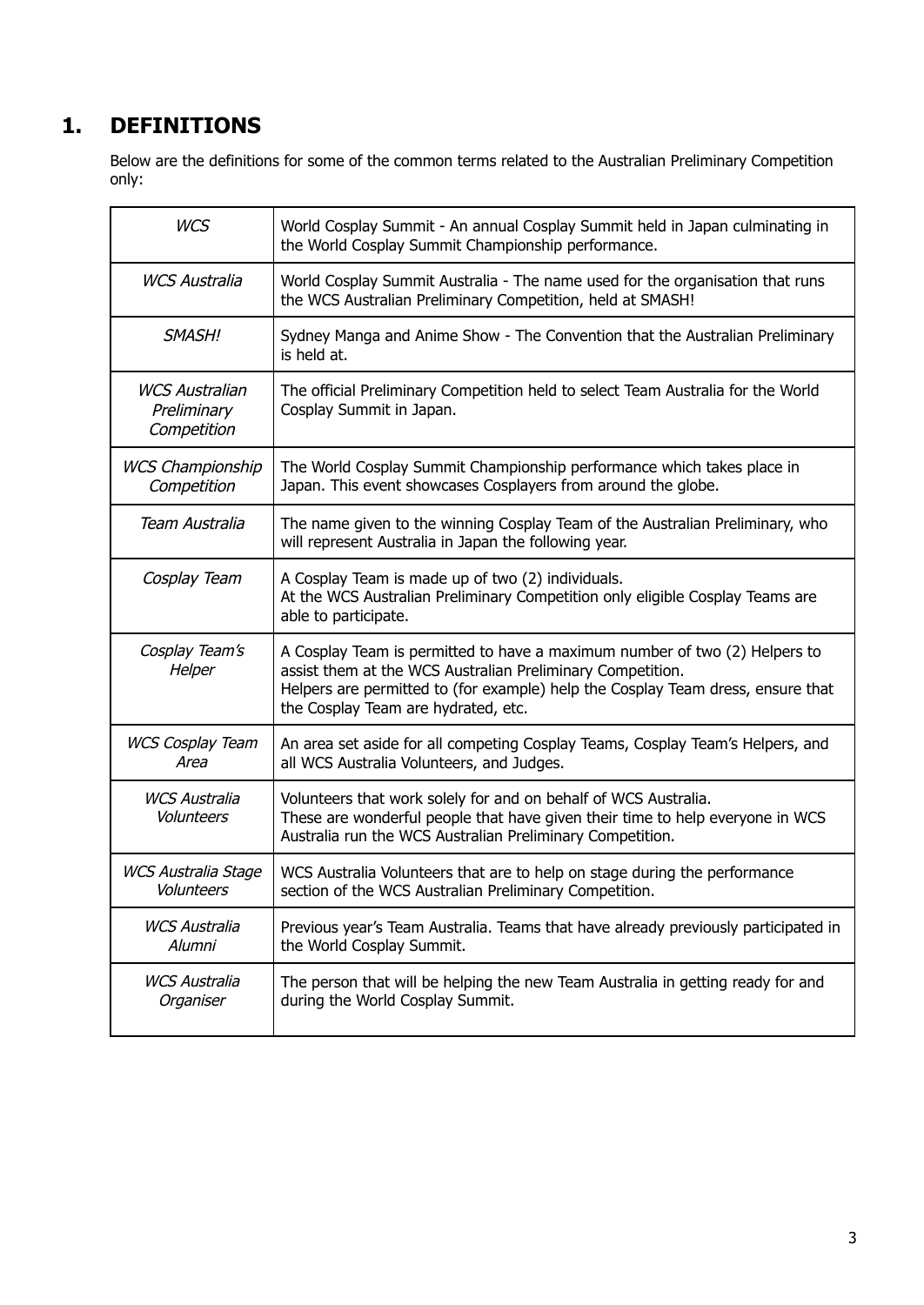# <span id="page-3-0"></span>**2. HOW TO ENTER**

This section outlines how a **Cosplay Team** enters the WCS Australian Preliminary Competition.

2.1. A **Cosplay Team** is required to complete a number of **ITEMS** in order to be Eligible to participate in the WCS Australian Preliminary Competition.

### 2.2. **ITEM 1**- Cosplayer's Eligibility

Each member of the **Cosplay Team** must be Eligible to enter into the WCS Australian Preliminary Competition, all conditions of eligibility are outlined in Section 3.

#### 2.3. **ITEM 2**- Rules, Requirements and Guidelines

Each member of the the **Cosplay Team** should read, understand and agree to all Rules, Requirements & Guidelines outlined in all sections in regards to the Cosplay Costumes, and Performance-

- a) **CHARACTERS & CHARACTER DESIGNS** Section 4
- b) **COSPLAY COSTUME** Section 5
- c) **WEAPONS & HANDHELD PROPS** Section 6
- d) **3D PRINTING** Section 7
- e) **SPECIAL EFFECTS MAKEUP & STAGE MAKEUP** Section 8
- f) **PERFORMANCE** Section 9
- g) **STAGE PROPS & HANDHELD STAGE PROPS** Section 10
- h) **AUDIO & BACKGROUND VIDEO** Section 11
- i) **THE WCS AUSTRALIAN PRELIMINARY COMPETITION** Section 13
- j) **CLEAN UP** Section 14
- 2.4. **ITEM 3** Team Build Book The **Cosplay Team** is required to submit a **Team Build Book**, outlined in Section 12

#### **Team Build Book is to be submitted by - 11:59 pm (AEST) Tuesday, 12th of July 2022**

#### 2.5. **ITEM 4**- Team Entry Form

A Team Entry Form will need to be completed by the **Cosplay Team**. This form will include personal information such as Legal Name, Date of Birth etc, along with Cosplay Costume and Character Information.

This information is required by WCS Australia for the purposes of the WCS Australian Preliminary Competition. No Personal information will be given or sold to any other persons or parties.

a) A downloadable blank Team Entry Form will be available on the WCS Australia Website, closer to the date of the WCS Australian Preliminary Competition for the **Cosplay Team** to complete.

b) Some information such as Cosplay Costumes and Character Information etc, will be required for **ITEM 4 - Team Entry Form** and **ITEM 3- Team Build Book**. Please include all relevant information in both.

c) A Team Entry Form is to be submitted as a PDF file. No other file types will be accepted.

#### **Team Entry Form is to be submitted by - 11:59 pm (AEST) Tuesday, 12th of July 2022**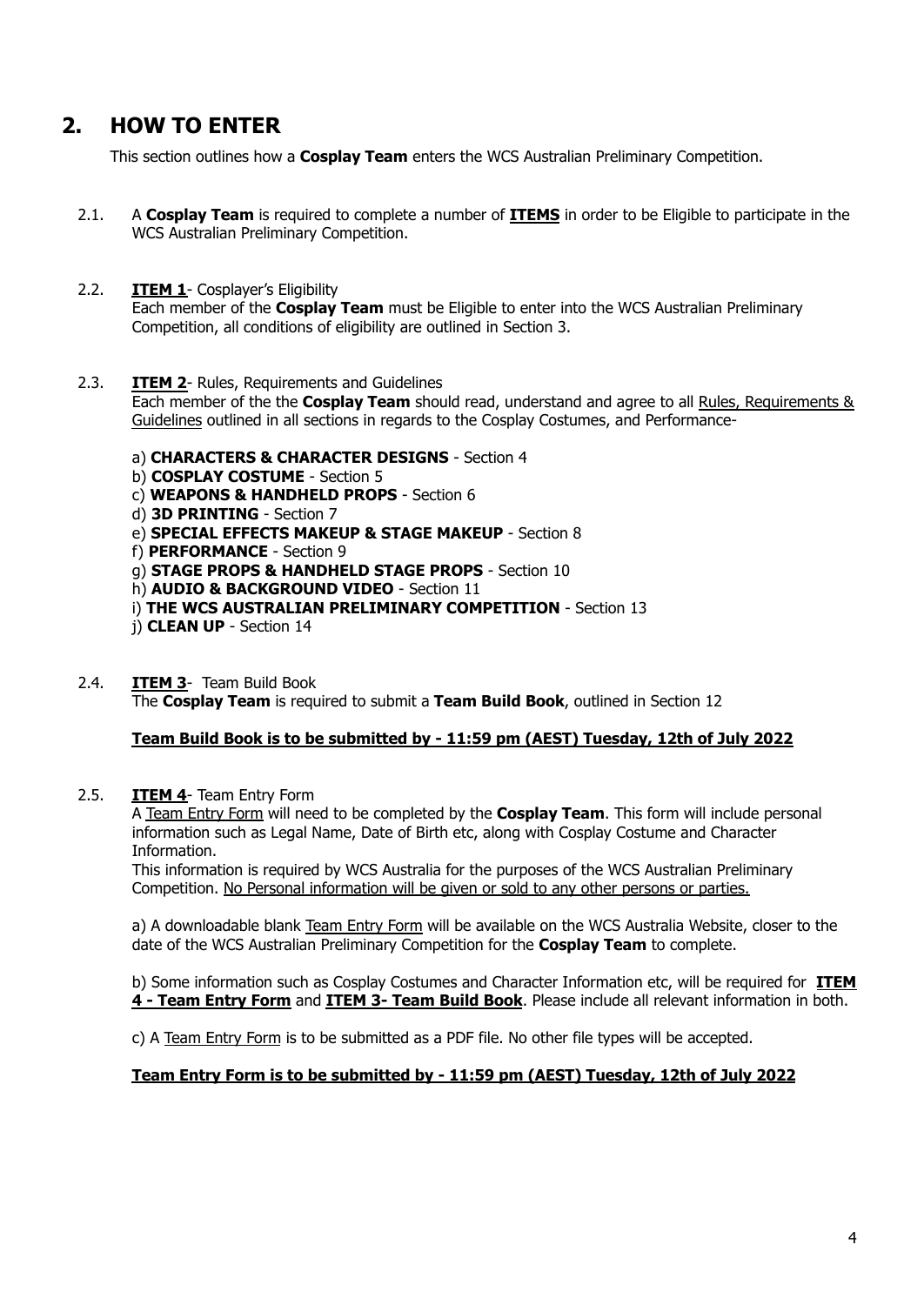2.6. **ITEM 5**- Audio & Background Video The **Cosplay Team** is required to submit all relevant Audio & Background Video, outlined in Section 11.

### **Audio & Background Video files are to be submitted by - 11:59 pm (AEST) Tuesday, 12th of July 2022**

### 2.7. **ITEM 6**- Photos of the Cosplay Team

Three (3) to five (5) Cosplay Photos of EACH member of the **Cosplay Team** is required for use in the WCS Australian Preliminary Competition to introduce the **Cosplay Team** on Stage.

a) All photos are to be high resolution, but can not exceed more than 1GB in file size.

b) Photos are to be in .jpg or .png formats only.

c) The filename of each photo is to be the prefered Name of the Team Member, and given a number, e.g CosplayName01, CosplayName02, OtherCosplayName01, OtherCosplayName 02 etc

d) All photos are to be of a single cosplayer, wearing a Cosplay Costume. Cosplay Costumes in submitted photos do not have to follow the rules in Section 5, and can be from any genre of Cosplay, including but not limited to anime, manga, game, Marvel, DC, etc.

e) Photos of either member of the **Cosplay Team** wearing Japanese street fashion are also permitted. These include, but not limited to; - lolita fashion, Visual Kei, decora, or band cosplay.

f) Photos in Portrait format are recommended but if no other options are available, landscape will be accepted.

g) The **Cosplay Team** understands and agrees that the photos submitted may be cropped and resized in order to be viable for use.

h) WCS Australia will NEVER edit/photoshop any aspects of a person's face or body in any photo submitted.

i) It is the responsibility of the **Cosplay Team** to get the correct permissions for the use of the photos they submit from the Photographer.

WCS Australia will not be held responsible for the use of a photo supplied by a member of the Cosplay Team that ignores a photographer's rights..

#### **Photos of the Cosplay Team are to be submitted by - 11:59 pm (AEST) Tuesday, 12th of July 2022**

2.8. **ALL ITEMS** that are required to be **SUBMITTED** by a **Cosplay Team**, are collectively known as The Cosplay Team's "**Entry**"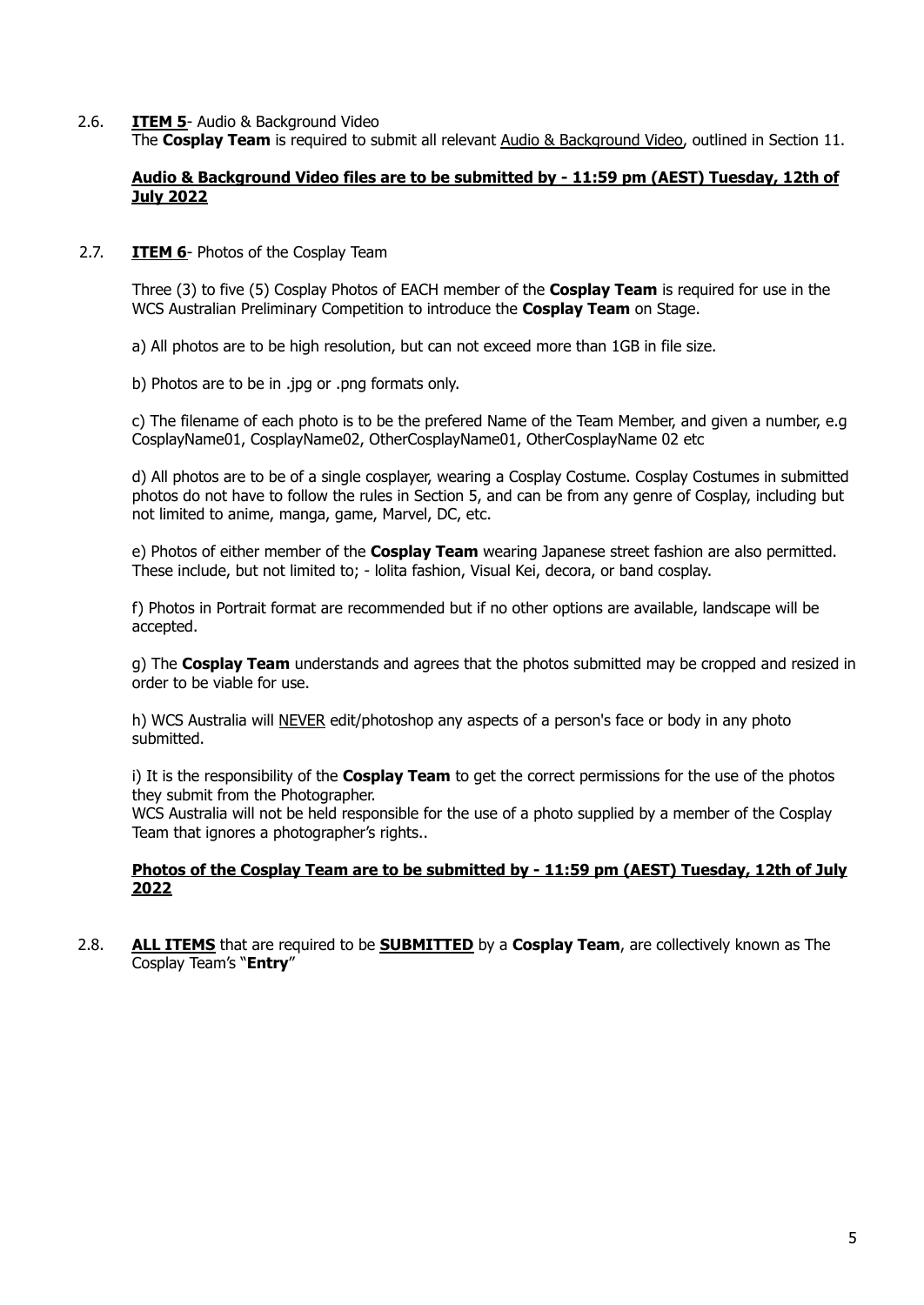2.9. **ALL ITEMS** that make up a Cosplay Team's **Entry** are to be submitted all together in a single Google Drive folder, or a Single DropBox folder. No other file sharing options will be accepted.

a) The **Cosplay Team** is to name their Main Folder as their Cosplay Team Name and Year, e.g. "TeamCosplayPeople- 2022". It is recommended that you organise your submission into subfolders within the main folder for ease of organisation, the **Cosplay Team** can name them at their discretion - so long as it makes sense.

b) All Folders' sharing permission will be set to allow the viewing, downloading/copying of all files in the folder.

c) All required files are to be in the Folder by the cut off date and time. The Cosplay Team is not allowed to edit or continue to work on any files in the folder after it has been submitted.

d) All files submitted are to be free of any virus or malware. If any of the files submitted are found to contain any virus or malware the **Cosplay Team** will be disqualified and this may affect their eligibility to enter in future years.

2.10. The **Cosplay Team** is required to submit their **Entry** by emailing WCS Australia at worldcosplaysummitaustralia@gmail.com

a) Only one (1) email is required for a **Cosplay Team Entry**- the email is to be sent from one of the **Cosplay Team** Member's own email.

b) The email needs to contain a link to the **Cosplay Team's** Google or Dropbox folder, containing their **Entry**.

c) The Subject of the email is required to be- "CosplayTeamName Entry for 2022"

d) The email text is to also include the Cosplay Team Name, and the preferred Names of BOTH members of the **Cosplay Team**. WCS Australia will not accept emails that only have a link in it.

#### **Entry Emails are to be submitted by - 11:59 pm (AEST) Tuesday, 12th of July 2022**

- 2.11. There is NO GUARANTEE that a **Cosplay Team** will qualify for the WCS Australian Preliminary Competition.
- 2.12. **Cosplay Teams** will be contacted within 72hrs of the **Entry Email Submission Time and Date,** and informed if they have qualified to participate in the WCS Australian Preliminary Competition.

a) A **Cosplay Team** is responsible to provide a working email address, in order for WCS Australia to contact them in regards to if they have qualified or not.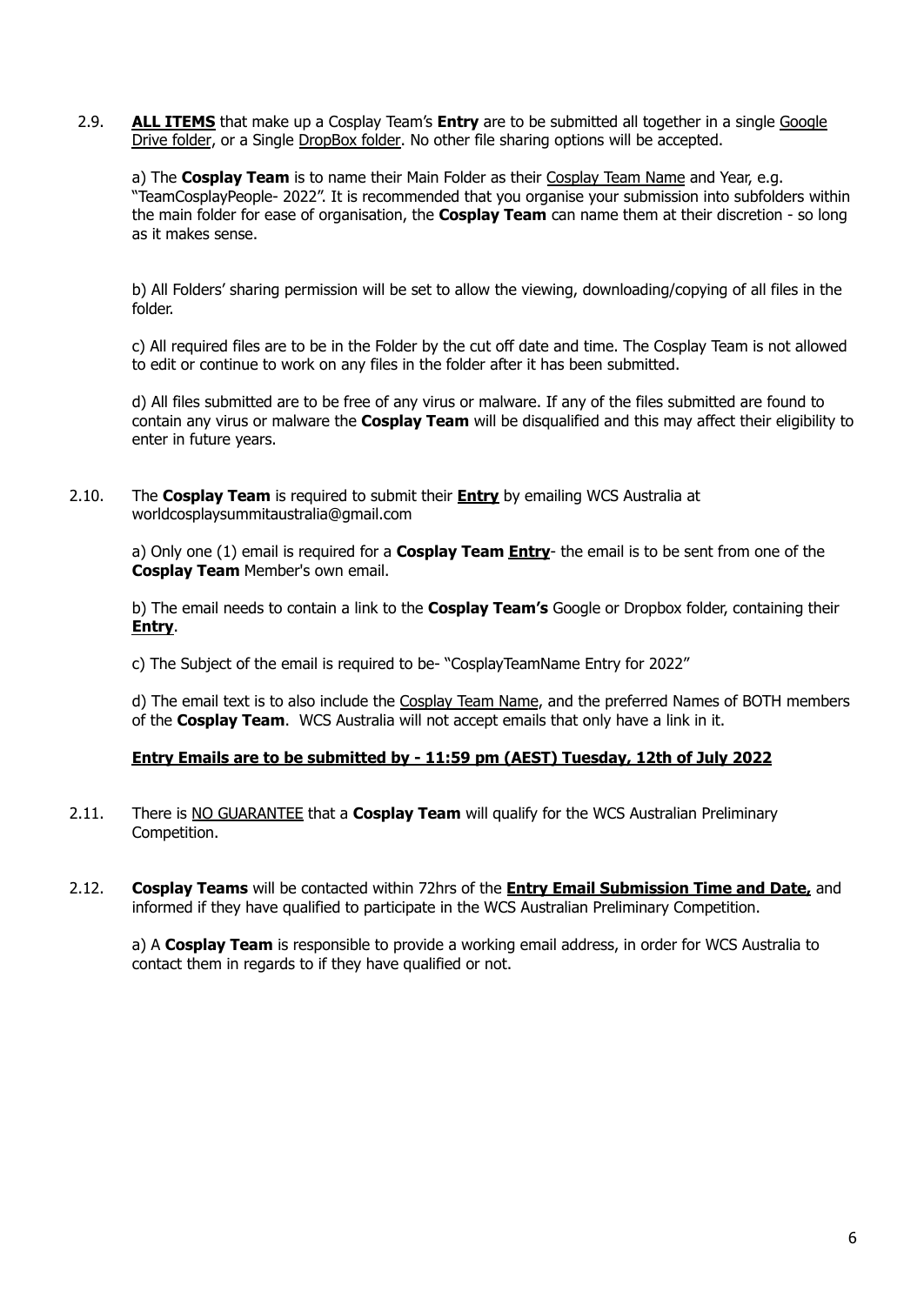# <span id="page-6-0"></span>**3. COSPLAYER'S ELIGIBILITY**

This section outlines who is **Eligible** to enter the WCS Australian Preliminary Competition and explains what conditions need to be met.

- 3.1. It is a requirement that anyone who wishes to participate in the WCS Australian Preliminary Competition, does so as part of a Cosplay Team.
- 3.2. A Cosplay Team can only be made up of two (2) individuals. Solo Cosplayers are **NOT Eligible** to enter.
- 3.3. In order to be **Eligible** to participate, **BOTH MEMBERS** of a Cosplay Team must:
	- a) Be an Australian citizen or be an Australian permanent resident.
	- b) Be 18 years of age or over at the date of the WCS Australian Preliminary Competition **2022**.

c) **IF CHOSEN to be Team Australia 2023** - Be able and willing to travel to Japan in **2023** to participate in the World Cosplay Summit & WCS Championship Competition. The World Cosplay Summit is usually held over Seven (7) to Ten (10) days. The dates can range from any time, from the last weeks of July to early August. The World Cosplay Summit official dates will be announced in the beginning of **2023**.

3.4. The WCS Australian Preliminary Competition is open to:

a) All Australian Cosplayers, even if they work/have previously worked professionally in costuming, prop manufacturing, makeup/cosmetics, and textile industries.

b) All Past & Present- WCS Australia Committee, WCS Australia Volunteers, WCS Australia Staff, and any WCS Australia Alumni.

3.5. Persons that are **NOT Eligible** to enter the WCS Australian Preliminary Competition **2022**, even if they meet all other requirements are as follows-

a) The currently selected representatives **WCS Team Australia 2022.**

#### b) The **WCS Australia President.**

c) A person that has participated as a representative of another country other than Australia in the WCS Championship Competition, held in Japan or Online, regardless of any changes in the person's place of residence or nationality. This rule only applies to the person for **5 years** from the year of participation.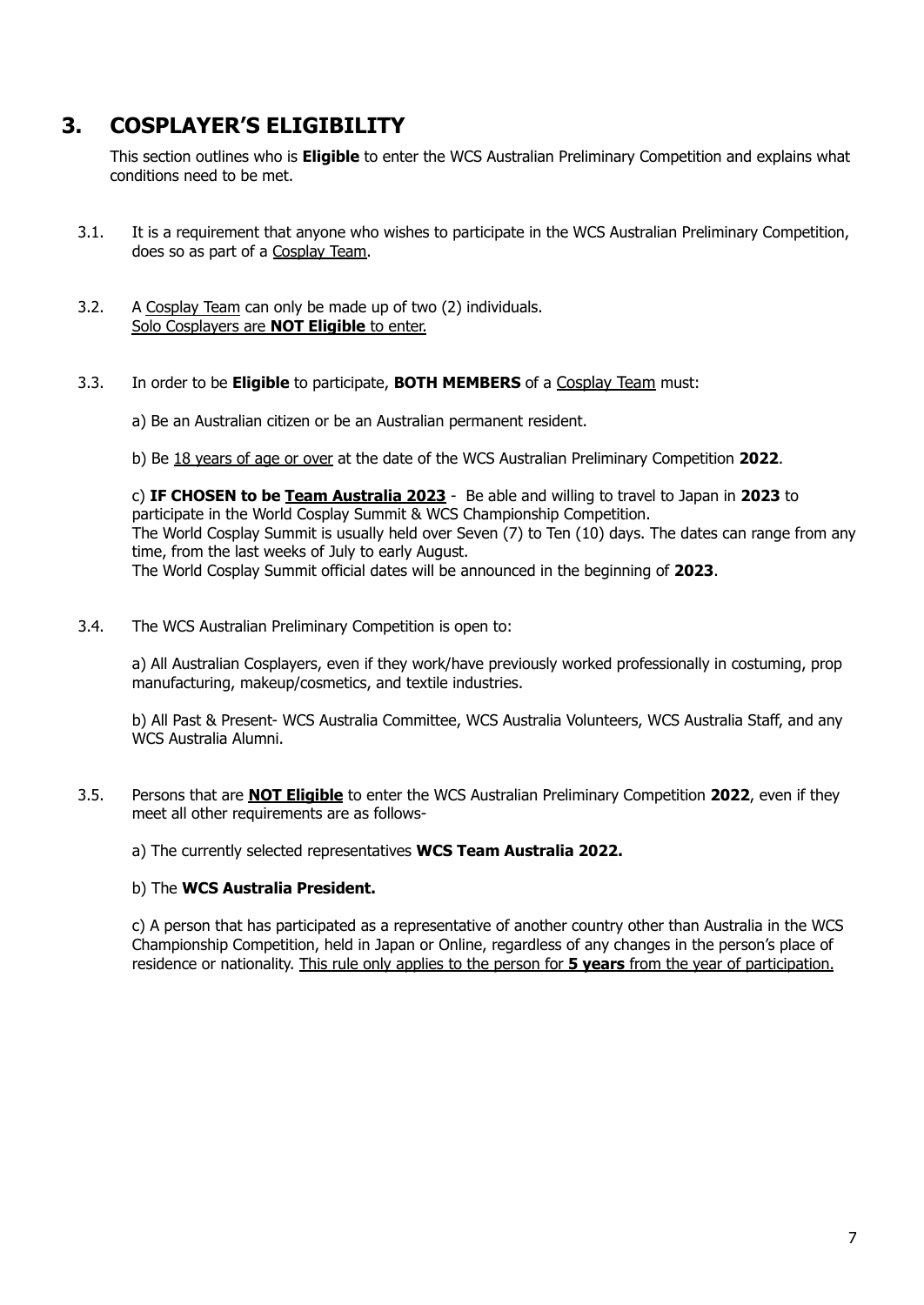# <span id="page-7-0"></span>**4. CHARACTERS & CHARACTER DESIGNS**

This section outlines what **Characters & Character Designs** a Cosplay Team is permitted to Cosplay, in regards to Section 5 Cosplay Costumes.

- 4.1. **Characters** must be of Japanese origin. **Character designs** are to be sourced from a Japanese Manga, Anime, Video Game, or Tokusatsu work.
	- a) **Characters** portrayed must be faithful to the designs depicted in the chosen work.

b) In cases where there are crossover of guest **Characters** from other genres or countries of origin outside of Japan in a Japanese origin series these **Characters** are **NOT ELIGIBLE** for entry. For example Disney characters such as Mickey Mouse in Kingdom Hearts.

### d) **Character Designs** cannot be redesigned or OC variants.

This includes redesigns or OCs commissioned from any artist, including a professional working in the anime, manga, and/or gaming industry.

### 4.2. **Characters & Character Designs** that are **NOT PERMITTED-**

#### a) **Character Designs** from dôjinshi (fanzine)

b) **Characters & Character Designs** from comics, games, movies and other popular culture products originally from any country that is not Japan (for example Marvel, DC, or NetEase)

c) **Characters** that portray or support hate-speech including but not limited to; racism, antisemitism, anit-LGBTQI+ sentiments. This includes insignia, regalia, and military accoutrement of historical figures even if they are depicted in Anime, Manga, Video Games, and Tokusatsu work. Examples include but are not limited to; Nazi swastikas, the Japanese Imperial Flag/Flag of the Rising Sun, or the American Confederate Flag.

4.3. References images/artwork of the **Characters Designs** must be submitted as part of the Teams Build Book. All artwork is to be official. No fanart/fanart adaptations will be accepted.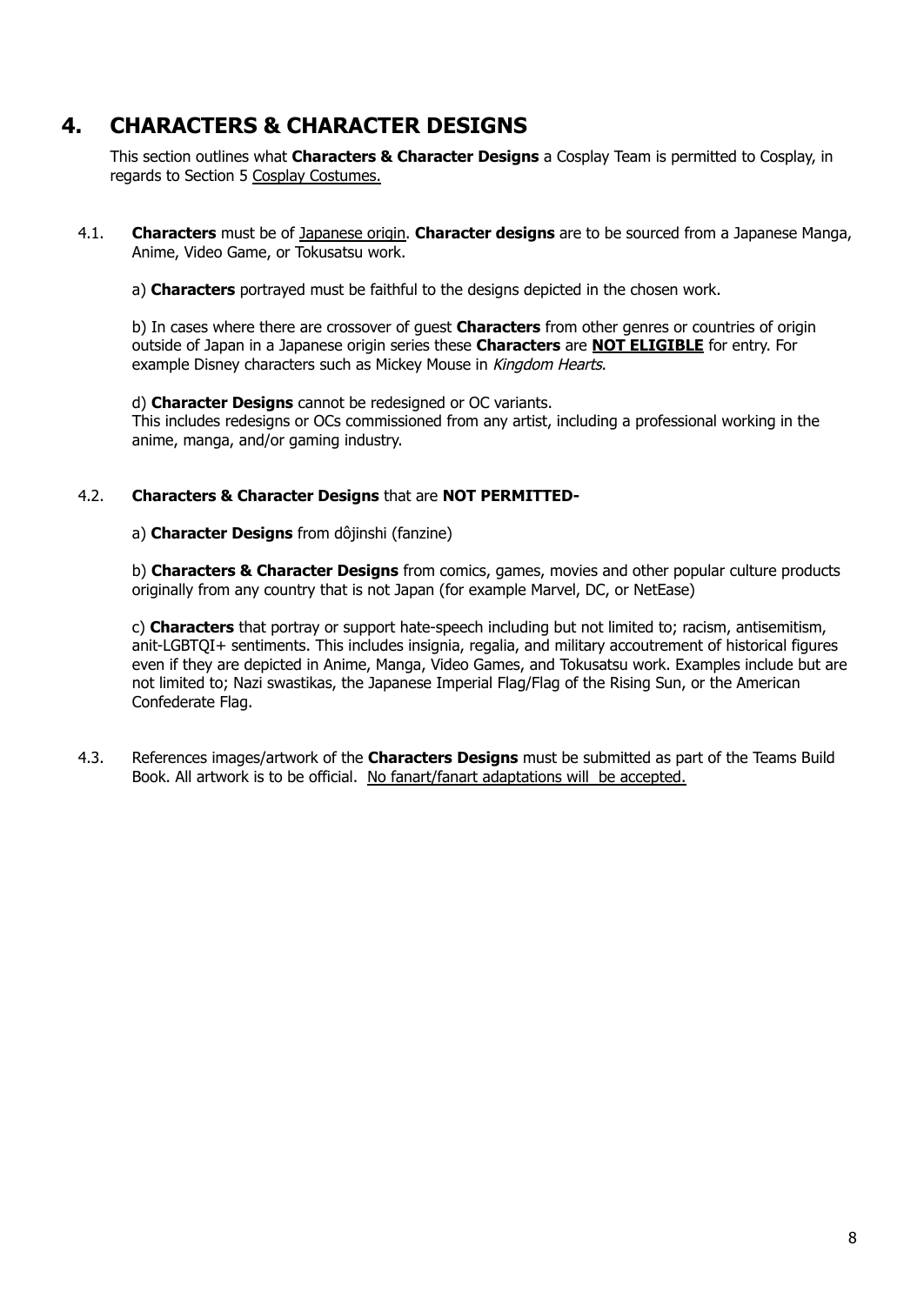# <span id="page-8-0"></span>**5. COSPLAY COSTUME**

This section outlines what sort of **Cosplay Costumes** are eligible for entry in the WCS Australian Preliminary Competition. Please pay attention to what is and is not permitted.

- 5.1. The WCS Australian Preliminary Competition requires all Cosplay Teams to wear and perform in **Handmade Cosplay Costumes.** Cosplay Teams that do not agree to wear and perform in **Handmade Cosplay Costumes** will not be able to participate in the WCS Australian Preliminary Competition.
- 5.2. Both members of the Cosplay Team must wear **Cosplay Costumes** from the same series or work.
- 5.3. Each member of a Cosplay Team is to wear a minimum of one (1) **Cosplay Costume** each.

a) A Cosplay Team is permitted to have more than the minimum number of **Cosplay Costumes** for either member. e.g. As part of Quick Changes for the Performance.

b) Where more than one costume is worn on stage, each of the Cosplay Team's **Cosplay Costumes** are still required to follow the rules, regulations and guidelines outlined in this document.

- 5.4. The Cosplay Team's **Cosplay Costumes** are required to abide by the rules of SMASH!. Cosplay Teams are responsible for reading and understanding the SMASH! Code of Conduct.
- 5.5. A **Cosplay Costume** must have enough mobility and movement to allow the wearer to get onstage by themselves, or with minimal help from the other member of the cosplay team, or with minimal help from the Cosplay Team Helper.

In the case where movement and mobility is restricted by a costume, no help will be given by the WCS Australia Stage Volunteers or WCS Australia Staff.\*

\*Where mobility or vision is restricted due to reasons other than the Cosplay Costume, every effort will be made to allow all the Cosplayer to appear on stage.

- 5.6. The Cosplay Team's **Cosplay Costumes** for the WCS Australian Preliminary Competition will be judged by a panel of Judges as outlined in Section 17 and Section 18. Known as "Costume Judging".
- 5.7. The total weight of **ALL** the Cosplay Team's **Cosplay Costumes-** including wigs, footwear, Weapons & Handheld Props must be under **40kg.** This weight does not include the personal weight of the Cosplay Team.

a) The weight of all **Cosplay Costumes** including wigs, footwear, Weapons & Handheld Props, is to be included in the Team Build Book.

b) If the weights of any **Cosplay Costume** including wigs, footwear, Weapons & Handheld Props is unknown at the time of the Team Build Book submission, the Cosplay Team is responsible for handing in a printed copy of the the missing weights to WCS Australia by the time of the scheduled rehearsal for the WCS Australian Preliminary Competition. Failure to do so will result in Costume Judging point deductions.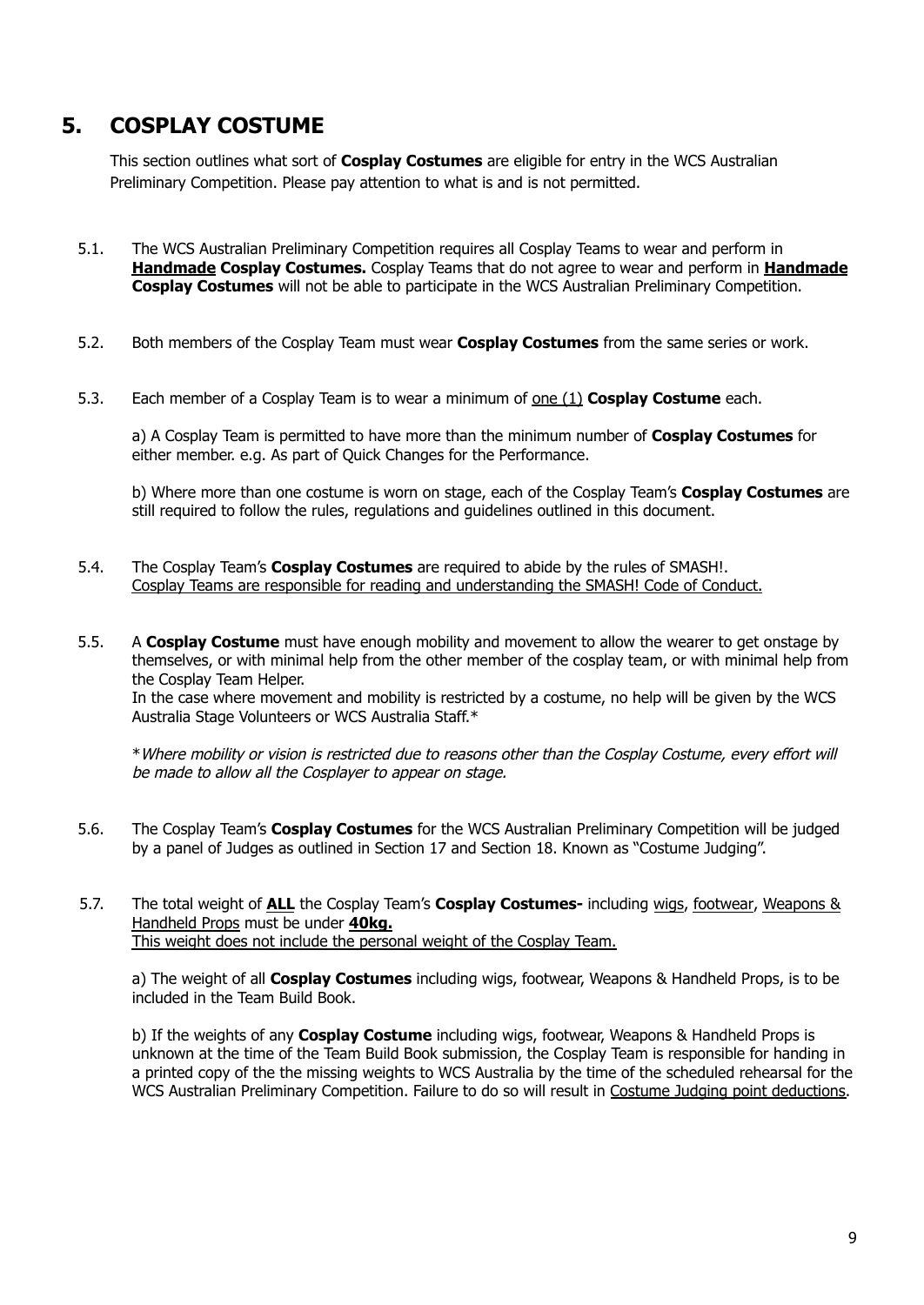c) Weights of **Cosplay Costumes** including wigs, footwear, Weapons & Handheld Props are subject to be checked on the day of the WCS Australian Preliminary Competition, during the scheduled Costume Judging.

d) Should the total weight **exceed 40kg**, Costume Judging points will be deducted as follows:

40.1 - 41.0 kg: 5 Costume Judging Point Deduction 41.1 - 42.0 kg: 10 Costume Judging Point Deduction

For total weight over 42.0 kg: 10 Costume Judging points will be Deduction for every kilogram in excess.

In the case where the total weight of a Cosplay Team's **Cosplay Costumes** exceeds the 40kg weight limit by 10kg or more, the Cosplay Team will automatically be given 0 points for Costume Judging.

### 5.8. To be eligible, all of the Cosplay Team's **Cosplay Costumes** are to be **OVER 75% Handmade** by the **Cosplay Team**.

a) Proof that **Cosplay Costumes** are **Handmade** is required. This proof is to be submitted as part of the Team Build Book - Section 12.

b) The Cosplay Team's **Cosplay Costumes** can be exclusively made by the individual wearer of the **Cosplay Costume**. Alternatively, the Cosplay Team may choose to share the work between the members of the Cosplay Team.

For example, one member of a Cosplay Team might complete all of the sewing components while the other might complete any armour, wigs or accessories. Cosplay Teams are encouraged to work to their strengths. The breakdown of this shared work, who made what, how, when, etc, must be clearly shown in the Team Build Book.

c) Minimal help is permitted from the Cosplay Team's Family and/or Friends. However this needs to be clearly presented in the Team Build Book. If it is determined that 25% or more of any part of a **Cosplay Costume** is made by someone other than a member of the Cosplay Team, the **Cosplay Costume** will not be eligible to be Judged. In this instance, the Cosplay Team may be permitted to present their Performance, but they will receive 0 points for Costume Judging.

If it is determined that multiple items have been constructed by someone who is not a member of the Cosplay Team, the Cosplay Team may be disqualified - this will depend on the NUMBER of items in question OR the TYPE of item.

### 5.9. **Small prefabricated items are permitted.** These Items are known as "Base Items".

a) Base Items include shoes, gloves, wigs, and coloured stocking tights/bodysuits.

b) Base Items that are substantially altered by the Cosplay Team will still fall under the **Handmade** eligibility (Section 5.8).

For example; Shoes bought from a store such as K-Mart and significantly altered by changing the colour or adding armour, in order to create the correct style of shoes for the **Cosplay Costume**. In this instance all alterations made to a Base Item must be clearly labelled and included in the Cosplay Team's Build Book.

c) If a Base Item is used "as is", e.g. coloured stocking tights/bodysuits, that are not changed or modified in a significant way, this must be clearly labelled and included in the Cosplay Team's Build Book.

d) Larger articles of clothing such as shirts, dresses, skirts, and pants **MUST be Handmade.** These are not permitted as Base Items and their creation must be shown in the Team Build Book.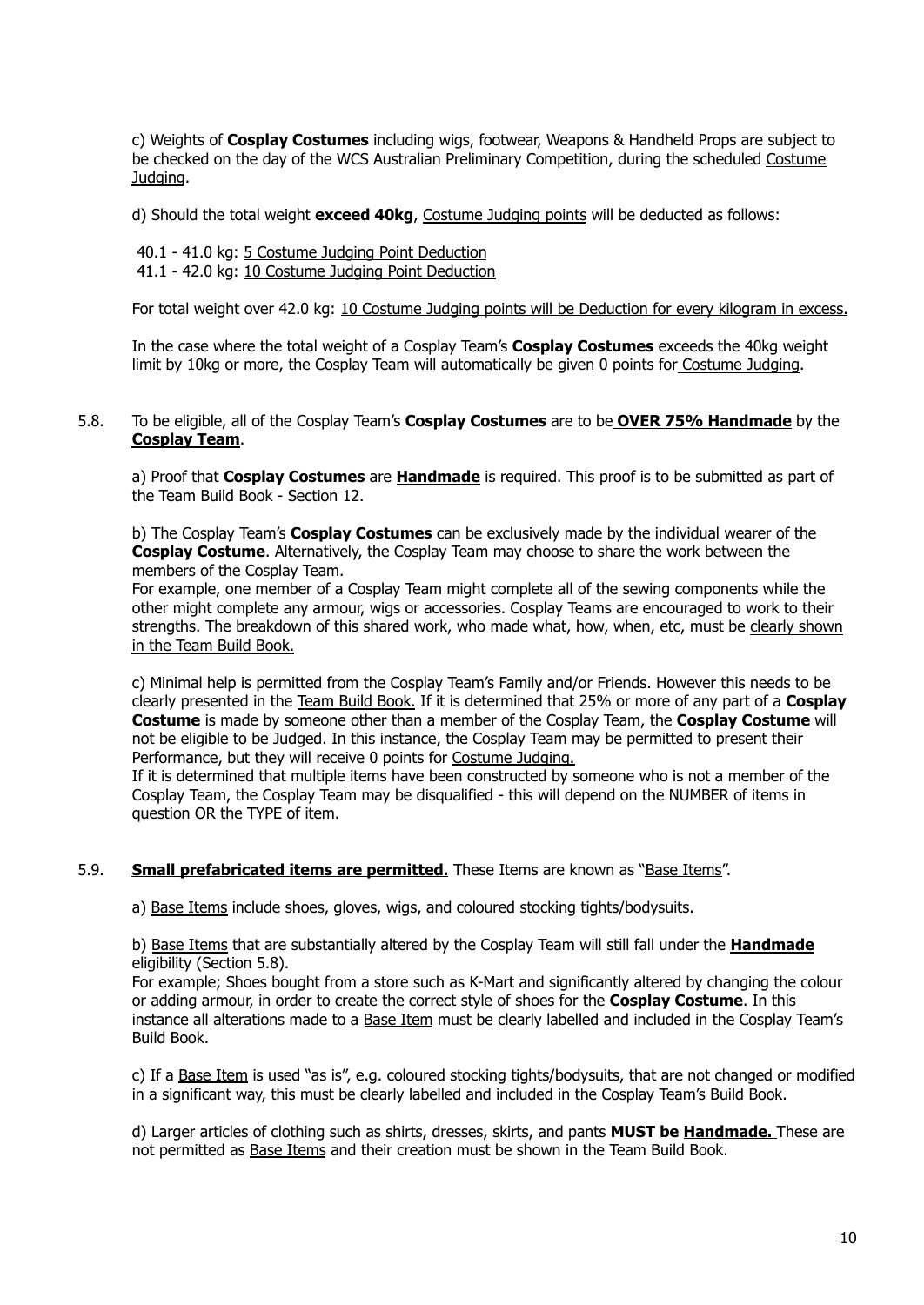5.10. Entire **Cosplay Costumes**, or individual parts, pieces, items (Shoes/Boots, Accessories, fully styled Wigs, Weapons or Handheld Props) that are **NOT Handmade** by the Cosplay Team are **NOT permitted** to enter.

This includes but not limited to:

a) Entire **Cosplay Costumes** or individual parts, pieces, items that are factory made, with the intent for small batch or large batch sale to the public. Including bought new from an online or offline distributor, OR secondhand from any person.

b) Entire **Cosplay Costumes** or individual parts, pieces, items that are purchased/commissioned/gifted, including ones that could be classified as "professionally made" by an individual or group of individuals.

c) Any Entire **Cosplay Costumes** or individual parts, pieces, items in the above two sections, 5.10 a) & b), that have been heavily modified, re-made, altered by either member of the Cosplay Team.

d) Fully styled wigs that have been purchased/commissioned/gifted, etc, with no input or modifications made by the Cosplay Team. (This does not include wigs sold as "x character wig" which have been restyled or modified by the Cosplay Team).

- 5.11. If at any time before, during or after the WCS Australian Preliminary Competition a Cosplay Team is found to have entered a **Cosplay Costume** that is **NOT Handmade**, including but not limited to **Cosplay Costumes** outlined in Section 5.10, the Cosplay Team will be disqualified, stripped of any awards, and this may affect their eligibility to enter in future years.
- 5.12. **Cosplay Costumes** that have been used in any previous WCS Competitions, including the WCS Australian Preliminary Competition, any other County's Preliminary Competition (including countries that no longer compete in the WCS) and the WCS Championship Competition held in Japan, are **NOT PERMITTED** to enter the WCS Australian Preliminary Competition.
- 5.13. **Cosplay Costumes** that have previously entered into an international or national Cosplay Competition at the same or similar level as the WCS Australian Preliminary Competition/WCS Championship Competition, online or in person, that won or were awarded a 1st place award or the equivalent are **NOT PERMITTED** to enter the WCS Australian Preliminary Competition.

a) If the **Cosplay Costume** placed 2nd, 3rd, or was given any other type of award in the competition it **IS PERMITTED** to enter the WCS Australian Preliminary Competition. However, it will need to be shown in the Team Build Book that the **Cosplay Costume** has been significantly upgraded and improved from when it was originally entered into the other competition.

- 5.14. A **Cosplay Costume** that has been entered into 'local' Cosplay Competition, held at conventions, e.g. previous years' SMASH! Saturday Cosplay Competition, are permitted to enter, even if they have won awards of any kind. However, it will need to be shown in the Team Build Book that the **Cosplay Costume** has been significantly upgraded and improved from when it was originally entered into the other competition.
- 5.15. **Cosplay Costumes** entered into the WCS Australian Preliminary Competition are **NOT ELIGIBLE** to be entered into the Saturday or Sunday SMASH! Cosplay Competitions of the same year.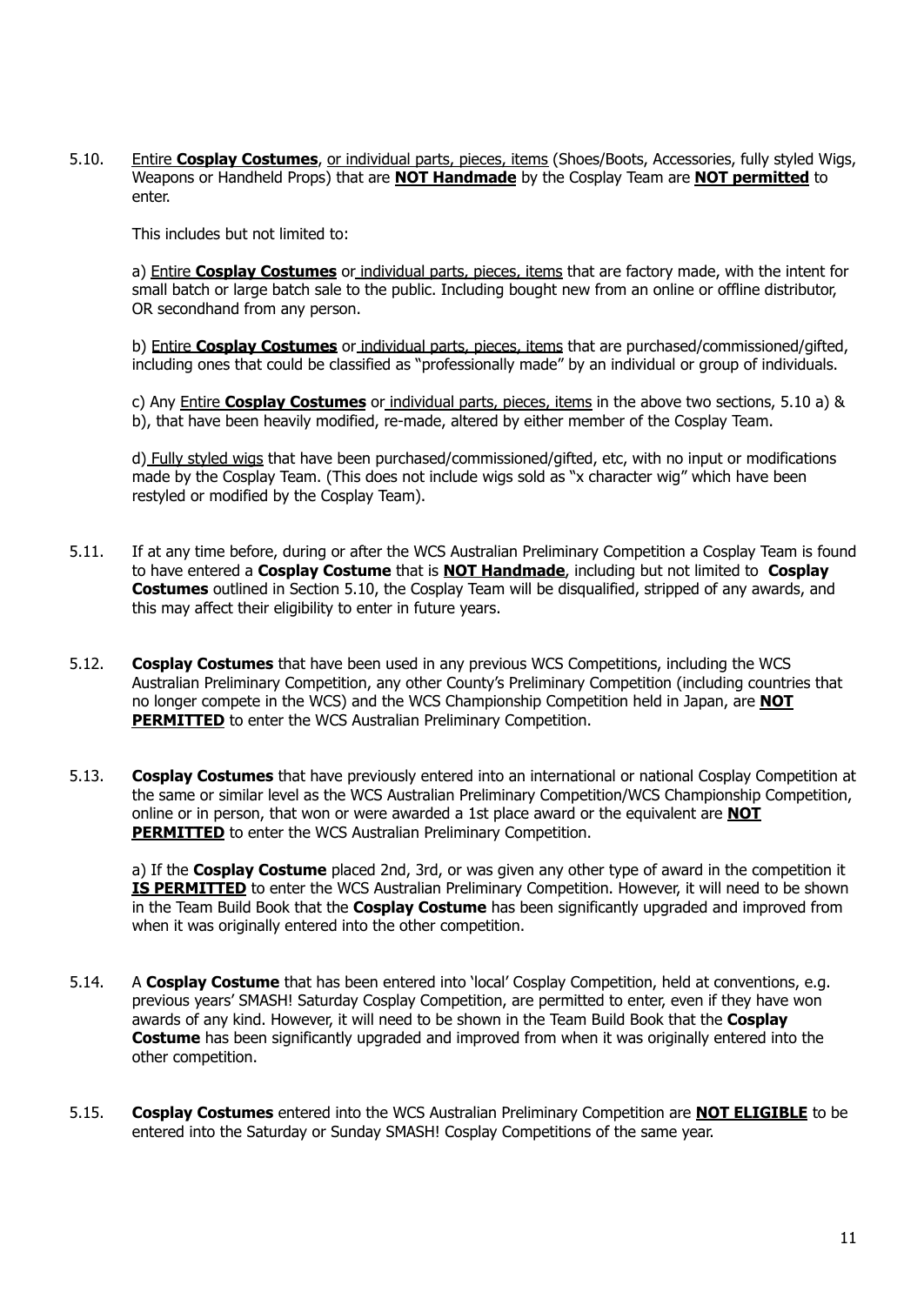- 5.16. **Cosplay Costumes** entered into the Saturday or Sunday, SMASH! Cosplay Competitions are **NOT ELIGIBLE** to be entered into the WCS Australian Preliminary Competition of the same year.
- 5.17. Sponsored **Cosplay Costumes** are **NOT PERMITTED**. Sponsored **Cosplay Costumes** include;

a) A **Cosplay Costume** in which a Cosplayer has had 50% or more of the supplies and materials gifted/given to them by a company or individual that is sponsoring them.

b) A **Cosplay Costume** that has been made at the request of a company or individual, whether money has exchanged hands or not, for the express purpose, or indirect purpose of advertising for that company or individual.

c) A **Cosplay Costume** that has been paid for by a company or individual, as professional paid/commissioned work.

5.18. If one, or both members of a Cosplay Team have an ongoing affiliation or sponsorship from any companies or individuals, including those connected to cosplay supplies and/or manufacturers, such as foam, thermoplastic, sewing machines, airbrush or fabric etc, they are still **eligible to enter**. However any **Cosplay Costume** that the memeber/s of the Cosplay Team wish to be entered into the WCS Australian Preliminary Competition;

a) Must not be made from materials that have been received as gifts/donations or affiliate sponsorship if those materials amount to more that 50% of the total materials used in construction.

b) May be constructed using items such as sewing machines, 3D printers, airbrushes, etc that have been received as gifts/donations or affiliated sponsorship.

5.19. WCS Australia and SMASH! reserve the right to refuse entry/display to any **Cosplay Costumes** entered into the WCS Australian Preliminary Competition that are deemed inappropriate.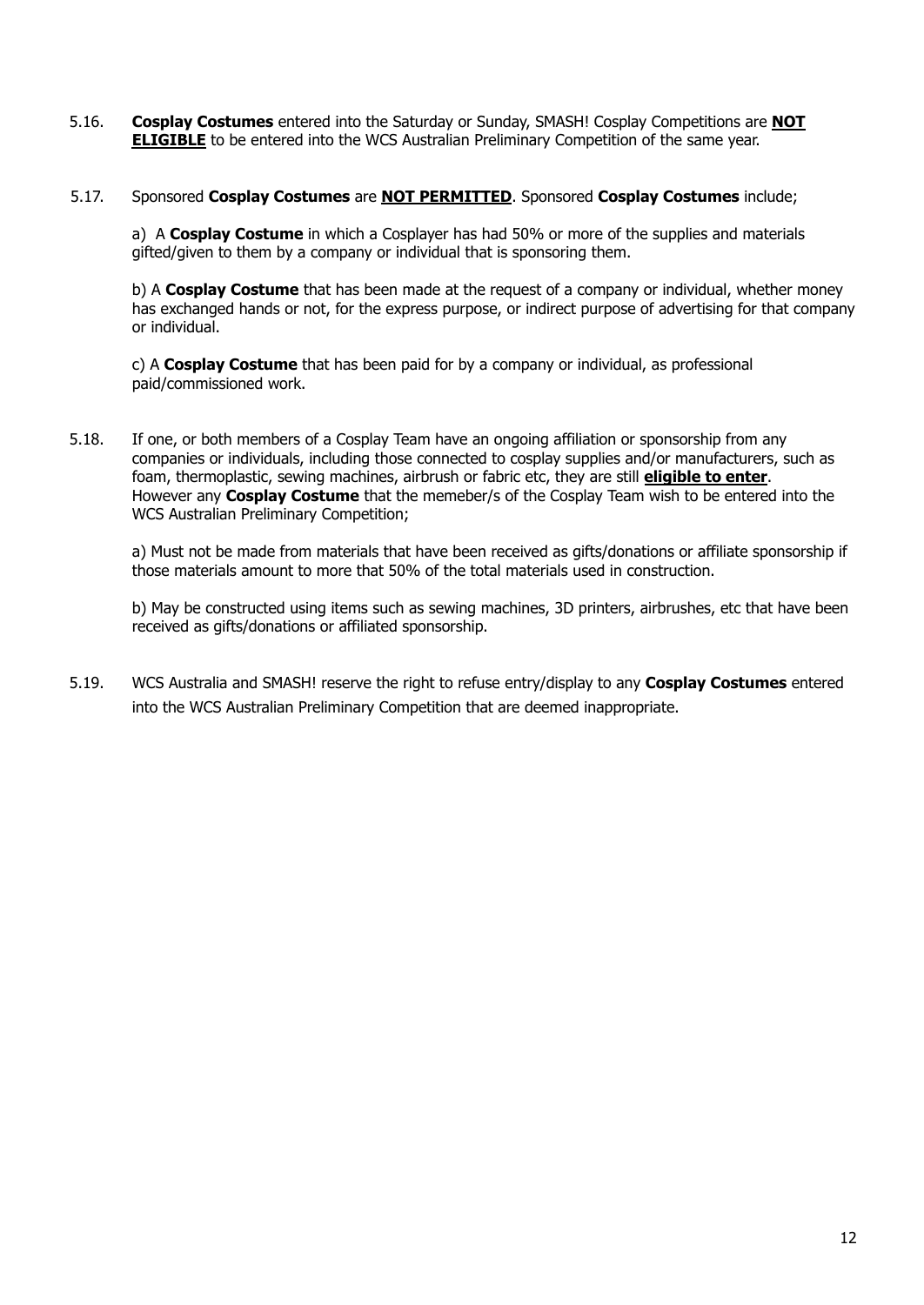# <span id="page-12-0"></span>**6. WEAPONS & HANDHELD PROPS**

This section outlines the **Weapons & Handheld Props** that may be used by a Cosplay Team during the WCS Australian Preliminary Competition.

- 6.1. **Weapons & Handheld Props**, such as magical wands/staffs, swords etc used by the Cosplay Team are to be handmade by one or both of the members. Proof is required in the Team Build Book to show that over **75%** of each item is made by the Cosplay Team.
- 6.2. Authentic, Metal, and/or Replica **Weapons** such as: swords, axes, shuriken, firearms, etc, are regulated under federal and state law in NSW. Some of these items are illegal/prohibited articles; some of these items are not illegal but by law must not be carried or used in public spaces. Items such as these are not permitted to be used for the WCS Australian Preliminary Competition, even if a person has a licence for such Items. It is your responsibility to familiarise yourself with current legislation.
- 6.3. Projectile **Weapons**, including plastic, or 3D printed toys, are not permitted as **Handheld Props** this includes NERF **Weapons,** regardless of whether or not they have been modified so they don't fire. Character exclusive **Weapons** that are designed to fire projectiles, such as a *Monster Hunter Crossbow* or Legend of Zelda Slingshot are allowed. However even if the **Weapon** has been constructed to have working projectile capabilities, it is NEVER to be used to fire projectiles at any time during the WCS Australian Preliminary Competition, including any public space at SMASH! Proof of construction and firing capability must be included in the Team Build Book.
- 6.4. **Weapons & Handheld Props** can be made from a number of materials such as, but not limited to; foam, wood, and thermoplastic (worbla, wonderflex etc). However these items must be deemed "safe" and be free of sharp edges, parts that might splinter off and cause harm, or be too heavy for the bearer to safely lift and control.

To be deemed safe, the **Weapons & Handheld Props** must:

a) Have no sharp edges or cutting edges. A prop sword blade can be tapered or chamfered but should be unable to inflict a cut of any kind on any surface.

b) Have no pointy or spiky edges that could inflict serious injury to someone if moved or struck with force.

c) Not be over 10kg in weight

d) Not have parts that may splinter or fall off easily.

e) Not have any kind of wet, sticky or tacky substance such as wet paint, varnish, sticky glue, uncured resin, that could be transferred and damage any person or surface.

f) Not have any exposed metal that is sharp, pointy or could cause damage or injury. Exposed metal nails or screws, for example, would not be allowed. Metal Chicago Screws, decorative rivets or buckles are allowed, as these are designed to be on the outside and have smooth finishes.

g) Not be constructed entirely from metal. While it is permissible to use lightweight aluminium rod or piping for structural reasons, no part may be exposed or protrude uncovered.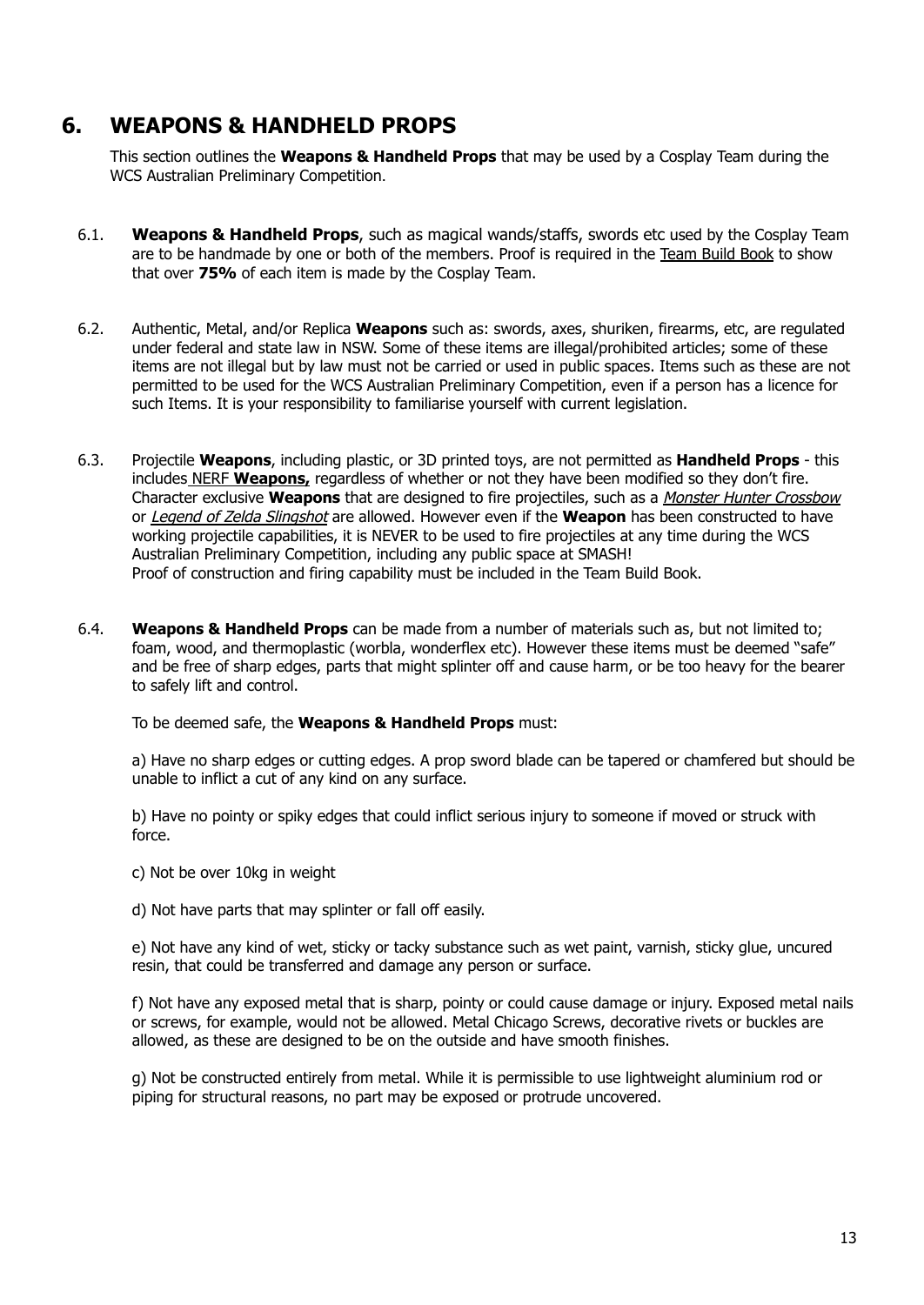6.5. Guns - Australia and NSW have strict gun control laws that also govern replica and prop guns. We ask that Cosplay Teams wishing to compete in the WCS Australian Preliminary Competition take this into consideration when selecting their cosplay Handheld props.

a) Under no circumstance will Guns that are replicas of real manufactured guns or firearms be permitted - this includes replica weapons that are made from plastic, foam etc, or repainted with a different or fantasy finish.

b) Fantasy weapons including unrealistic firearms are permitted but these must not be carried openly in public or on public transport and Cosplay Teams do so at their own risk.

6.6. No **Weapon** or **Handheld Prop** is permitted to be completed/finished off at the conventions. All painting and vanishing must be finished and cured before the **Weapon** or **Handheld Prop** is brought into the Convention area. No last minute painting, varnishing or application of strong smelling glues in any backstage area, in the WCS Cosplay Team Area, WCS Booth, or convention floor is allowed.

a) Cosplay Teams may assemble **Weapon & Handheld Props** in the WCS Cosplay Team Area if the **Weapon** or **Handheld Prop** is designed to do so.

b) If a Cosplay Team's **Weapon** or **Handheld Prop** breaks, the WCS Cosplay Team Area can be used to fix the **Weapon** or **Handheld Prop** with permission from the WCS Australia Volunteers. The Cosplay Team may also use any Cosplay repair area that SMASH! supplies for the Convention.

- 6.7. Any Cosplay Team that uses any **Weapon** or **Handheld Prop** to inflict any kind of malicious damage will be disqualified and this may affect their eligibility to enter in future years.
- 6.8. If a Cosplay Team's **Weapons** or **Handheld Props** are intended to be used in a non-full force, contact fighting for the Performance, they are required to be combat safe. This usually means that they are to be blunt, have a fibreglass core and be made out of foam. E.g. larp weapons, or equivalent. If WCS Australia are presented with weapons that have the chance to splinter or produce projectiles/shards, such as swords made from wood, they will not be allowed to be used. Cosplay Teams are allowed and encouraged to make multiple of your weapons if you wish to use them for fighting on stage. A Hero Weapon and Fighting Weapon, for example. Please include this in the Team Build Book if this is the case. Multiple/back-ups of **Weapons** & **Handheld Props** all count towards the overall weight total- Section 5.7.
- 6.9. **Weapons & Handheld Props** will be included as part of the Costume Judging. This includes pieces that can be worn (such as bags, jewellery accessories, wing harnesses, etc) or objects that are carried (such as staffs, lanterns, small replica creatures, etc).
- 6.10. All **Weapons & Handheld Props** required for the Cosplay Costume and performance must be made available for prejudging, rehearsal, and the competition itself.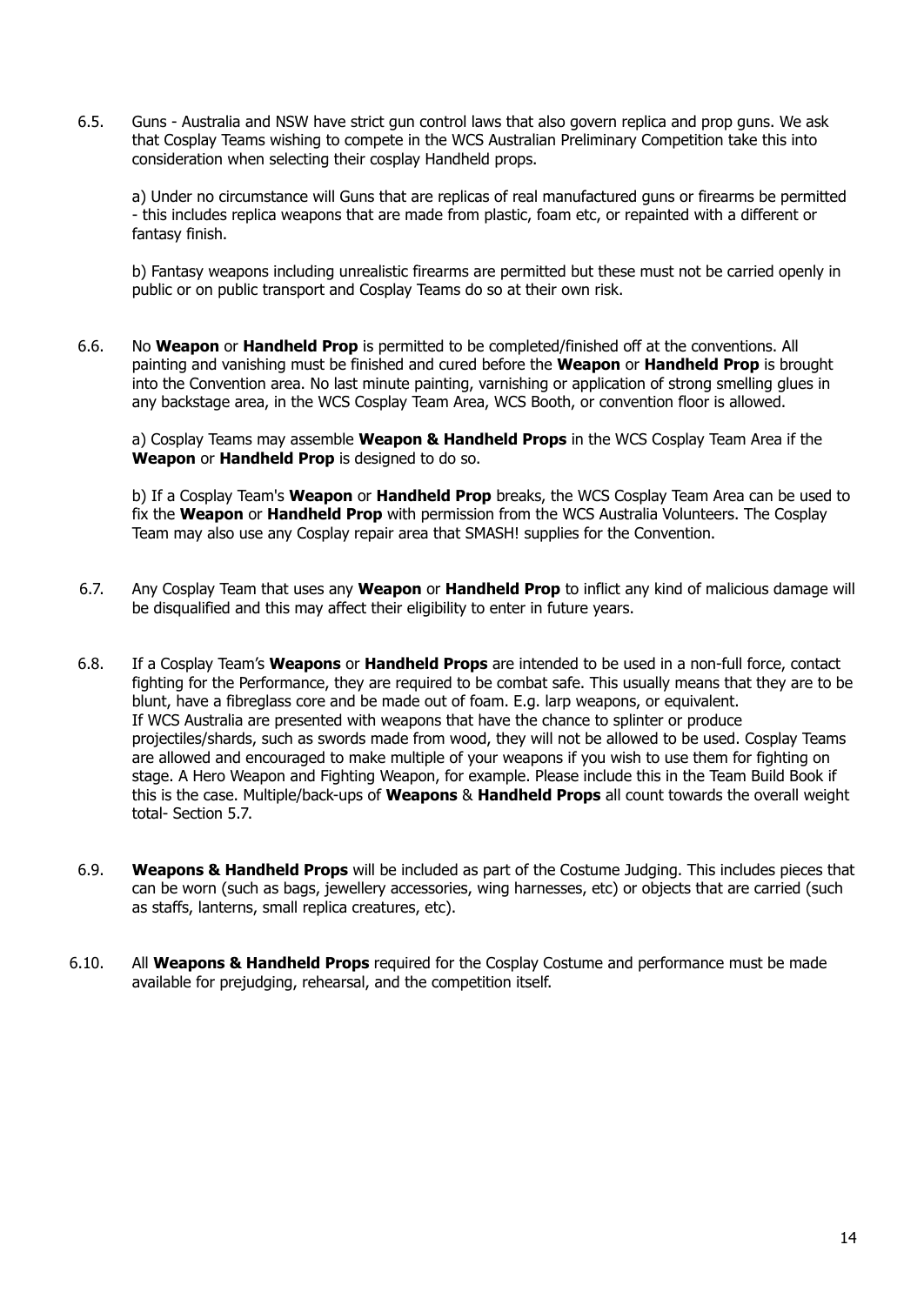6.11. As the WCS Australian Preliminary Competition will be held at SMASH!, all **Weapons & Handheld Props** must also meet the SMASH! Weapons Policy/Code of Conduct.

a) Cosplay Teams should familiarise themselves with the SMASH! Weapons Policy/Code of Conduct available on the SMASH! website prior to the event as these rules are subject to change at any time.

b) SMASH! has limitations on what types of **Weapons & Handheld Props** can be carried around the convention.

c) All **Props** over 1.2 metres long cannot be carried around the convention and will need to be checked in to the Cosplay Prop Check-In (Organised and looked after by SMASH!) or stored in the WCS Cosplay Team's Area, at all times except during Costume Judging and during the Cosplay Team's performance on stage. All props under 1.2m in length are allowed to be carried around the convention. This rule is subject to change with SMASH! weapon policy.

6.12. WCS Australia can not be held responsible if a Cosplay Team's **Weapons** or **Handheld Props** go against the SMASH! Weapon Policy/Code of Conduct, and/or get told to remove them by SMASH! Staff.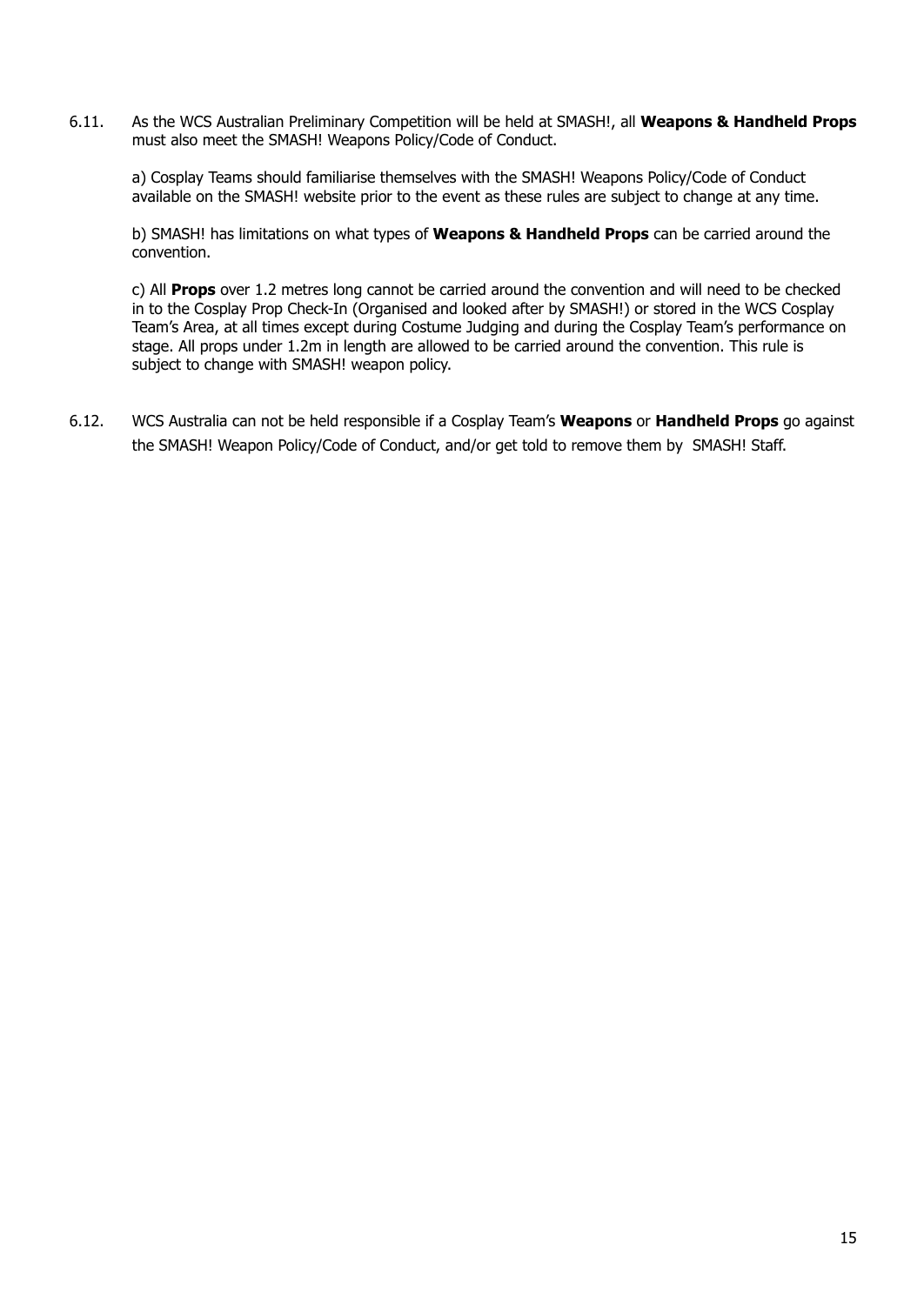# <span id="page-15-0"></span>**7. 3D PRINTING**

This section outlines the use of **3D printing** if the Cosplay Team wishes to do so.

- 7.1. **3D Printing** can be used for any number of items including, but not limited to-
	- Weapons & Handheld Props (Section 6)
	- Accessories and/or details of any Cosplay Costume made by the Cosplay Team
	- Stage Props (section 10)

Any **3D Printed** Items are still required to follow all rules set out for each relevant section.

7.2. **3D Printed** items are **ONLY PERMITTED** if the original 3D model file is created/modelled by one or both members of a Cosplay team.

a) Evidence of the Cosplay Team creating the original 3D model file prior to printing is required in the Team Build Book.

b) Minimal help is permitted from the Cosplay Team's Family and/or Friends. However this needs to be clearly presented in the Team Build Book.

c) All finishing of a **3D Printed** item must be completed by one or both members of the Cosplay Team. Evidence of finishing is required in the Team Build Book.

#### 7.3. **3D Printed** items that are **NOT PERMITTED** are:

a) Purchased, given/gifted, commissioned **3D Printed** Items that are pre-printed by any other Person/parties. Including, but not limited to; 3D Printed Kits, parts of props/accessories, completed props/accessories, unfished, partly finished or fully finished.

b) **3D Printed** items that have been printed by the Cosplay Team using a **3D Printing** file made by any other person. Including, but not limited to; Purchased files (e.g. Etsy), given/gifted files, Patreon reward files, commissioned files, or files that have been ripped directly from the game for the express purpose of **3D Printing** them.

- 7.4. Both Filament and Resin **3D Printing** is allowed. Any combination of both is also premmited.
- 7.5. If no member of a Cosplay Team owns a 3D Printer, they are permitted to use a 3D Printer owned by Family or Friends, or use the services of businesses that offer **3D printing** such as Officeworks, to print their original **3D Printed** file.
- 7.6. If a **3D Printed** item is printed using a **Resin 3D Printer** it is to be fully cured and finished, including no trapped uncured resin inside an item, before the day of the WCS Australian Preliminary Competition. **Resin** used for **3D printing** can be toxic, cause health issues, and leave residue if not fully cured.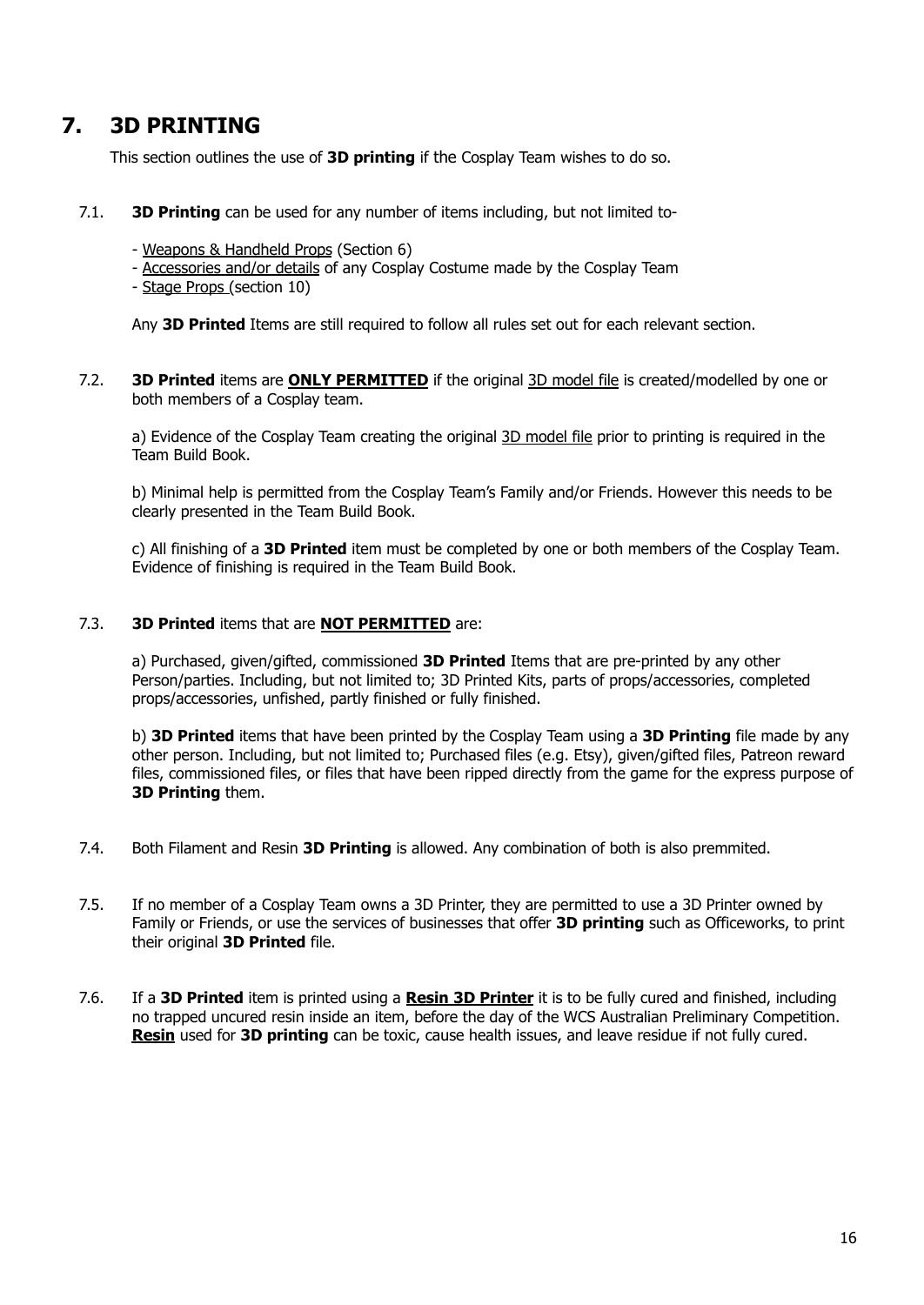# <span id="page-16-0"></span>**8. SPECIAL EFFECTS MAKEUP & STAGE MAKEUP**

This section outlines how **Special Effects Makeup & Stage Makeup** may be used to enhance a Cosplay Team's Performance and Cosplay Costume if they wish to.

- 8.1. All **Makeup** and/or **Body Paint** must be sealed to ensure that there is no transfer to other people or property. No oil base **Facepaint/Makeup** will be allowed if it is not sealed correctly and has a chance to transfer.
- 8.2. If the character being cosplayed calls for full **Body Paint**, it is highly recommended that the use of coloured stocking, tights or bodysuits is used to cover legs, torso and/or hands as an alternative to full body paint. These are allowed to be bought and used as "Base Items" - Section 5.9.
- 8.3. **Prosthetics** and **Special Effect type Makeup** is allowed but also must be made and worn in a way that nothing can be transferred, or come off to damage or stain any person or surface.
- 8.4. "Race face" (Blackface, yellowface, red-face, race-bounding etc) either by **Makeup**, **mask** or by any **other means** will not be tolerated. While you may use tape to change the shape of your face (for example, to smooth out wrinkles, change the shape of your jaw, or tighten your neck) it is important that you do not change the shape of your eyes in any way that might be considered racist ('fox eye' etc).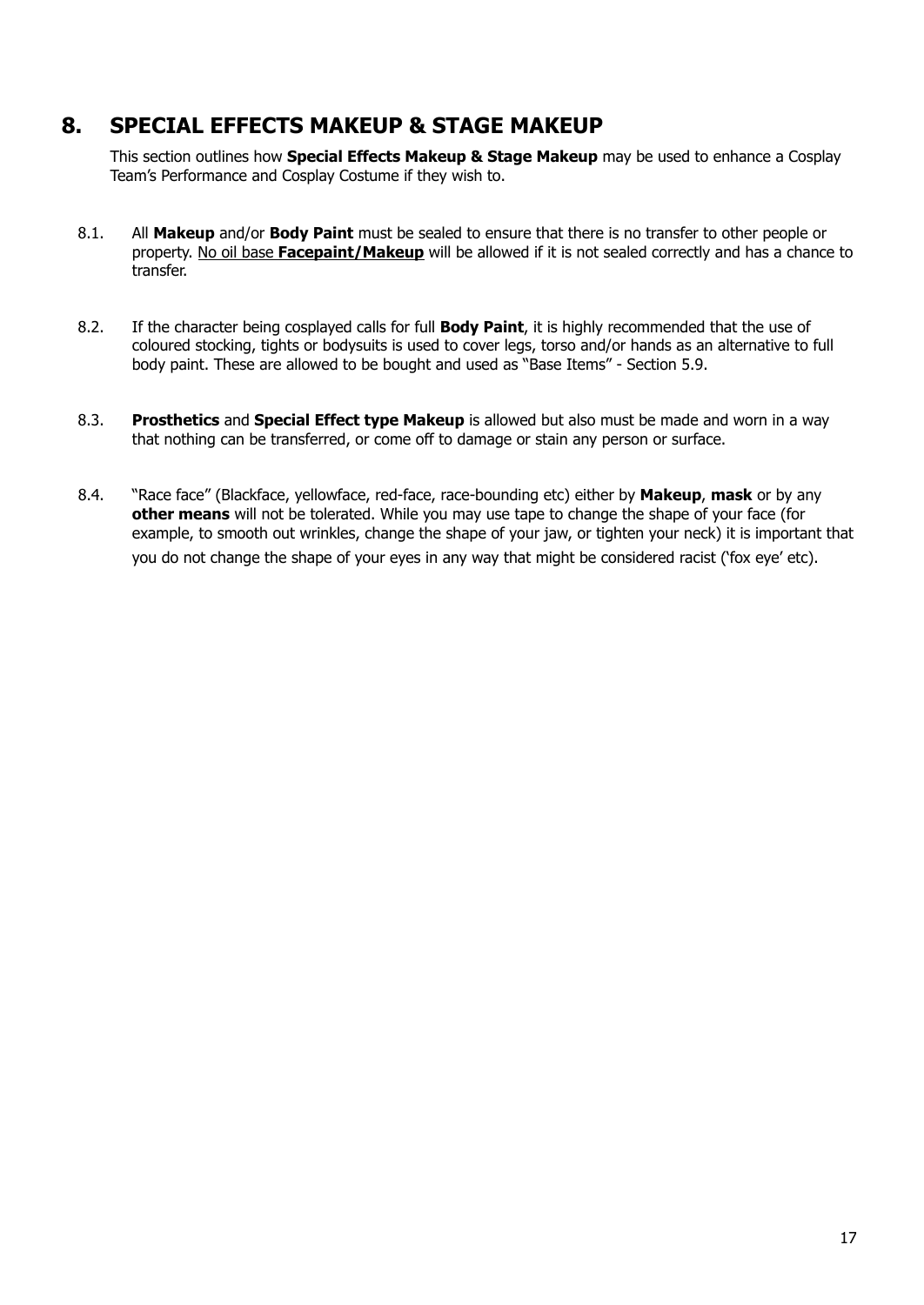# <span id="page-17-0"></span>**9. PERFORMANCE**

This section outlines the kind of **Performance** that may be entered as part of the WCS Australian Preliminary Competition.

- 9.1. The WCS Australian Preliminary Competition requires all Cosplay Teams to give a **Performance** on stage in front of an audience and Judges. Cosplay Teams that do not agree to perform will not be able to participate in the WCS Australian Preliminary Competition.
- 9.2. Cosplay Teams are responsible for their own Audio & Background Video (Section 11) for use during their performance – no Audio or Background Video will be provided by WCS Australia.
- 9.3. A Cosplay Team's **Performance** may NOT exceed the time limit of **2 minutes and 30 seconds.** The minimum length of time a **Performance** is **2 minutes.**
- 9.4. **Performances** are not permitted to contain or condone topics such as hate-speech, including; racism, fascism and anti LGBTOI+ sentiments.
- 9.5. For the duration of the **Performance,** neither member of the Cosplay Team may leave the stage unattended for more than 20 seconds – i.e. one or both members may not be hidden or out of sight of the judges/audience for more than a total of 20 seconds.
- 9.6. For the duration of the **Performance**, no other person, including any Cosplay Team's Helper, is permitted to be on stage to help the Cosplay Team. This includes someone hidden/out of sight of the audience, behind/inside any of the stage props, etc, in order to give help/support to the Cosplay Team during their **Performance**. Only the two members of the Cosplay Team are able to act as support during their own **Performance**.
- 9.7. At no time during the **Performance** is either member of the Cosplay Team allowed to take the **Performance** into the audience area. This means no jumping off the stage into the audience area at any time, including but not limited to, the ending of their **Performance**.
- 9.8. A Cosplay Team's Stage Props are only allowed to be placed/removed on stage by WCS Australia Volunteers that are designated to do so, before and after the **Performance**. These volunteers will be referred to as WCS Australia Stage Volunteers.
- 9.9. A period of time known as **change-over time** happens between each Cosplay Team's Performance, as well as before the first Cosplay Team's Performance.
- 9.10. **Change-over time** consists of two different parts that overlap during the time period. **Part 1: Set Up** (Section 9.11) & **Part 2: Removal** (Section 9.12)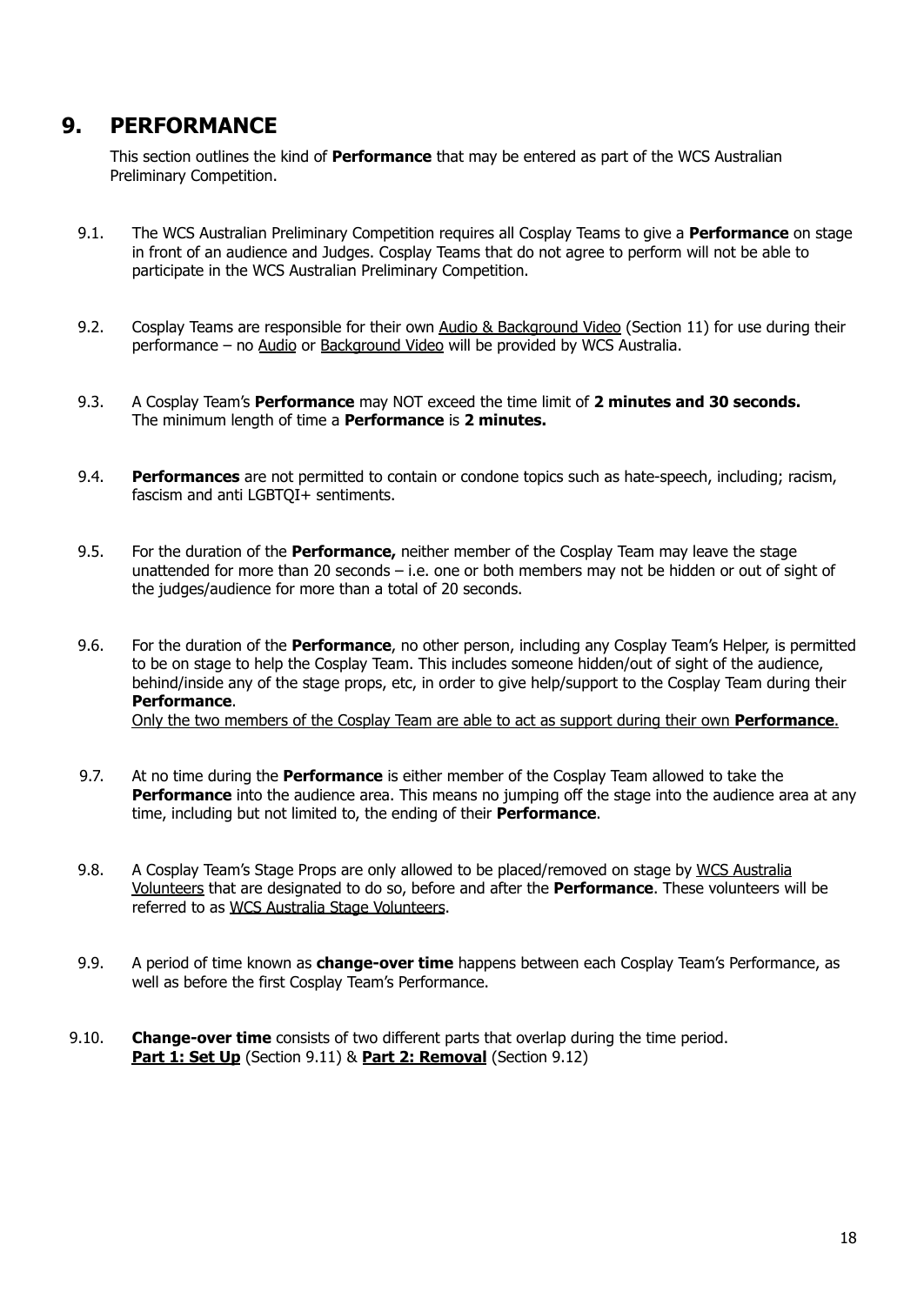### 9.11. **Part 1: Set-Up**

This is when WCS Australia Stage Volunteers set-up the stage for the Cosplay Team that is next to present their **Performance** on stage.

a) WCS Australia Stage Volunteers will set up a **maximum 3 Stage Props** (Section 10.2) for a Cosplay Team's **Performance.**

b) **Handheld Stage Props** (Section 10.3) and **Weapons & Handheld Props** (Section 6) will not be placed by WCS Australia Stage Volunteers. The Cosplay Team is responsible for placing **Handheld Stage Props** and **Weapons & Handheld Props** if they require them for their **Performance**.

### 9.12. **Part 2: Removal**

This is when WCS Australia Stage Volunteers clear the stage of all **Stage Props** and any **Handheld Stage Props** left on stage after the Cosplay Team's **Performance**.

a) All **Stage Props** will be removed by WCS Australia Stage Volunteers.

b) Any **Handheld Stage Props** and **Weapons & Handheld Props** left on stage will be removed by WCS Australia Stage Volunteers.

c) The Cosplay Team that has just finished **Performing** will be interviewed by the MCs, and are not required to help remove their **Handheld Stage Props** and **Weapons & Handheld Props.**

- 9.13. **Change-over time** lasts for aproxmaly 40 seconds. This length of time is at liberty to change at any time and all Cosplay Teams will be informed if it does.
- 9.14. At any time during the WCS Australian Preliminary Competition, WCS Australia may request a Cosplay Team's Helper to assist with the **change-over time** of the competition. This will only be requested if WCS Australia does not have enough WCS Australia Stage Volunteers present due to unforeseen circumstances. This request will be asked of all Cosplay Teams Helpers, and is in no way mandatory, and will not affect any Cosplay Team's chances of winning.
- 9.15. If a Cosplay Team Helper agrees to help with the **change-over time**, they will also agree to the following rules-

a) To treat other Cosplay Team's Stage Props and Handheld Props with as much respect as their own Cosplay Team.

b) They will not be limited to only helping their own Cosplay Team during the **change-over time**, but all of the Cosplay Teams.

c) If they are found to have done any malicious damage to other Cosplay Team's Stage Props, the Cosplay Team which they are helper for, will be disqualified and this may affect their eligibility to enter in future years.

d) They will be told which WCS Australia Volunteer/WCS Australia Stage Volunteer they are to report to, and follow directions from.

e) They will be required to help for the full time period of the **Performance** section of the WCS Australian Preliminary Competition.

9.16. There will be time for Cosplay Teams to explain where and how they would like their Stage Props placed for their **Performance** during the scheduled rehearsal time (section 13.17). Any directions for how Stage Props should be carried will be taken under advisory, but Cosplay Teams should do their best to ensure that their Stage Props are robust enough to be carried safely.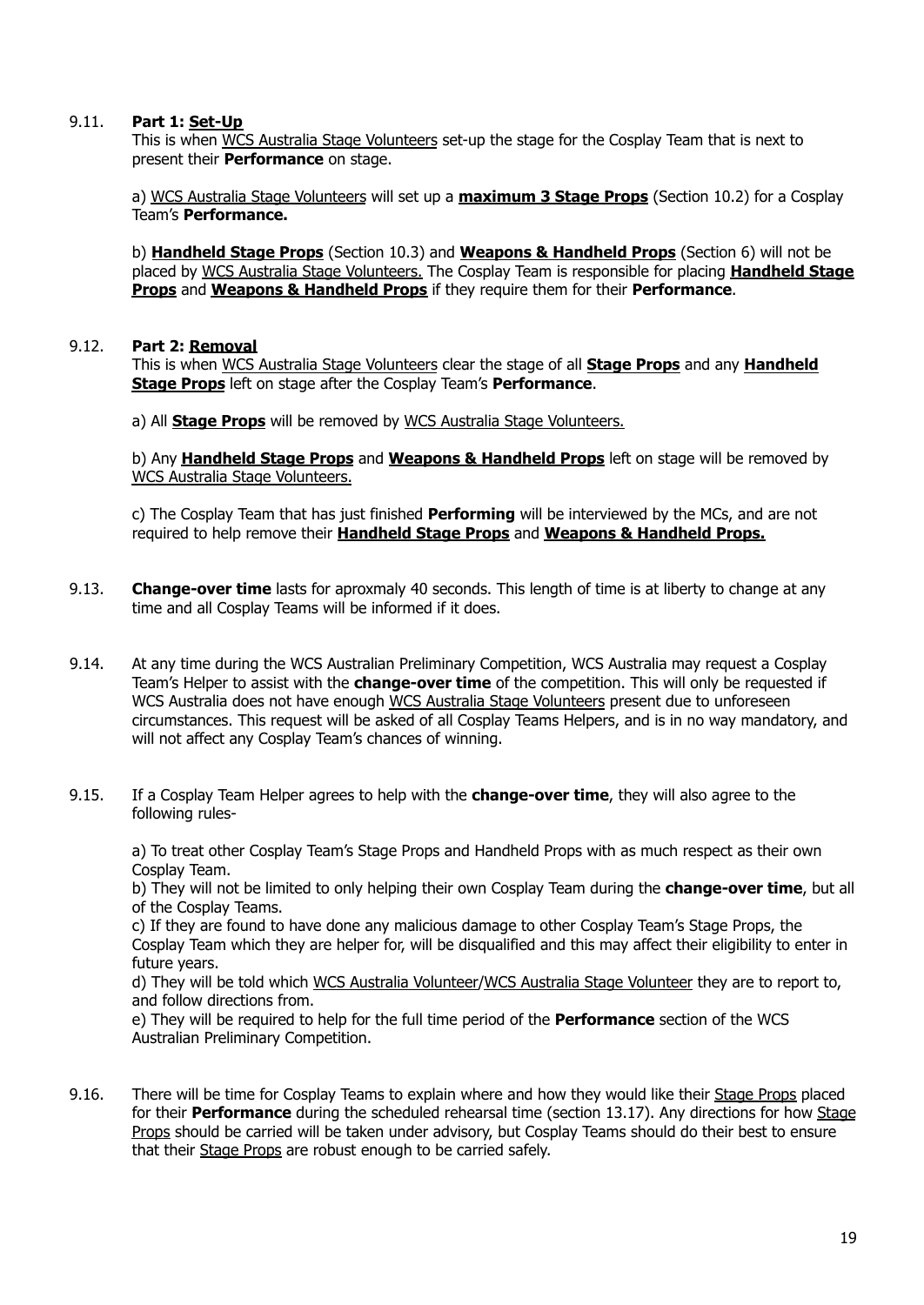- 9.17. WCS Australia Stage Volunteers will take the utmost care when handling a Cosplay Team's Stage Props but WCS Australia take no responsibility if a Stage Prop or Handheld Stage Prop is damaged during the process of the WCS Australian Preliminary Competition.
- 9.18. **Performances** are not allowed to use any form of external power source, such as power leads and wall power points at the venue. If a Cosplay Team requires power, all power must come from built-in batteries and/or power banks supplied by the Cosplay Team.
- 9.19. **Performance** order is decided by WCS Australia. This order is in no way determined by when the Cosplay Team submits their Entry.
- 9.20. Actions during the **Performance** that have the potential to dirty the stage, leave any residue or marks behind, are prohibited and will result in instant disqualification. This may affect their eligibility to enter in future years. Cosplay Teams who damage the stage/venue will be required to cover the cost of replacement and/or cleaning.
- 9.21. Special effects/Stage effects, etc, produced using the following materials **ARE PROHIBITED** and **must not be** utilised during a performance:
	- SFX liquid blood or similar make up.
	- Any liquids that may cause staining or create a slip hazard.
	- Prop weapons that are capable of firing any kind of projectile including Nerf bullets, pellets, or arrows.
	- Powder including flour or baby powder, or smoke machines that leave a powdery residue.
	- Confetti smaller than 2cm including paper, plastic, and metallic confetti.
	- Glitter, including bio-glitter.
	- Laser pointers.
	- Flower petals, smaller than 2cm.
	- Feathers, smaller than 2cm.
	- Any form of fire, with or without smoke.
	- Crackers using gunpowder. Or any use of gunpowder
	- Smoke effects
	- Bubbles/bubble machines, including touchable bubbles or battery powered bubble machines..
- 9.22. Special effects/ Stage effects etc. produced using the following materials **ARE PERMITTED** for use during a performance:

- Paper confetti where each individual piece is larger than 2cm x 2cm with a maximum of 100 pieces.

- Crackers that do not use gunpowder. If they expell paper confetti, each individual piece has to be larger than 2cm x 2cm with a maximum of 100 pieces.

- Streamers strings that are all connected together at a single point for easy removal from the stage such as Kabuki Streamers or Throw Streamers.

- 9.23. Any Special effects/Stage effects, etc, that will involve a significant amount of time in order to completely remove it/clean it up from the stage is also **NOT PERMITTED**. E.g. A large amount of 3-4cm feathers scattered all over the stage.
- 9.24. WCS Australia and SMASH! reserve the right to stop, or cut short any Cosplay Team's **Performance** that it deems to be inappropriate. Decisions are final.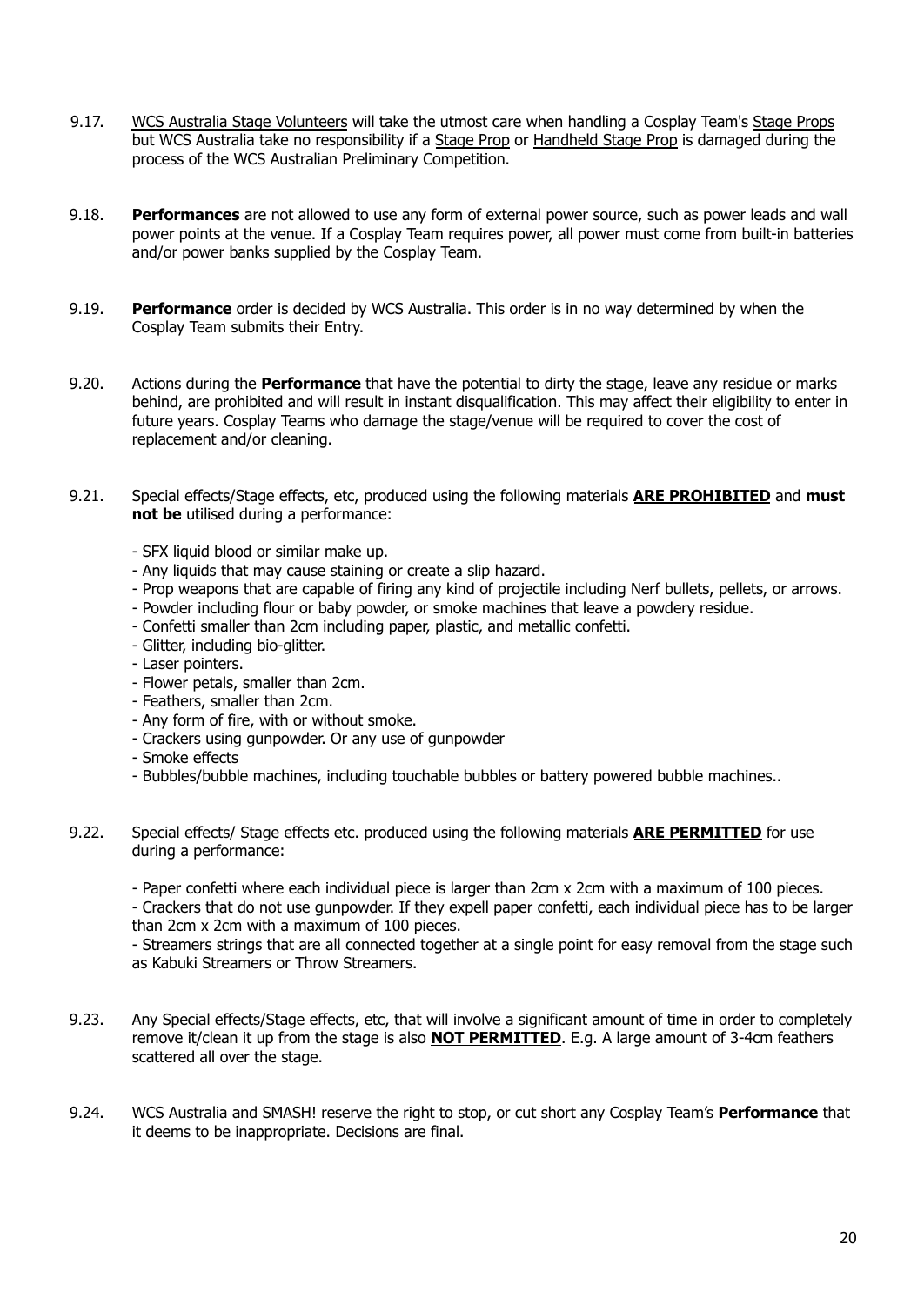## <span id="page-20-0"></span>**10. STAGE PROPS & HANDHELD STAGE PROPS**

This section explains about the use and limits of **Stage Props & Handheld Stage Props.**

- 10.1. Cosplay Teams may use **Stage Props & Handheld Stage Props** to enhance their performance. Although it is highly recommended, it is not compulsory to do so.
- 10.2. **Stage Props** are large **Props** such as a backdrop, chair/throne, or interactive set piece used to enhance a Cosplay Team's performance.
- 10.3. **Handheld Stage Props** are smaller scale **Props** used to enhance a Cosplay Team's performance.
- 10.4. There is a **maximum number of three (3) Stage Props** per Cosplay Team.
- 10.5. Each **Stage Prop** may not weigh more than 10kgs & must not exceed the measurement of 2.1m in height X 2.1m in width X 0.9m in depth.
- 10.6. **Stage Props** must be easy to handle and not have any parts that are not secure and might cause injury to any WCS Australia Stage Volunteer.
- 10.7. **Stage Props & Handheld Stage Props** will not be subject to close up, or detailed Judging. But how they enhance and are used during a Cosplay Team Performance will be taken into account during Performance Judging.
- 10.8. **Stage Props & Handheld Stage Props** are required to follow all Special effects/Stage effects Rules, Section 9.21, Section 9.22 & Section 9.23.
- 10.9. There is no limit to the number of **Handheld Stage Props**, however ALL of a Cosplay Team's **Handheld Stage Props** combined weight will be included in the Cosplay Costume weight rule Section 5.7.
- 10.10. It is permissible to have **Handheld Stage Props** hidden in, or attached securely to **Stage Props**. However the combined weight and dimension of the **Stage Prop** and **Handheld Stage Props** may not exceed Section 5.7 rule.
- 10.11. The use of official illustrations or logos from the WCS or official logos and images from other original works on **Stage Props** & **Handheld Stage Props** used during a performance is prohibited.
- 10.12. All of the Cosplay Team's **Stage Props** are required to be present at time of rehearsals.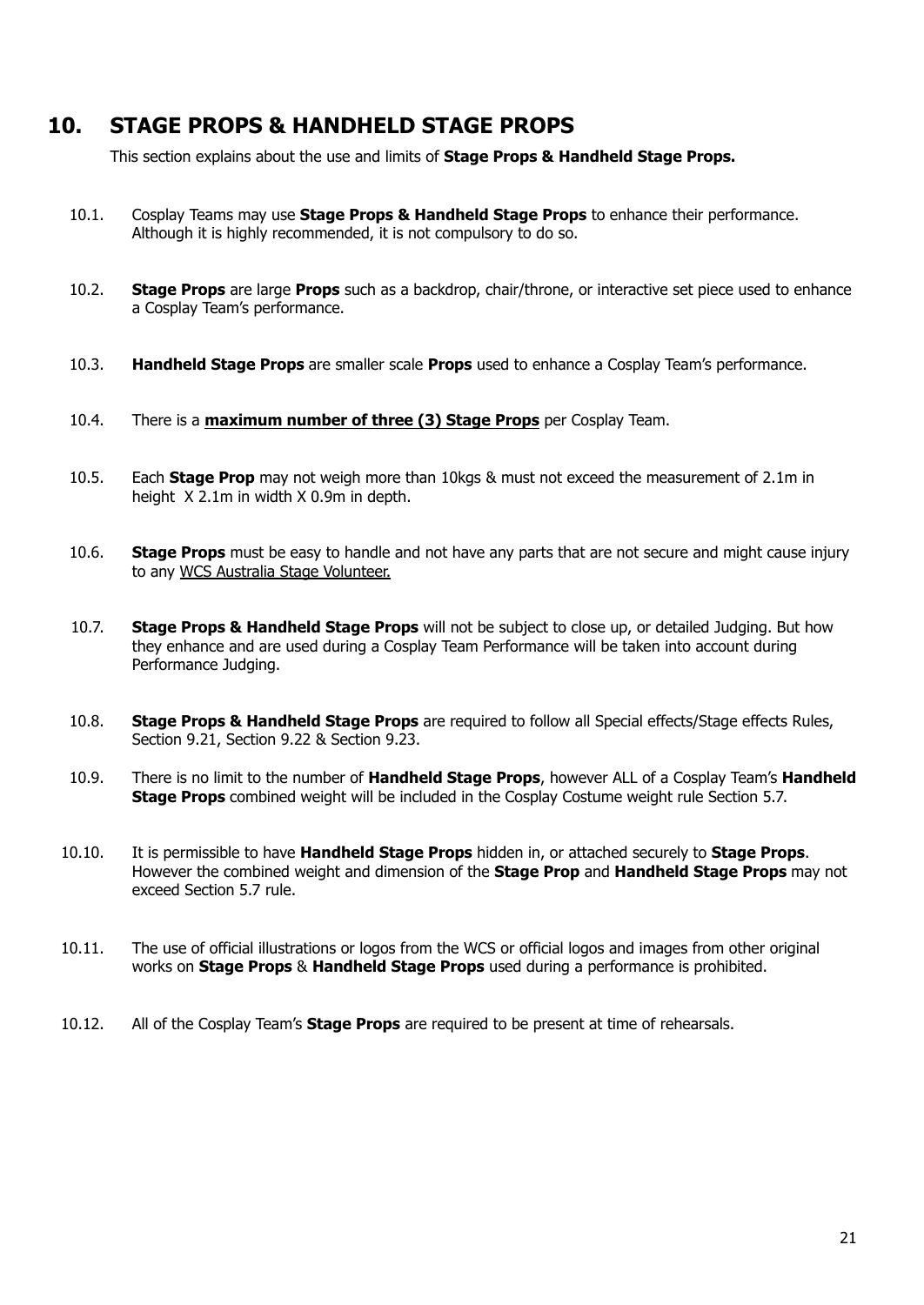10.13. During the scheduled rehearsal time all Cosplay Team's **Stage Props** must be made available for WCS Australia to check the weight and dimensions of each **Stage Prop.**\*\*

\*\* For the **WCS Australian Preliminary Competition 2022** teams will be allowed to bring their **Stage Props** to the venue during the day of Saturday 16th 2022 before the scheduled rehearsal time. This will give WCS Australia time to check the all **Stage Props**, and give Cosplay Teams <sup>a</sup> chance to assemble their **Stage Props** in The Cosplay Team Area. Storage for all **Stage Props** will be provided from the rehearsal time until the end of the Australian Preliminary Competition.

- 10.14. A Cosplay Team will be informed if any of their **Stage Prop/s** fails the weight and/or measurements rule (Section 5.7), or any other relevant rules.
- 10.15. The Cosplay Team will be given the opportunity to fix any issue with their **Stage Prop/s** before the WCS Australian Preliminary Competition. In this instance, the **Stage Prop** in question will need to be checked again before it is allowed to be used for the Performance, and if it still fails to follow the rules again, the **Stage Prop** will not be allowed to be used during the WCS Australian Preliminary Competition. If the Cosplay Team feels like they cannot fix the issue/s, they will have to forfeit the use of the **Stage Prop**, and are responsible for its disposal following the rules in Section 14.
- 10.16. If a Cosplay Team's **Stage Props** cannot be presented at the time of the rehearsal there is no guarantee that they will be able to be used for the WCS Australian Preliminary Competition even if they are brought to the venue on the day of the competition.
- 10.17. Cosplay Teams are to take all safety precautions with **Handheld Stage Props**. Should WCS Australia judge that any **Handheld Stage Props** to be used during a Performance is a danger to the audience (i.e. slip from hands and cause injury to audience members) the WCS Australia may prohibit the use of that **Handheld Stage Props** or stop the Performance.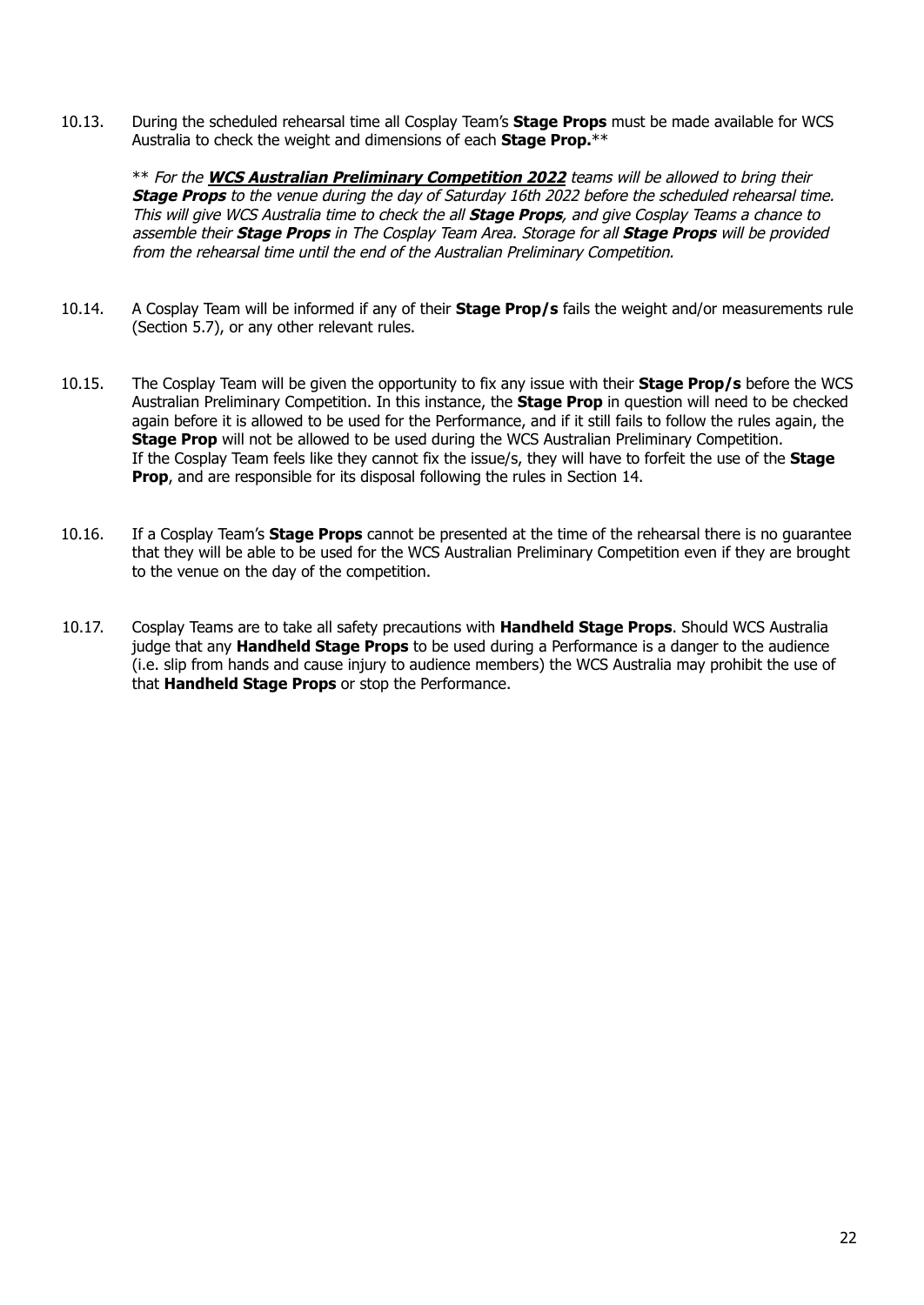# <span id="page-22-0"></span>**11. AUDIO & BACKGROUND VIDEO**

This section outlines the use of **Audio & Background Video** in a Cosplay Team's Performance as part of the WCS Australian Preliminary Competition.

- 11.1. The Performance must be performed in the English language. However, key phrases or words may be given in languages other than English if this is relevant to the performance. These key phrases should be easily understood without translation (e.g. 'Bonjour' for French characters).
- 11.2. **Audio** that is **NOT PERMITTED** to be used in a Cosplay Team's Performance-

- Music from the original work being Cosplayed.

- Copyrighted music, e.g. of any well-known band or singer.
- Copyrighted sound clips/sound effects.

- Voice actors' audio from the original work being cosplayed, including Japanese and/or English voice actors.

11.3. **Audio** that **IS PERMITTED** to be used in a Cosplay Team's Performance-

-Recordings of the Cosplay Team's own voices or those of their family or friends. Paid voice actors may be used only if they have been hired by the Cosplay Team, and have provided the rights to use their voice.

-Copyright-free music

-Copyright-free sound clips/sound effects.

-Music, Sound Clips, Sound effects that the Cosplay Team has paid for the rights/licence to use of.

- 11.4. **Background Video** may be used as part of the Performance to enhance the scope of the stage production. The use of **Background Video** is optional but encouraged.
- 11.5. **Background Video** falls into the following categories.

- Standard Backgrounds: backgrounds that augment the stage atmosphere. i.e. landscapes, groups of buildings, interiors, etc.

- Special Effects: Explosion, energy, or light effects that coordinate with movements of the cosplayers on stage.

- Permitted Production Methods: live-action video, drawn illustrations, computer graphics, dioramas, etc.

#### 11.6. Live Action **Background Video** involving people is **ONLY PERMITTED** in the following cases:

a) One or both members of a Cosplay Team appear in the **Video**.

b) The members of the Cosplay Team may perform as the same Cosplay Characters they appear on stage or they may perform as different Cosplay Characters from the same series.

c) Any of these Cosplay Team performed Cosplay Characters appearing in a live action **Video** are permitted to have speaking roles/dialogue.

d) The use of Background Extras is permitted. These Background Extras are not either members of the Cosplay Team.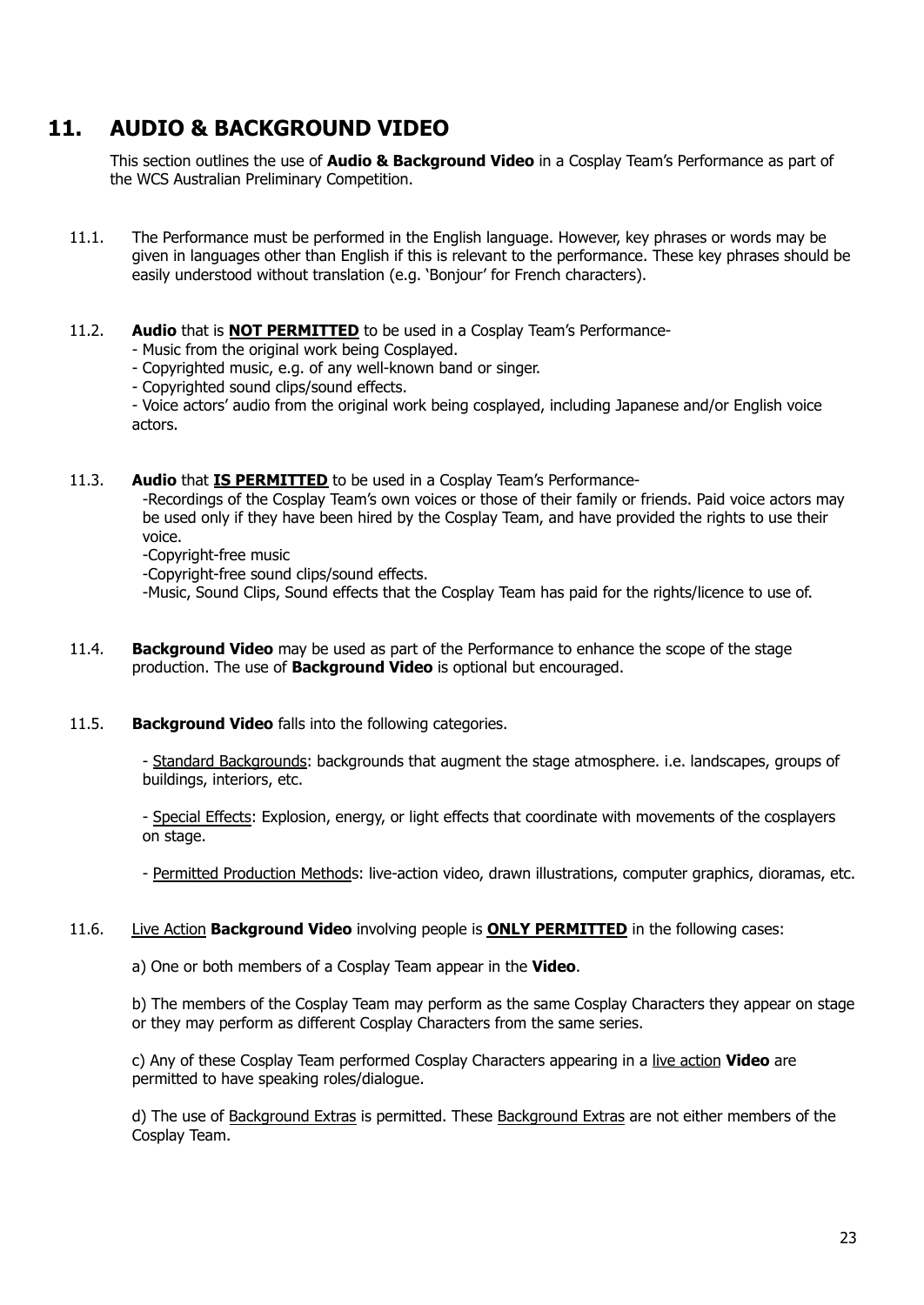e) There is no limit for the number of Background Extras involved, but they must give written consent to appear in the **Background Video**.

f) Background Extras may not pull focus or interact as if they are a third member of the Cosplay Team participating in the Performance on stage.

g) Background Extras are allowed to wear commercially available costumes.

- 11.7. If a Cosplay Team makes Cosplay Costumes solely for use in the Live Action **Video**, and these Cosplay Costumes are not worn at any time during the Performance on stage, these Cosplay Costumes are not eligible for Costume Judging.
- 11.8. A Cosplay Team is **ONLY PERMITTED** to have Animation in their **Background Video** if the animation is an original work drawn and animated by either the members of the Cosplay Team or their friends/family.
- 11.9. A Cosplay Team is **NOT PERMITTED** to use Animation in their **Background Video** if it has been traced off any scenes or images of official art from the work/series being Cosplayed.
- 11.10. All use of Footage from the source material being cosplayed is **NOT PERMITTED**.
- 11.11. The use of video, footage, imagery, 2D animation, 3D animation or visual effects for which the copyright/licence holder is someone other than the Cosplay Teams is **NOT PERMITTED**.
- 11.12. The use of video, footage, imagery, 2D animation, 3D animation or visual effects for which the copyright/licence holder is a Member of the Cosplay Teams is **PERMITTED**, however proof of copyright/licence use may be requested at any time.
- 11.13. Formatting requirements-

#### **Audio-**

Sound: Full Stereo at least 192kbps

#### **Background Video**-

Image: 1920x1080 pixels Screen resolution 1080p Aspect ratio 16:9

- 11.14. If the Cosplay Team does not wish to have **Background Video** for their performance, they are required to submit an MP3 file of their **Audio**.
- 11.15. If the Cosplay Team is using a **Background Video** for their performance, they are required to submit one **Background Video File** mixed with the **Audio** they wish to use. **Background Video Files** are required to be in one of the following file formats: MOV, MP4, AVI, or WMV.
- 11.16. WCS Australia and SMASH! take no responsibility if you are unable to compete to the best of your ability without **Audio** or **Background Video**, if you do not provide these Files by the submission date.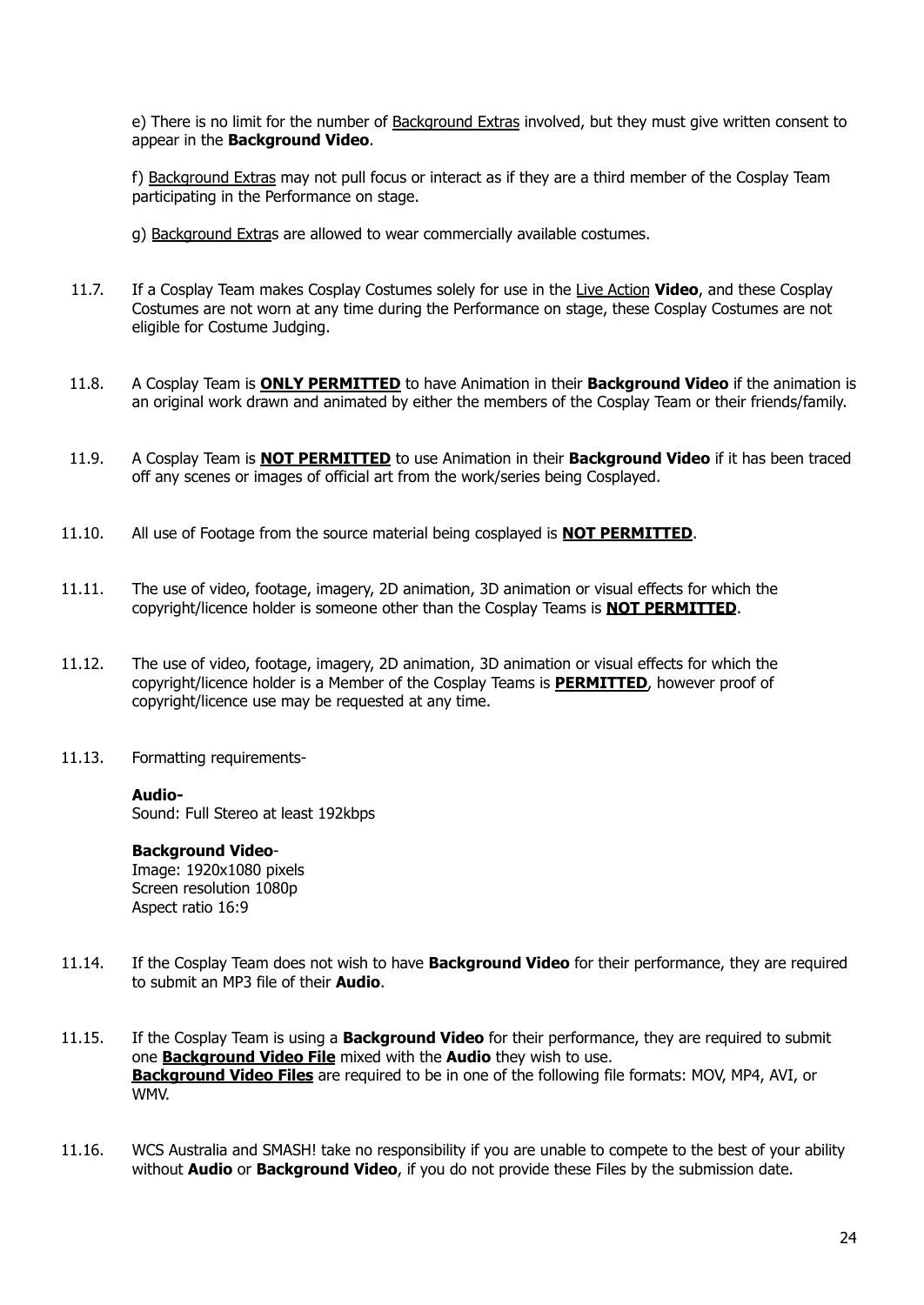11.17. WCS Australia and SMASH! cannot guarantee a Cosplay Teams **Audio** or **Background Video** will be played exactly as requested, due to the nature of the stage the WCS Australian Preliminary Competition is held on, as a number of variables change each year. Every effort will be made to ensure that Audio or Background Video is played as requested. For this reason, it is important that Cosplay Teams attend the rehearsal so that their **Audio** Or

**Background Video** may be checked.

11.18. WCS Australia and SMASH! take no responsibility if the files submitted fail to work as intended due to being formatted incorrectly. The Cosplay Team will be contacted via the email address supplied as soon as any issue is found before the WCS Australian Preliminary Competition so that the Cosplay Team will have a chance to fix them. In this case, the replacement file must be submitted within 48hrs of contact, or their new file might not be able to be accepted.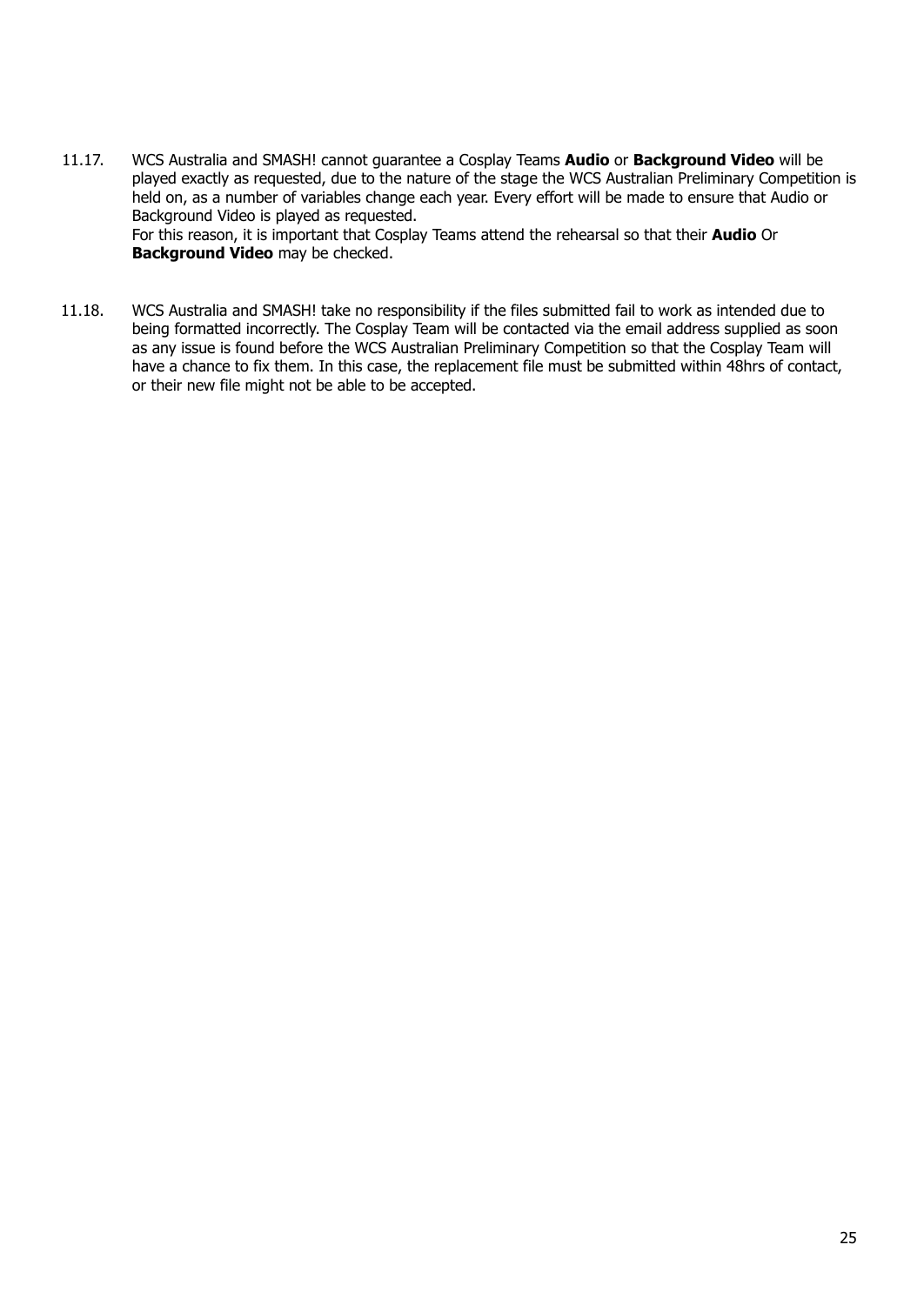## <span id="page-25-0"></span>**12. TEAM BUILD BOOK**

This section outlines the contents for the **Team Build Book** that Cosplay Teams will need to submit as part of their application to take part in the WCS Australian Preliminary Competition. The **Team Build Book** will be used as part of the Judging process.

- 12.1. **Team Build Book** is a new term in **2022**. In previous years the term "Portfolio" was used.
- 12.2. There will be a **Team Build Book Guide** download available on the WCS Australia website, in the lead up to the date for submission for the **Team Build Book**.
- 12.3. The **Team Build Book** must be submitted as a PDF, no larger than 500mb in size.
- 12.4. Cosplay Teams are only permitted to submit a single **Team Build Book** that contains all required relevant information about both Members of the Cosplay Team.
- 12.5. A **Team Build Book** is required to contain a high level of detailed construction and crafting information on a number of items.
- 12.6. A **Team Build Book** is required to contain;

a) Detailed construction and crafting information on all **Cosplay Costumes** made by the Cosplay Team, including, but not limited to the construction process, sewing techniques, armour building, and wig work.

b) Detailed construction and crafting information on any **Weapons & Handheld Props** made by the Cosplay team. Including, but not limited to; construction process, manufacturing techniques, CAD, 3D printing, thermoplastics, woodwork, electronics.

c) Photographic evidence of the construction process of **Cosplay Costumes** and **Weapons & Handheld Props** should be included. It is the responsibility of the Cosplay Teams to take progress photos and keep records as part of the construction process.

d) Any help, including advice (if any) that was given to the **Cosplay Team.** This should be noted at all the relevant points during the construction process of **Cosplay Costumes** and **Weapons & Handheld Props**.

e) All relevant information about the **Stage Props & Handheld Stage Props**, including size information and weight of each **Stage Prop** - Section 10.5.

- 12.7. A **Team Build Book** will be taken into account by the Judges as part of Costume Judging. A detailed **Team Build Book** with clearly labelled images/photos and commentary will contribute to a better Costume Judging score. A poorly formatted or confusing **Team Build Book**, with little to no information on the construction and crafting will not contribute to a better Costume Judging score.
- 12.8. A Cosplay Team's **Team Build Book** will not be shared or distributed to anyone other than the relevant WCS Australia staff, and Judges for that year's WCS Australian Preliminary Competition.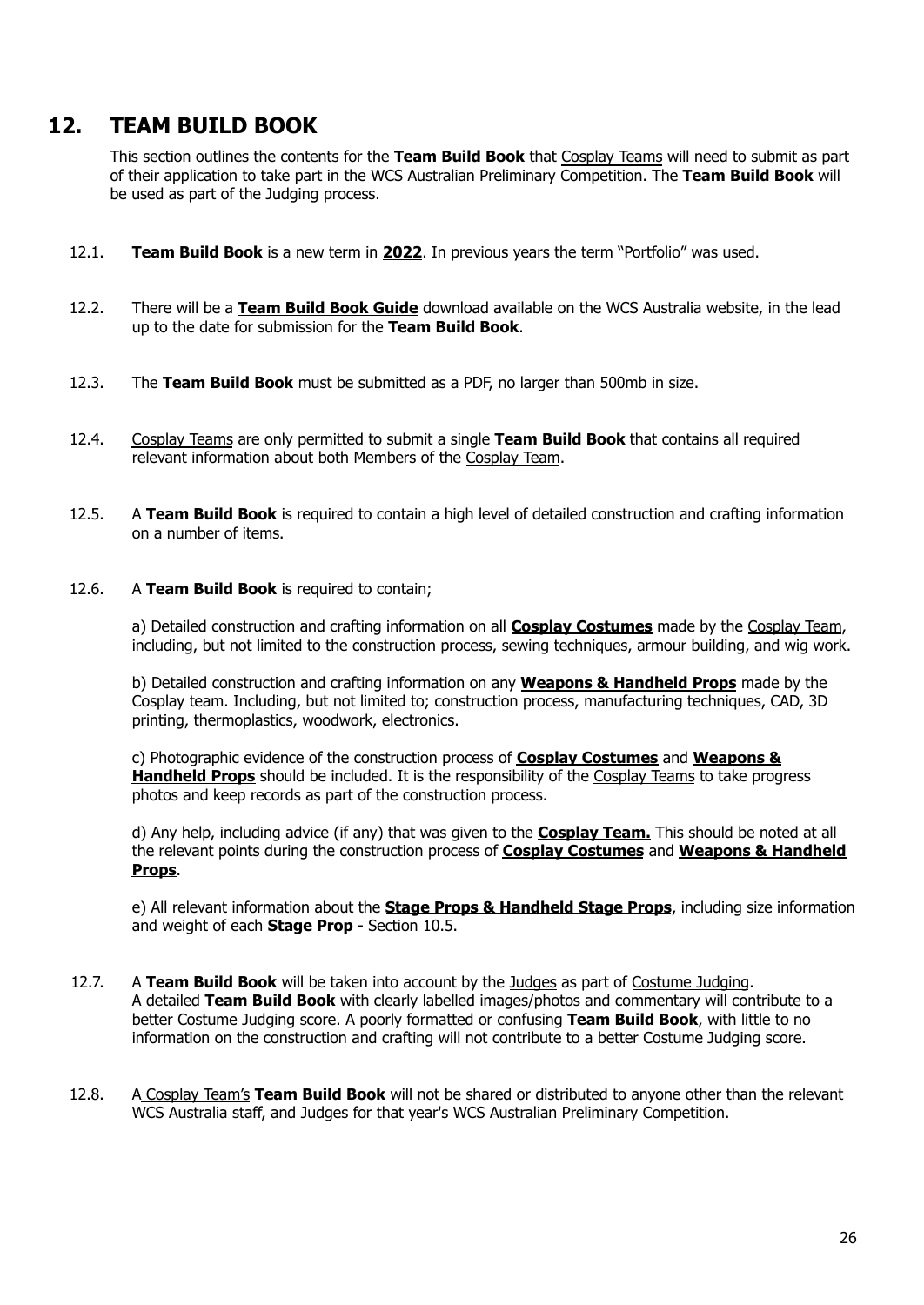12.9. By Submitting a **Team Build Book,** a Cosplay Team agrees that WCS Australia has permission to -

a) Upload and store their **Team Build Book** on their Google drive for judges and relevant WCS Australia Staff to view when required.

b) To print out a number of copies of the build book to give to Judges for use during the WCS Australian Preliminary Competition. All printed Copies will be disposed of by the WCS Australia Staff at the end of the event.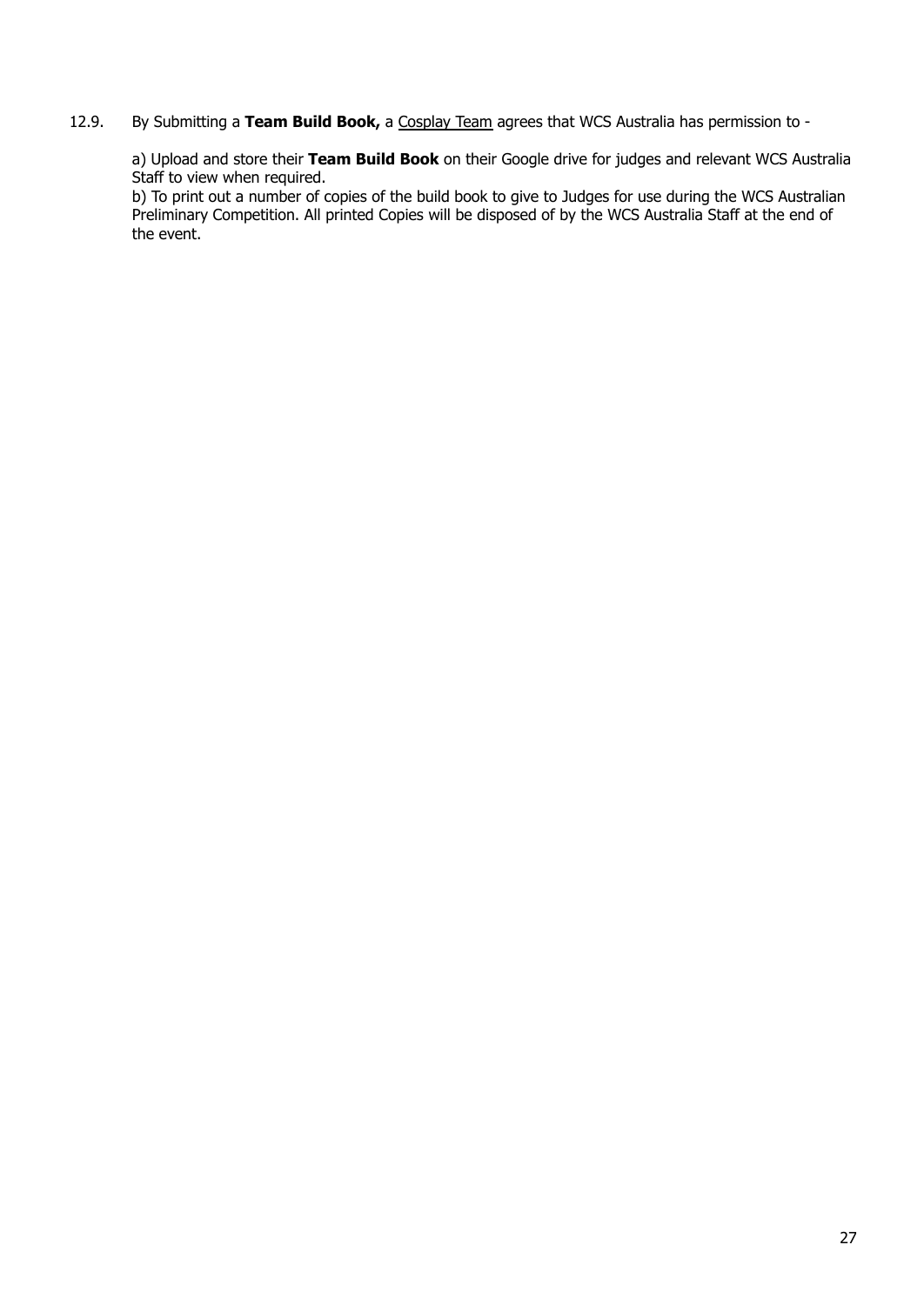## <span id="page-27-0"></span>**13. THE WCS AUSTRALIAN PRELIMINARY COMPETITION**

This section outlines the requirements of a Cosplay Team for taking part in the WCS Australian Preliminary Competition in the lead up to and during the Competition event.

- 13.1. Cosplay Teams in the WCS Australian Preliminary Competition are expected to comply with all directions from WCS Australia during the WCS Australian Preliminary Competition.
- 13.2. Both Members of a Cosplay Team are required to purchase a Weekend Ticket as a condition of entry to the WCS Australian Preliminary Competition. Because the rehearsal will be held on a separate day to the competition it is important that Cosplay Teams and their Helpers all hold a valid weekend pass.
- 13.3. It is highly recommended that each member of a Cosplay Team, including all Cosplay Team's Helpers bring their own YELLOW or ORANGE coloured Hi-Vis Vest to the convention in addition to their Cosplay Costumes and Stage Props etc.

Hi-Vis vests will need to be worn by every person who is onsite outside of normal Convention hours (before opening; after closing). A person that is not wearing a Hi-Vis vest may be required to leave the site/told by security to leave the premises. Hi-Vis vests do not need to be worn during normal Convention times, although it may be advantageous to

wear when moving Stage Props to and from the backstage area.

13.4. WCS Australia has requested that SMASH! provide a private area for all the Cosplay Teams that will be known as "**WCS Cosplay Team's Area"** WCS Australia can not guarantee this area, or the size of it (if it is provided). If/when this area is available, all Cosplay Teams will be informed before the date of the WCS Australian Preliminary Competition.

#### 13.5. The **WCS Cosplay Team's Area** will be -

a) Situated behind or within a few metres of the WCS Australia table at SMASH!

b) A private area away from SMASH attendees that will not be open to the general public. It should be noted that as this area can be classed 'behind the scenes', guests or other performers might walk through the area to reach other areas of the convention without being seen by the general public.

c) Only accessible by the Cosplay Teams, Cosplay Team's Helpers, WCS Australia Volunteer, and WCS Judges. Anyone else that is found to be in the area will be removed from the area, and continued violations might mean the person is removed from SMASH! Itself. Cosplay Teams will be expected to help maintain this privacy by not inviting their friends or family into this area.

d) A place where Cosplay Teams can sit and chill out away from the general public. Food and drinks may be consumed in this area but it is expected that any mess or rubbish will be cleaned up by consumers. Please note - WCS Australia will not be supplying any substantial foods or meals for the Cosplay Teams or Cosplay Team's Helpers in the **WCS Cosplay Team's Area**.

WCS Australia will try to supply bottled water for everyone in the **WCS Cosplay Team's Area**, however all Cosplay Teams and Cosplay Team's Helpers are recommended to still bring their own bottles of water.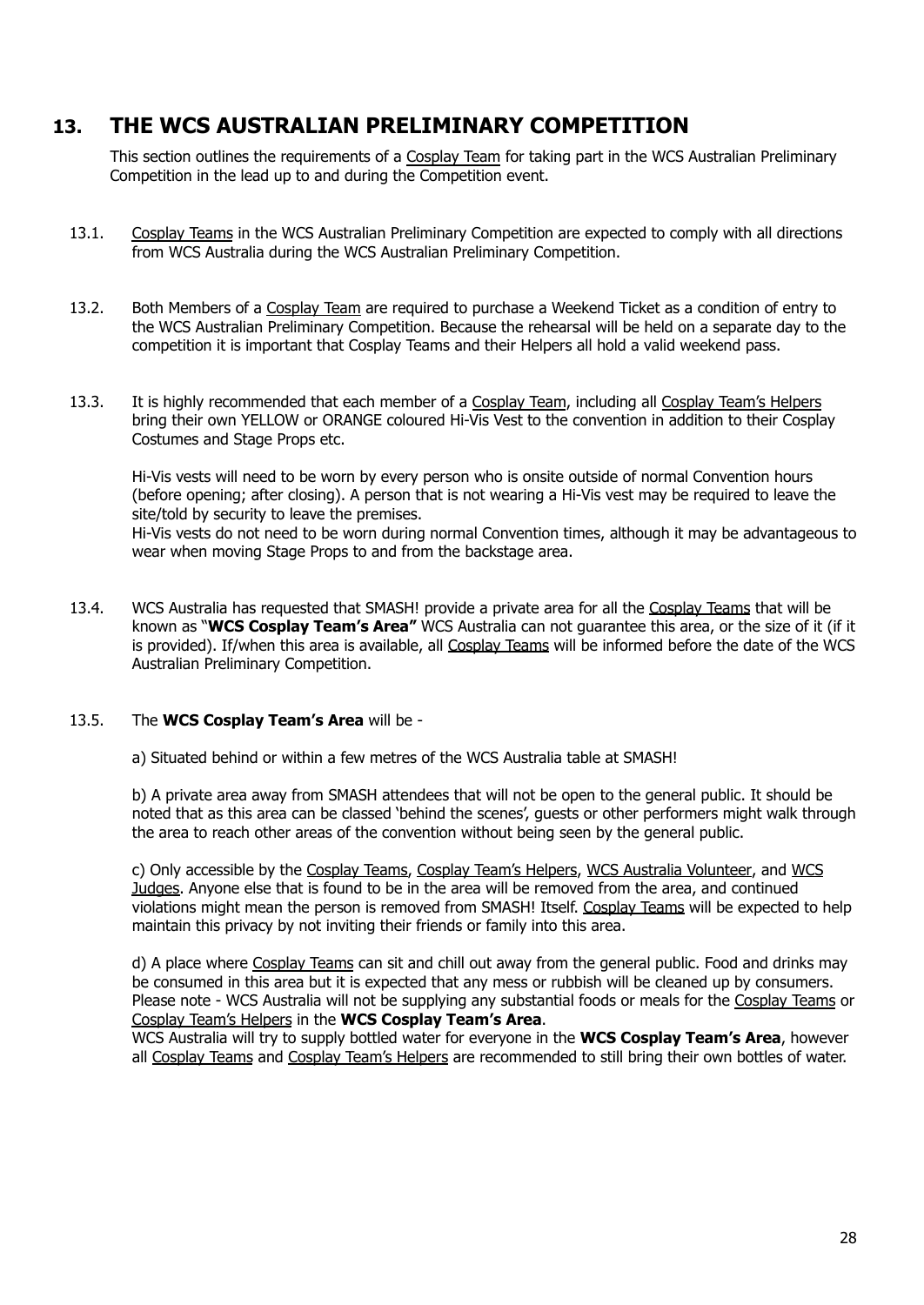- 13.6. WCS Australia cannot guarantee the safety of items left in the **WCS Cosplay Team's Area** when the Cosplay Team/Cosplay Team's Helper is not there. It is not recommended to leave any personal effects or items of value unattended. WCS Australia will try and have a WCS Australia Volunteer in the area at all times, but we can not guarantee this.
- 13.7. Only Cosplay Teams, Cosplay Team's Helpers, WCS Australia Volunteer, and WCS Judges, are permitted to store/place their personal effects, including luggage or 'street' clothing in the **WCS Cosplay Team's Area**. No other person is permitted to have any item in this area. E.g. A Cosplay Team can not offer to look after, or store their friends' backpacks in the **WCS Cosplay Team's Area** while the Friend is enjoying the convention. If items of unknown ownership are found, they will be reported and removed.
- 13.8. It is likely that the **WCS Cosplay Team's Area** will be in an area that can double as an emergency egress. ALL Cosplay Teams, Cosplay Teams' Helpers, WCS Australia Volunteer, and WCS Judges are required to keep this area clear. Warnings and reminders will be issued, but continued violations will be met with appropriate discipline.
- 13.9. A Cosplay Team is permitted to have a maximum number of two (2) Helpers to assist them at the WCS Australian Preliminary Competition. These are known as "**Cosplay Team's Helper**"

#### 13.10. A **Cosplay Team's Helper** is required to-

a) Purchase a Weekend pass ticket to SMASH!

b) Provide required personal information- Submission of this information will be included with the Cosplay Team Entry Form. \*\*\*

\*\*\* If <sup>a</sup> **Cosplay Team's Helper** needs to change due to unforeseen circumstances, this information must be supplied to WCS Australia at the earliest convenience.

c) "Check in" with the WCS Australia Volunteers. More information will be emailed out to the Cosplay Teams closer to the date of the WCS Australian Preliminary Competition.

d) Wear an identifying item given to them by WCS Australia for the duration of the WCS Australian Preliminary Competition.

Failure in any of these requirements will result in a **Cosplay Team's Helper** NOT BEING PERMITTED to help their Cosplay Team, and not permitted in the **WCS Cosplay Team's Area.**

- 13.11. A **Cosplay Team's Helper** is there as support for their Cosplay Team. All **Cosplay Team's Helpers** are permitted to (for example) help the Cosplay Team dress (put on, take off Cosplay costumes/wigs/makeup etc), ensure that the Cosplay Team are hydrated, help carry Stage Props to the stage area for rehearsal, and help carry the Stage Props back to the WCS Cosplay Team Area after the performances of the WCS Australian Preliminary Competition.
- 13.12. Once a **Cosplay Team's Helper** has "checked in" for the WCS Australian Preliminary Competition, they are unable to be changed over, or switched out with anyone else unless there are unforeseen circumstances. In the case of unforeseen circumstances, a Cosplay Team is to inform WCS Australia, and receive permission before they are able to change their **Cosplay Team's Helper**.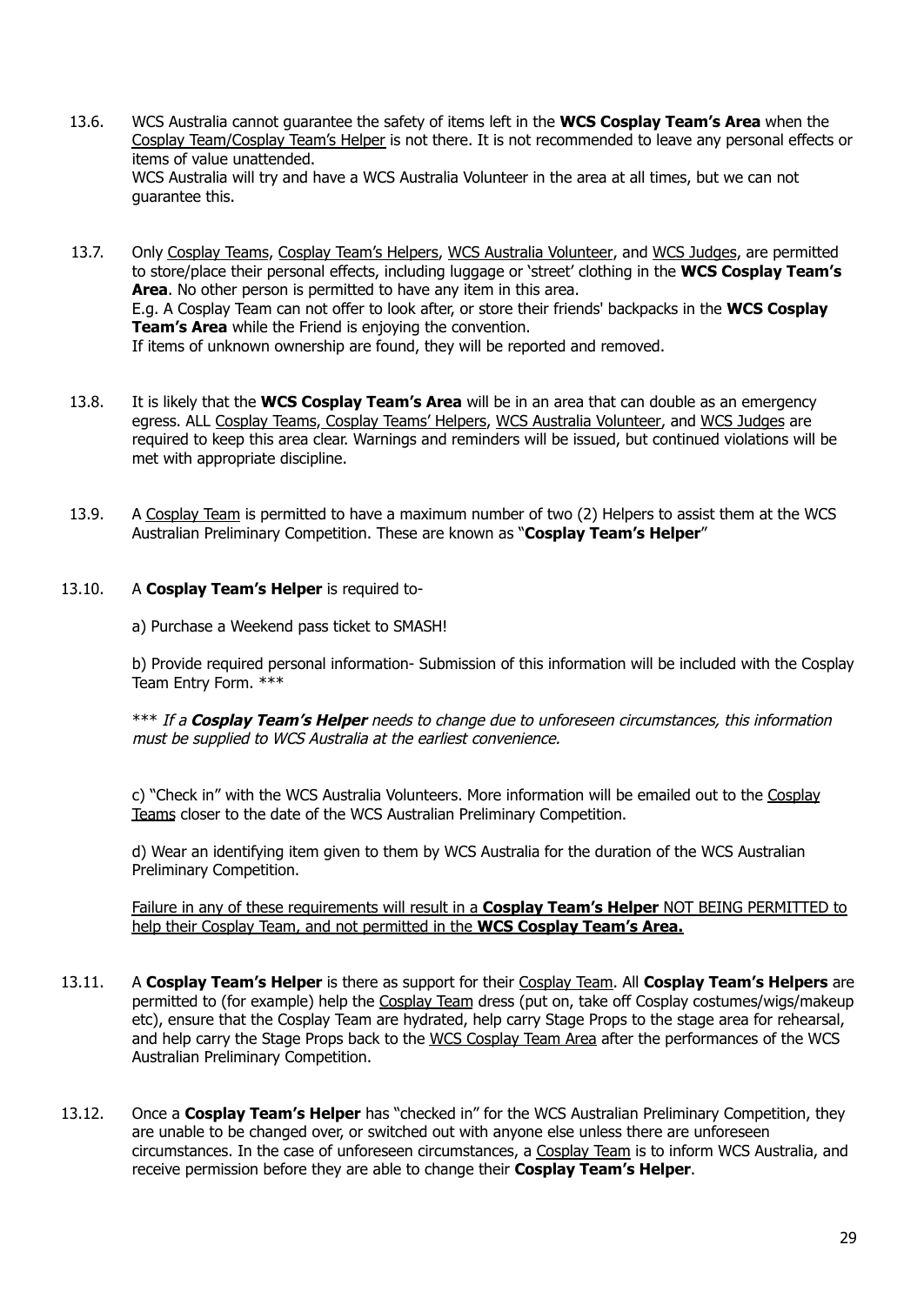- 13.13. A **Cosplay Team's Helper** is permitted to use the **WCS Cosplay Team's Area** with and for their Cosplay Team.
- 13.14. At no time during, before or after the WCS Australian Preliminary Competition is any member of any Cosplay Team or Cosplay Team's Helper allowed to touch any other Cosplay Team's **Cosplay Costume**, **Weapons**, **Handheld Props**, **Stage Props**, or **Personal Effects** without the express consent of the owner of these items.
- 13.15. If a Cosplay Team feels like another Cosplay Team's **Cosplay Costumes**, **Weapons**, **Handheld Props**, **Stage Props**, or **Personal Effect** are in the way, causing a safety violation, causing issues for them or other Cosplay Teams, taking up a larger amount of designated space than is permitted for a Cosplay Team, etc, they are to report this issues to a **WCS Australia Volunteer**, rather than attempting to move these items.
- 13.16. Cosplay Teams who do not attend the rehearsals will be penalised (situations outside of a competitor's control will be taken under case-by-case consideration of the event organisers). This procedure is in place to ensure the smooth and timely running of all Cosplay Team's Performances.
- 13.17. **Rehearsal** will occur on **Saturday 16th July 2022** after the close of SMASH! for the day. More details will be emailed to all Cosplay Teams Closer to the date.
- 13.18. The **WCS Australian Preliminary Competition** will be held during the full day of **Sunday 17th July 2022**.
	- a) **Costume Judging** (Section 17) will take place during the morning for all Cosplay Teams.

b) **Performance Judging** (Section 19) and **Cosplay Team's Performances** will commence in the afternoon, this time is determined by SMASH! and more information will be given to all Cosplay Team's closer to the date.

c) The **Results, Prizes & Awards** (Section 21) will be announced at a WCS Australian Preliminary Competition **Award Ceremony**. This will be held later during the day after all Cosplay Teams have given their Performance and Judges have finished dlibrating. All Cosplay Teams will be informed when this time will be and are expected to be backstage ready to come back on stage for the **Award Ceremony**.

- 13.19. WCS Australia reserves the right to adjust the competition rules in any way it sees fit and disqualify any Cosplay Team for non-compliance with the rules outlined in this document.
- 13.20. By entering the WCS Australian Preliminary Competition, the Cosplay Team agrees to abide by the terms and conditions as set out in this document. Participants who do not follow these rules will be disqualified and this may affect their eligibility to enter in future years.
- 13.21. Permission is granted to the WCS Australia and SMASH! to use any photographs/video taken of Cosplay Team' Cosplay Costumes for future promotions of the event.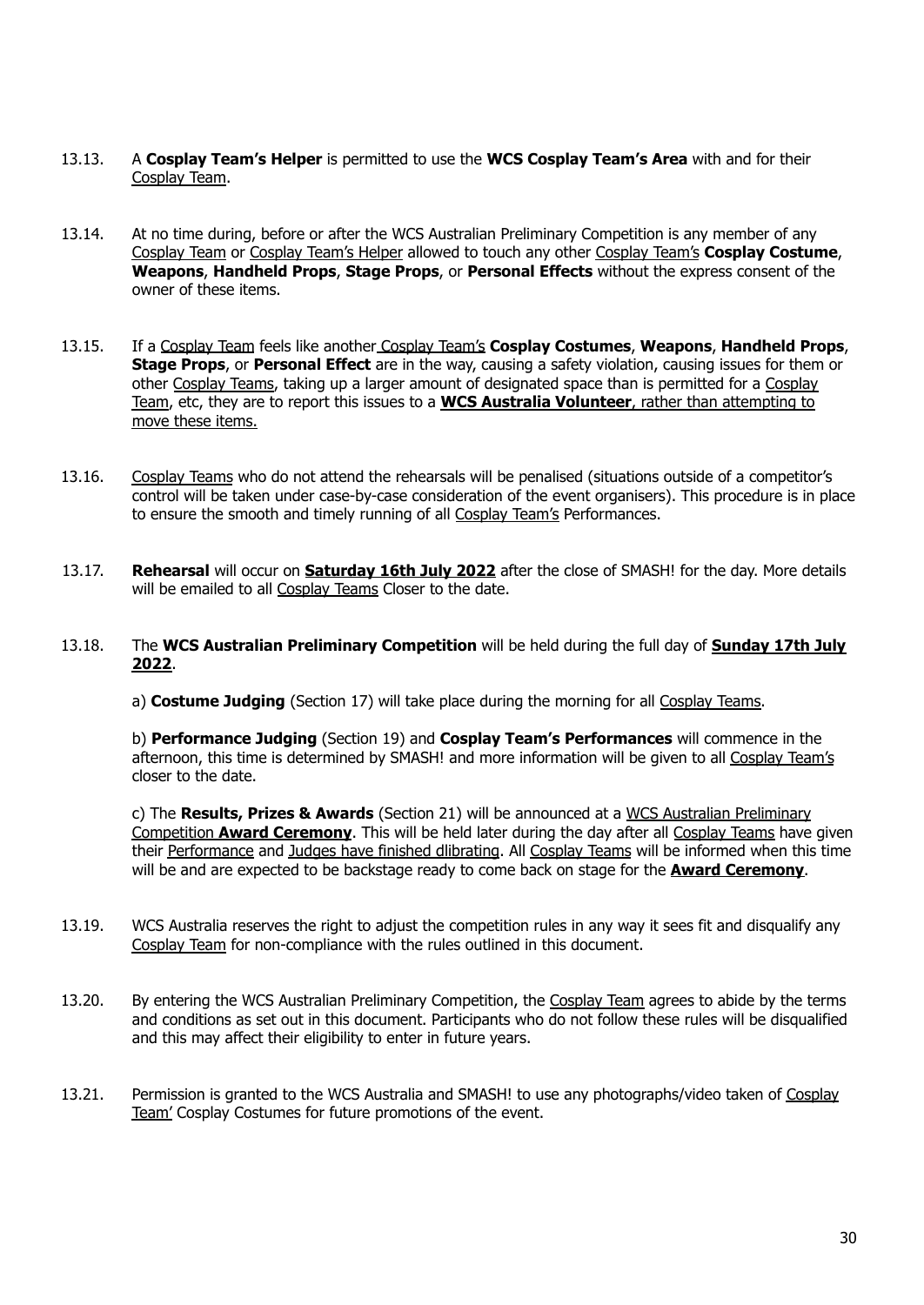- 13.22. If it is seen or reported and confirmed that any member of a Cosplay Team or a Cosplay Team's Helper verbally or physically abuses **WCS Australia Volunteers** or **WCS Australia Stage Volunteers,** the Cosplay Team will be disqualified and this may affect their eligibility to enter in future years. WCS Australia has a zero tolerance policy.
- 13.23. All Cosplay Teams can request feedback after the **Award Ceremony**. This includes any Cosplay Team that has won prizes. Please note, this feedback will not be given in person, and will only be sent via email at a later date. No Judge will be available to give feedback on the day of the WCS Australian Preliminary Competition. Cosplay Teams are asked to refrain from contacting the Judges directly about feedback.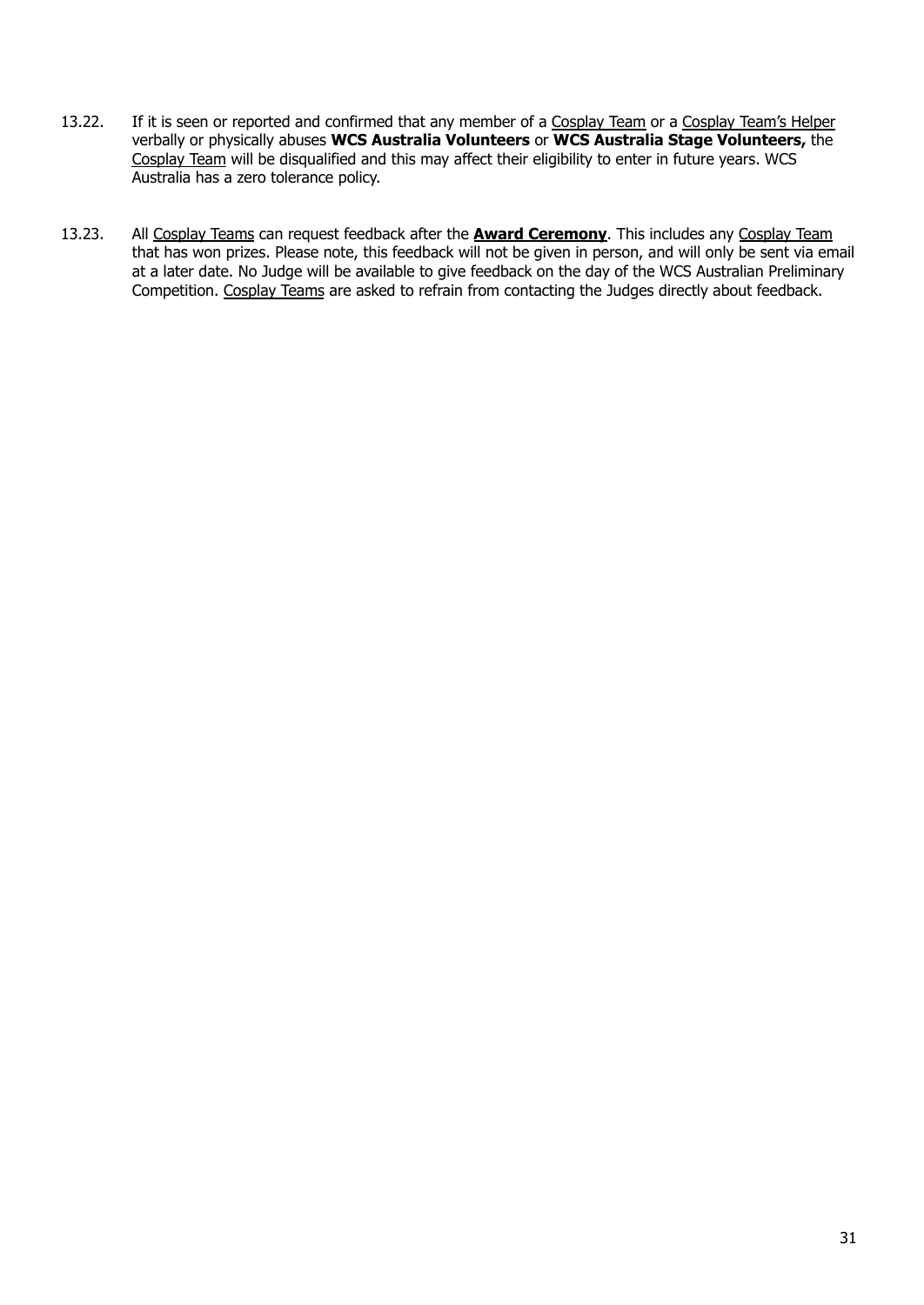## <span id="page-31-0"></span>**14. CLEAN UP**

This section outlines what is expected of ALL Cosplay Teams in regards to **Clean Up** during and after the **WCS Australian Preliminary Competition** weekend.

14.1. Cosplay Teams are required to remove all of their belongings from the **WCS Cosplay Team's Area** after the WCS Australian Preliminary Competition **Award Ceremony**.

a) Please note - if the **Award Ceremony** is held late in the afternoon, Cosplay Teams and Cosplay Team's Helpers may be required to wear Hi-Vis Vests (sections 13.3) for **Clean Up** as this will, by necessity, occur after hours.

- 14.2. Cosplay Teams are permitted to **Disassemble** their **Stage Props** in the **WCS Cosplay Team's Area**.
- 14.3. It is **HIGHLY ENCOURAGED** that a Cosplay Team designs their Stage Props so that they can be disassembled/packed up and removed from site (and reused) by the Cosplay Team.
- 14.4. Limited waste disposal may be available for the WCS Australian Preliminary Competition. Cosplay Teams should anticipate removing all of their own waste - including food and drink containers - and any other personal rubbish such as makeup wipes.
- 14.5. If a Cosplay Team chooses to "Trash" or "Destroy" any of their Cosplay Costume, Weapons or Handheld Props, Stage Props or Handheld Stage Props, they are NOT PERMITTED TO-

a) Use all of the available waste disposal space for their newly created waste.

b) Leave any parts of their newly created waste in any area including the **WCS Cosplay Team's Area** after they leave. This must be properly disposed of elsewhere.

Doing so will result in the Cosplay Team being disqualified, stripped of any awards, and this may affect their eligibility to enter in future years.

- 14.6. If a large amount of "Trashing" or "Destroying" happens during the **Clean Up**, WCS Australia reserves the right to inform all Cosplay Teams to remove all of their newly created waste for proper disposal by the Cosplay Team off site. WCS Australia is not responsible for any cost a Cosplay Team might incur because of this.
- 14.7. If a Cosplay Team is found to have left waste or rubbish in the **WCS Cosplay Team's Area**, any backstage area belonging to the Performance Stage, any other backstage area of SMASH! or the lobby of the Convention Centre, the Cosplay Team will be disqualified, stripped of any awards, and this may affect their eligibility to enter in future years.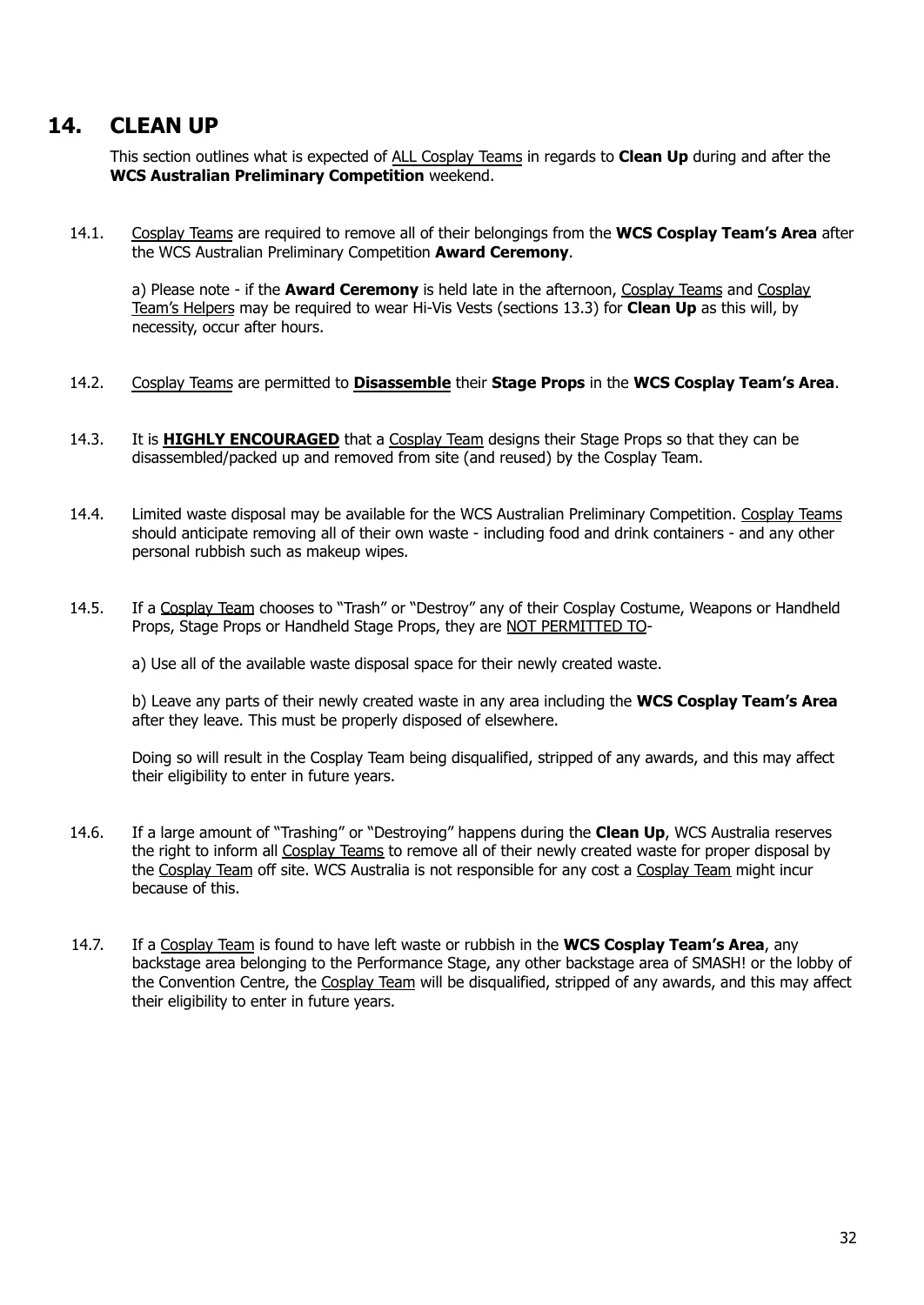## <span id="page-32-0"></span>**15. JUDGING**

This section outlines the Judging procedure for the WCS Australian Preliminary Competition.

### 15.1. **Judging** consists of two (2) parts -

#### a) **Costume Judging** - Section 17 and Section 18

**Costume Judging** will be held on the morning of the WCS Australian Preliminary Competition and will be completed before the Performance part of the WCS Australian Preliminary Competition later in the day. This is to allow the **Judges** to have a closer look at the Cosplay Costumes of the Cosplay Team. This also allows the Cosplay Team to answer any questions the **Judges** may have regarding their Performance or Cosplay Costumes.

#### b) **Performance Judging** - Section 19 and Section 20

**Performance Judging** will happen during the Cosplay Teams stage Performance. **Judges** will be able to observe all onstage interactions including interviews with MCs.

15.2. The MAXIMUM AMOUNT of **Points** a Cosplay Team can be awarded by each Judge is **200 Points**:

### **100 Points** for **Costume Judging 100 Points** for **Performance Judging**

- 15.3. Cosplay Teams should exhibit a positive and supportive attitude befitting of a representative of WCS Australia. **Judges** have the authority to penalise Cosplay Teams in the case of "bad sportsmanship" or poor attitude.
- 15.4. WCS Australian Preliminary Competition is an inclusive competition. No Cosplay Team will be penalised for any perceived differences of race, gender, or body type of the Character they are Cosplaying.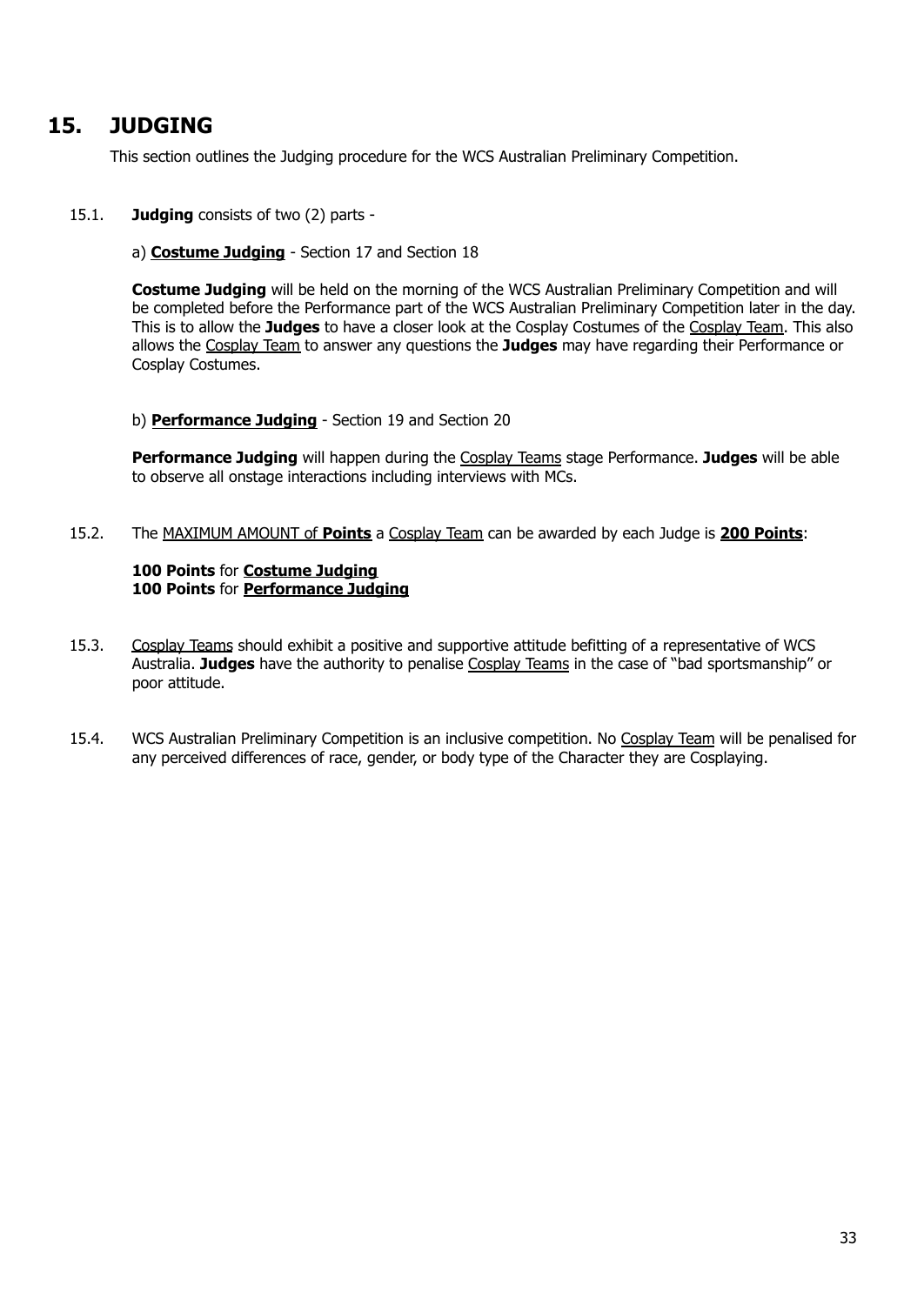## <span id="page-33-0"></span>**16. JUDGING PANEL**

This section outlines the **Judging Panel** for the WCS Australia Preliminary Competition

- 16.1. The **Judging Panel** will be made up of between 5 to 8 **Judges**.
- 16.2. **Judges** will select all winning Cosplay Teams, including the First Place Team that will become **Team Australia 2023** based on the criteria and process outlined in Section 17, Section 18, Section 19 and Section 20.
- 16.3. **Judging** for the WCS Australia Preliminary Competition is carried out to the same standards as all other WCS preliminaries conducted worldwide.
- 16.4. The **Judging Panel** will not consist of any WCS Australia Committee member/s that are competing in the current year's WCS Australian Preliminary Competition.
- 16.5. The Current WCS Australia President is not eligible to be on the **Judging Panel**.
- 16.6. No more than half of the **Judges** for the **Judging Panel** may be current WCS Australia Committee members.
- 16.7. The **Judges** chosen will have a range of backgrounds in their knowledge base. These will include, but not limited to; sewing, armour, acting, stage, production, etc.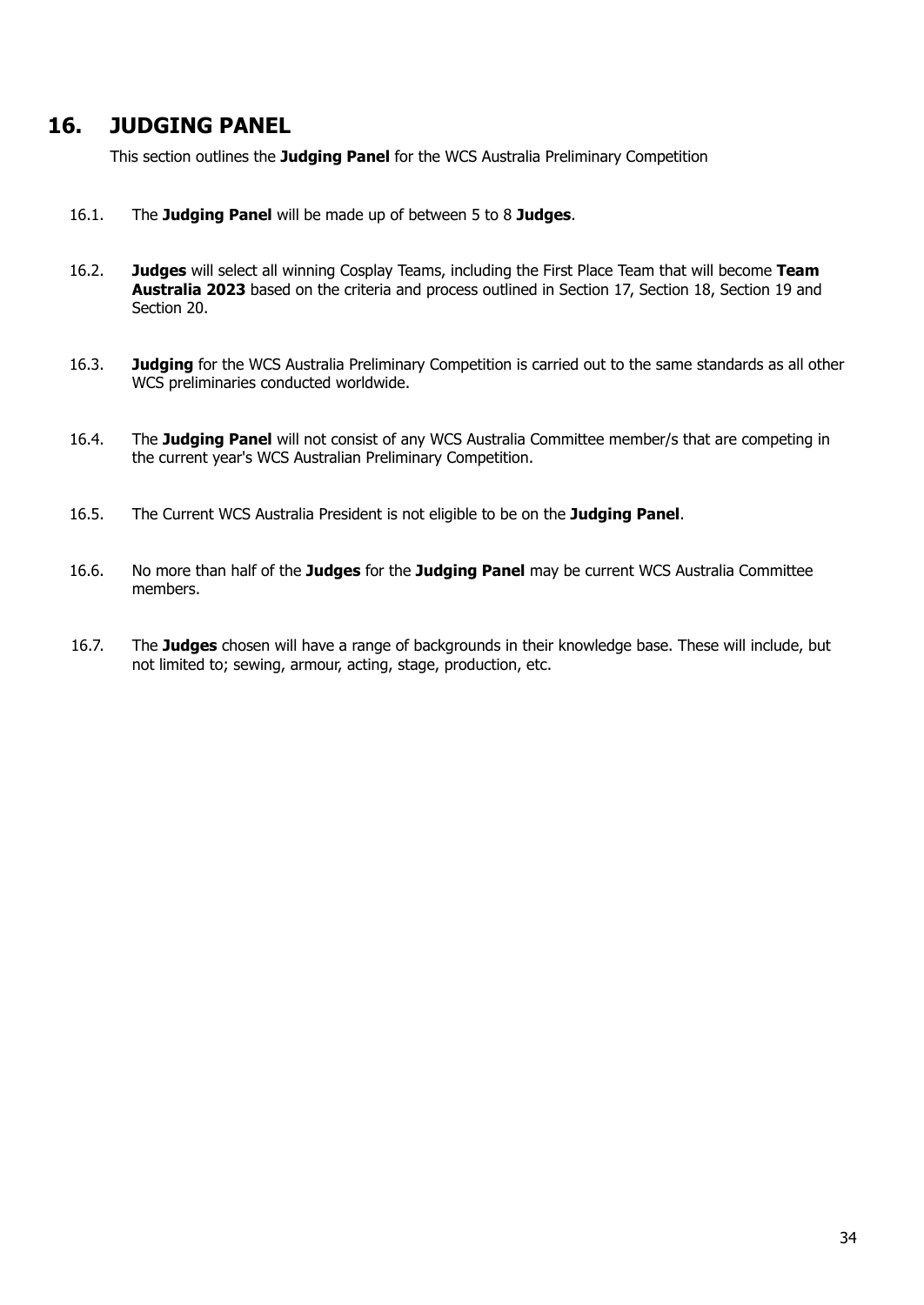# <span id="page-34-0"></span>**17. COSTUME JUDGING**

This section outlines the Costume Judging for the WCS Australian Preliminary Competition.

#### 17.1. A Cosplay Team MUST attend **Costume Judging**.

Cosplay Teams who do not attend **Costume Judging** will be penalised, and may not be able to participate in the Stage Performance of the WCS Australian Preliminary Competition.

a) Situations outside of a Cosplay Team's control resulting in the Cosplay Team being late or delayed must be reported to WCS Australia as soon as possible (a contact number will be given to all Cosplay Teams closer to the date). If these situations are deemed to be outside a Cosplay Team's control there will be no penalty. Every effort will be made to allot a new time for **Costume Judging** but, depending on time restrictions, this may be shorter by necessity.

- 17.2. **Costume Judging** will be held during the morning of the WCS Australian Preliminary Competition.
- 17.3. Cosplay Teams will be allocated a **Costume Judging Time** closer to the date of WCS Australian Preliminary Competition.
- 17.4. It is recommended that a Cosplay Team arrive on site and prepare for **Costume Judging** before their allotted time in the event that an earlier **Costume Judging** time is available due to another Cosplay Team being delayed or dropping out. This will also help to ensure that all Cosplay Teams can be seen in the allotted time.
- 17.5. **Costume Judging** will be completed for all Cosplay Teams before the Stage Performance of the WCS Australian Preliminary Competition later in the day.
- 17.6. All Cosplay Teams will be given the same amount of time to present their Cosplay Costumes to the Judges during the **Costume Judging**.
- 17.7. Cosplay Teams should be aware that if their **Cosplay Costume** malfunctions after **Cosplay Judging** has finished this will affect their **Costume Judging Score** - this includes backstage or during the Stage Performance.
- 17.8. **Costume Judging** will involve close inspection of the **Cosplay Costumes** while they are being worn by the Cosplay Team. **\*\*\*\***

a) **Costume Judging** will involve touching of **Cosplay Costumes**, and parts may be moved in order to inspect construction and seams, also known as "Flipping Seams".

b) **Judges** will NEVER intentionally touch any member of the Cosplay Team inappropriately. **Judges** will always try their best to communicate with the members of a Cosplay Team when and where they are about to touch a **Cosplay Costume**.

c) If any member of a Cosplay Team has an injury on their body that would flare up if it were touched accidentally they are to inform the Judges as soon as possible during their allotted **Costume Judging** time.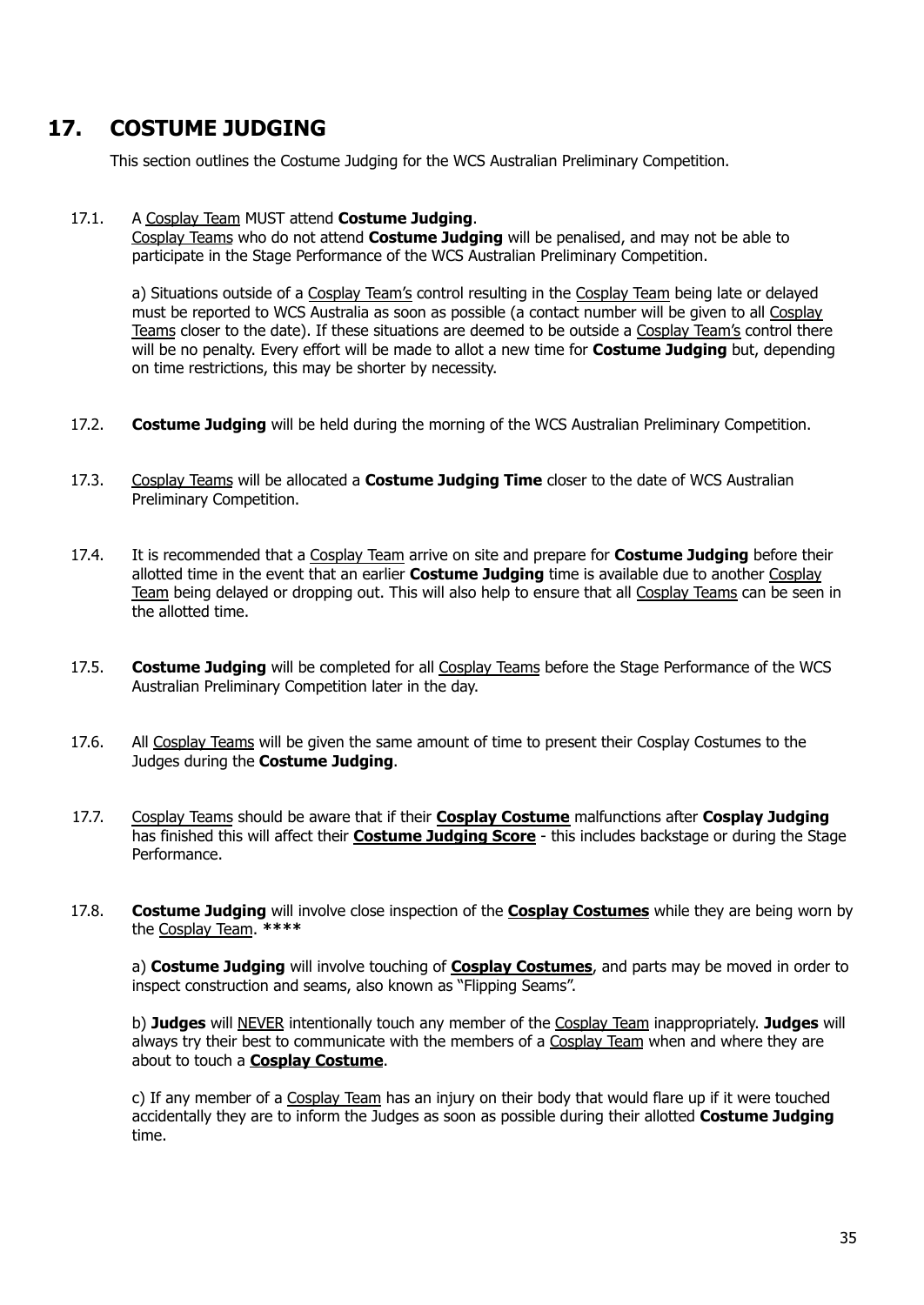d) As **Costume Judging** time is limited, a number of **Judges** may inspect the same **Cosplay Costume** at the one time. **Judges** will always try their best to communicate with the members of a Cosplay Team if they are about to move "out of line of sight" i.e. move behind the member of the Cosplay Team to have a closer look at the back of the **Cosplay Costume**.

**\*\*\*\*** At the time of writing rules for 2022, NSW covid rules and guidelines for the date and time of the WCS Australian Preliminary Competition are unknown. All Judges and Cosplay Teams are permitted to wear FACE MASKS during **Costume Judging** if they wish to do so. The wearing of masks will have no effect on the Judges Score, and will not matter if the Cosplay Team wishes to wear medical masks or home made ones to match their Cosplay Costumes.

- 17.9. **Judges** are not permitted to remove an item or part of a **Cosplay Costume** from a Cosplay Team Member's body, however **Judges** may request items or parts of the **Cosplay Costume** be removed (if able to), e.g. taking off a hat, so the **Judge** can have a closer inspection of the item.
- 17.10. **Judges** are NOT PERMITTED and will NEVER INTENTIONALLY ASK any member of a Cosplay Team to remove one or more parts/item of their **Cosplay Costumes** that would result in that member being naked or becoming indecently exposed.
- 17.11. Cosplay Teams need to make sure all parts of their **Cosplay Costumes** are secured and attached correctly. **WCS Australia** and **Judges** will not be held responsible for any parts of a Cosplay Team's **Cosplay Costumes** falling off and/or breaking during the **Costume Judging.**

a) If a **Cosplay Team** feels like a particular part of their **Cosplay Costume** is particularly delicate they are to inform the **Judges** as soon as possible during their allotted **Costume Judging** time, and in the Team Build Book if possible.

- 17.12. Each **Judge** can award a maximum of **100 Points** for **ALL** of a Cosplay Team's **Cosplay Costumes**.
- 17.13. All **Cosplay Costumes** presented to the **Judges** by a Cosplay Team will be **Judged** together. All **Cosplay Costumes** are counted as a set, and Cosplay Teams can not indicate that one member of the Cosplay Team's **Cosplay Costume** is not to be Judged.
- 17.14. All of the Cosplay Team's **Weapons & Handheld Props** are required for and subject to **Costume Judging**.
- 17.15. "Cosplay Costume Pieces" that are to be used for less than **10 seconds** on stage during a Cosplay Team's Performance (eg. a cape or a cloak that will be removed in the first 10 seconds are to be considered a Handheld Stage Prop), and will not be judged as part of **Costume Judging**. However, these items are required to be brought to **Costume Judging** and their use during the Performance should be indicated to the **Judges** and in the **Team Build Book**.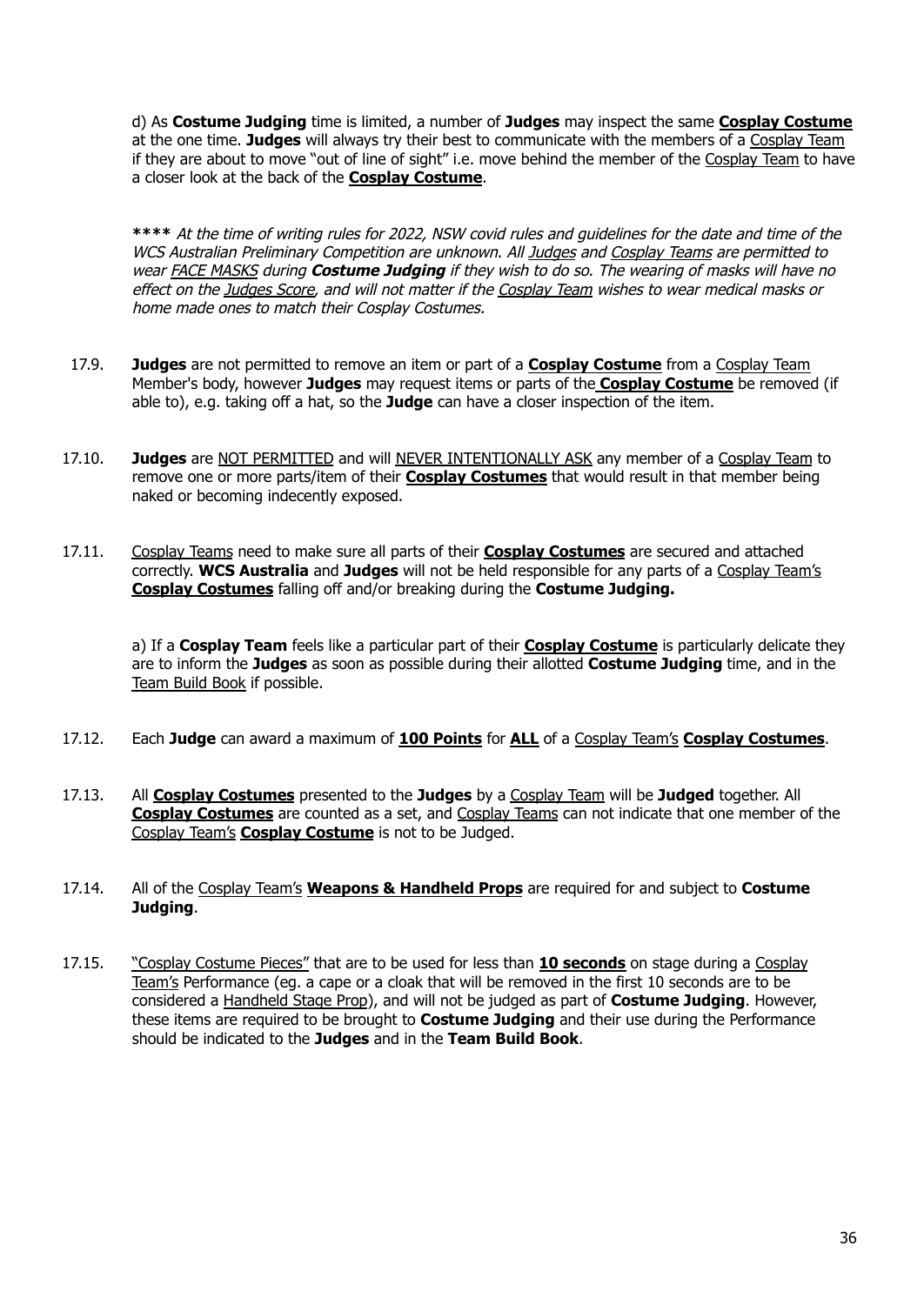# <span id="page-36-0"></span>**18. POINT CRITERIA FOR COSTUME JUDGING**

This section outlines the ways that points will be allocated during the Costume Judging.

18.1. Points for **Costume Judging** will be awarded according to three (3) criteria.

**Accuracy & Precision of Cosplay Costumes** - 40 Points **Quality & Construction Proficiency of Cosplay Costumes** - 40 Points **Evaluation of Techniques Proficiency & Finish** - 20 Points.

#### **Total of 100 Points**

#### 18.2. **Accuracy & Precision of Cosplay Costumes** - 40 Points

**Cosplay Costumes** will be evaluated based on their **Accuracy & Precision** when compared to their original references images/artwork of the **Characters Design.**

A **Cosplay Costume** that appears identical as possible to the original references images/artwork will receive higher points, compared to a **Cosplay Costume** that looks nothing like the original references images/artwork.

a) For Judges to evaluate the **Accuracy & Precision** of a **Cosplay Costume** a number of elements will be taken into consideration. The following examples are not a full list, but are given as examples-

- Correct choice of colours, including fabric, paint etc.

- Cosplay Costume proportions, and the overall silhouette.
- Completed Cosplay Costume, with all supporting layers and miscellaneous parts.
- Correct accessories such as footwear, styled wigs, headgear, etc.

b) When there are no original references images/artwork of a part of a Cosplay Costume, e.g. the back of a Jacket, or the only original references images/artwork are only in black and white. The Cosplay Team needs to indicate this in their Team Build Book. Cosplay Costumes that are affected by original references images/artwork issues such as these can still be judged on **Accuracy & Precision** as long as they are true to the spirit of the Cosplay Character, the atmosphere of the original work, and the Cosplay Team give rationale reason as to why they constructed the Cosplay Costumes the way they did.

### 18.3. **Quality & Construction Proficiency of Cosplay Costumes** - 40 Points

#### **Quality & Construction Proficiency** scoring for **Cosplay Costume** is based on a number of factors, including but not limited to:

- The neatness and quality of any sewing- including machine or hand stitched embroidery.
- The finish of any sewn parts of a Cosplay Costume- overlocking, lined, hemed, fabric not puckering, etc.
- The fit of the Cosplay Costume, including patterning.
- How the Cosplay Costume moves when being worn and moved in.
- Any painted detail- clean and finished.
- All parts of the Cosplay Costume sitting correctly and not laying oddly or falling off.
- How neat the armour foam, leather work is, including the finishing inside of any components.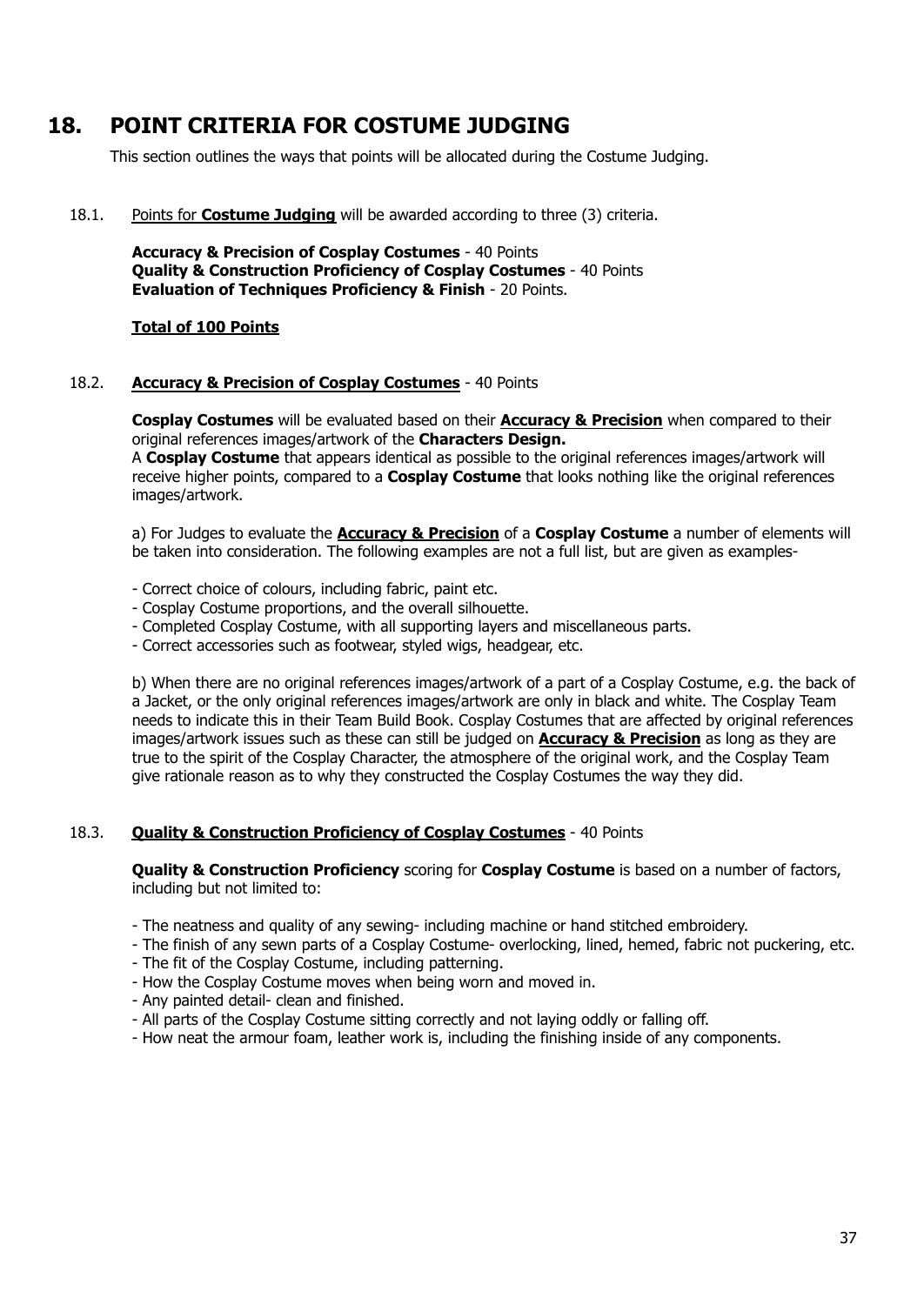### 18.4. **Evaluation of Techniques Proficiency & Finish** - 20 Points.

Techniques for **Cosplay Costumes** can be incredibly diverse. This list is in no way complete but it may provide Cosplay Teams with greater clarity-

- **Sewing**- detailed hand or machine embroidery, beading work, boutique sewing finishes, tailored and fitted garments, etc.

-**Armour**- foam smithing, leather work, thromoplatic, 3D printed parts, etc.

-**Accessory making**- sculpting and casting, boot/shoe covers, making horns, etc.

-**Millinery-** hats & headwear, fabric flowers, etc.

-**Wig Work**- Sewing together wigs, dying wigs, styling gravity defying spikes, etc.

**Cosplay Costumes** that use a variety of techniques may be able to score more points than a Cosplay Costume which has been made using only a small number of techniques. e.g. A **Cosplay Costume** that has only sewing and wig work, might not score as many points as a **Cosplay Costume** that has sewing, armour and wig work.

**HOWEVER** if a **Cosplay Costume** uses a vast number of techniques and most, if not all of the techniques are executed/finished poorly, this Cosplay Costume will score lower than a **Cosplay Costume** where only a few techniques have been executed and finished to an exceptional standard.

Judging criteria will weigh the quality and finish of elements over the number of techniques employed **- quality over quantity.**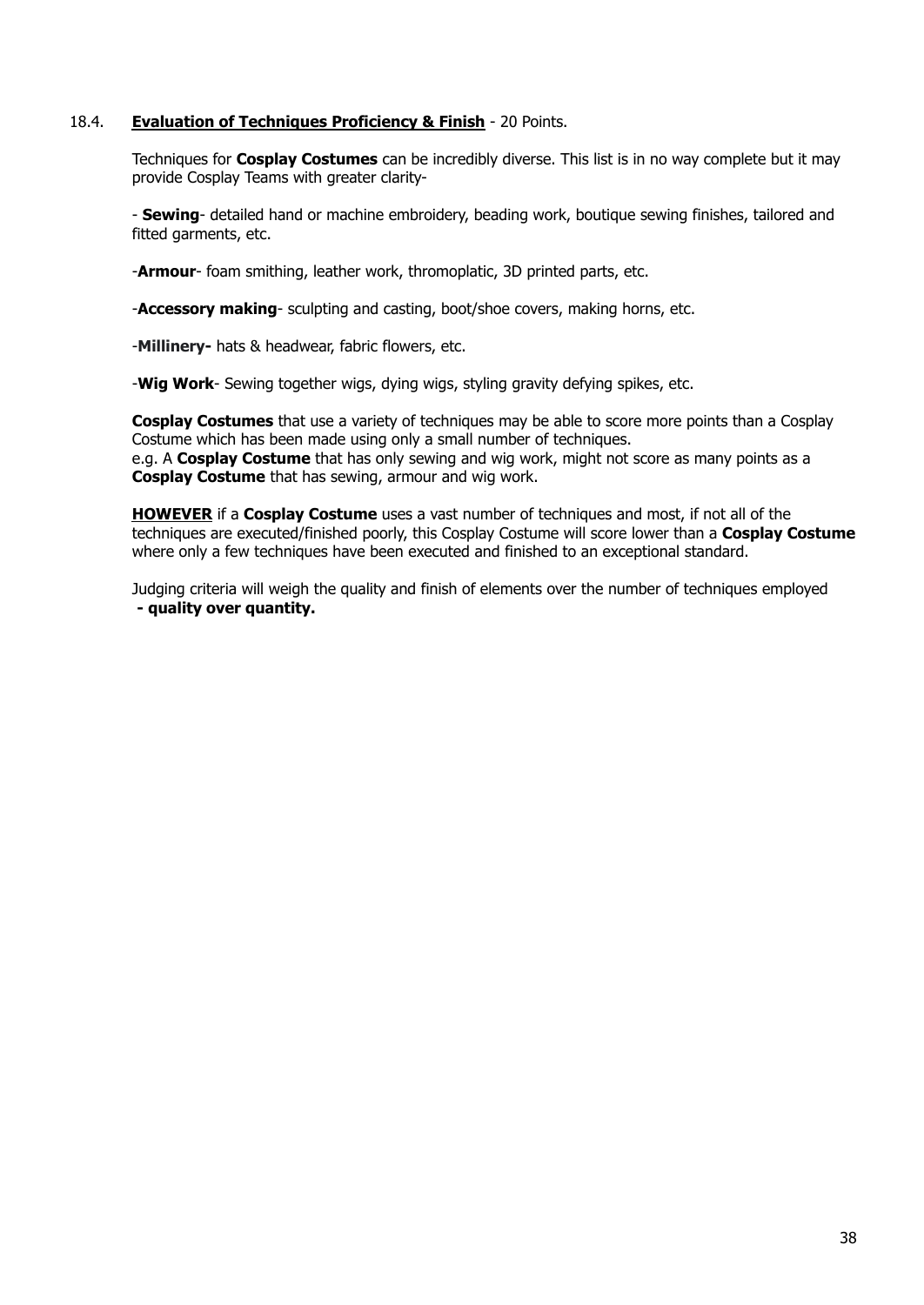# <span id="page-38-0"></span>**19. PERFORMANCE JUDGING**

This section outlines the **Performance Judging** for the WCS Australian Preliminary Competition.

- 19.1. Each **Judge** can award a maximum of **100 Points** for a Cosplay Team's Performance.
- 19.2. All the **Judges** will be in prime locations to view a Cosplay Team's Performance, so as to be able to see as much as possible.
- 19.3. **Judges** will not talk to any Cosplay Team during this time, but may ask an MC to ask a particular question of a Cosplay Team if they wish.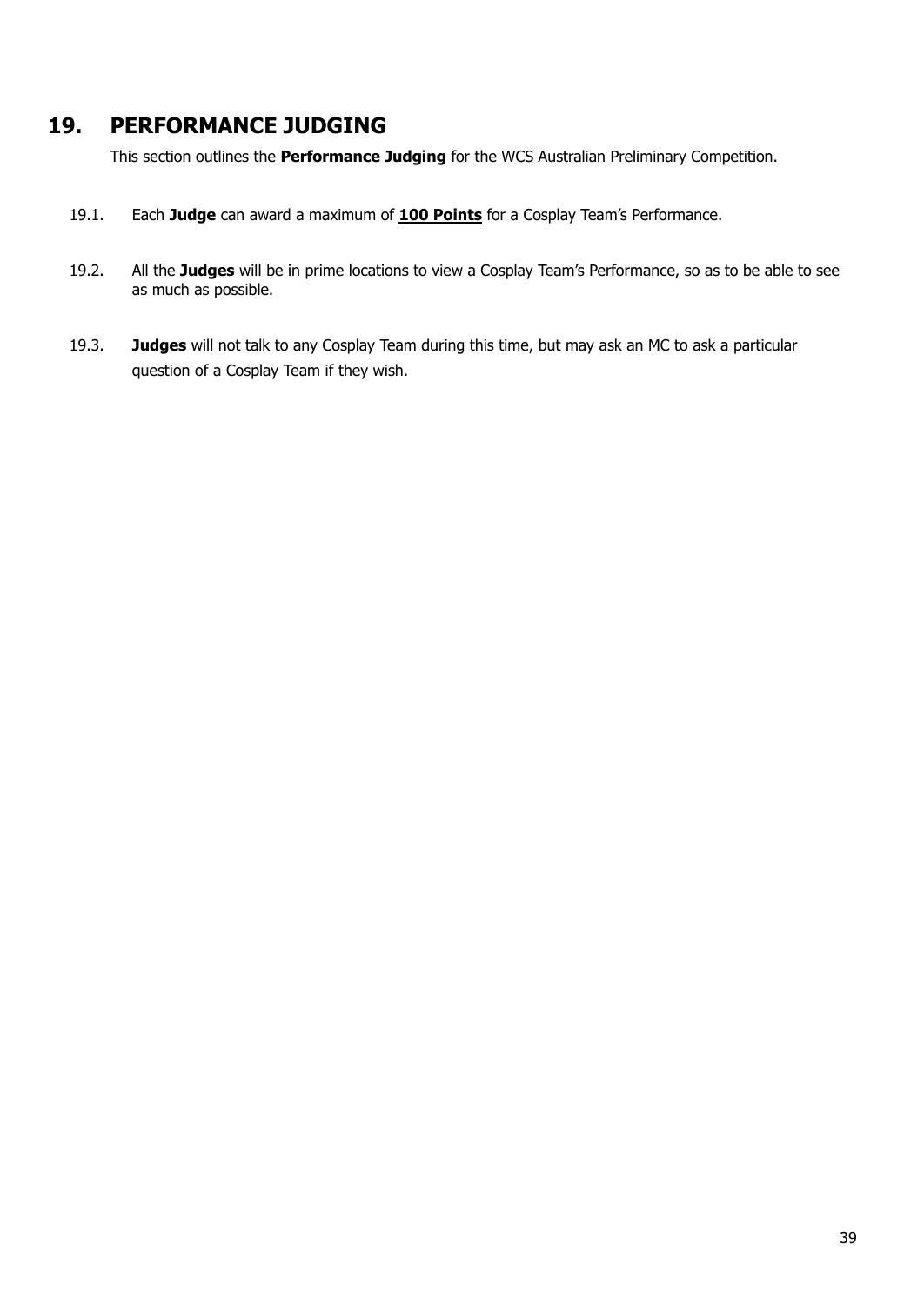# <span id="page-39-0"></span>**20. POINT CRITERIA FOR PERFORMANCE JUDGING**

This section outlines the ways that points will be allocated during the **Performance Judging**.

20.1. Points for **Performance Judging** will be awarded according to four (4) criteria.

**Performance** - 50 Points **Acting & Stage Proficiency** - 20 points **Cosplay Costume Stage Presence** - 20 points **X Factor** - 10 points

### **Total of 100 Points**

#### 20.2. **Performance** - 50 Points

**Performance** will be evaluated based on the following aspects such as the way in which the story is conveyed, the use of props, and the overall entertainment value. References to the original work (such as storylines, dialogue or key plot points) will also be taken into consideration. The general polish and accomplishment of the performance (such as hitting audio cues, interacting with the other person, etc) will also be evaluated.

### 20.3. **Acting & Stage proficiency** - 20 points

The Cosplay Team **Acting & Stage Proficiency** score will be evaluated based on how well-rehearsed the Performance is - are dance pieces rehearsed and insync with each other, and with the backing music? Is fighting choreography performed successfully? Are lines of dialogue or singing well lip synced? Does the Cosplayer's facial and body expression match the tension or mood of the scene? etc.

### 20.4. **Cosplay Costume Stage Presence** - 20 points

The **Cosplay Costume Stage Presence** score will be evaluated according to the impact made by the Cosplay Costumes when they appear on stage - do the Cosplay Costumes work together on stage as a pair? Are they visible on stage? Do they involve elements such as lighting or other tricks? Is there some kind of visual impact? Quick change Cosplay Costumes and other Costume related gimmicks will be taken into consideration.

### 20.5. **X Factor** - 10 points

The **X Factor score** is calculated in addition to the above factors of **Performance, Acting & Stage Proficiency, and Cosplay Costume Stage Presence.** Points will be awarded for elements that exceed expectations, for example; a performance which is particularly moving or exciting, or the innovation of new ideas or refinement of beloved techniques that have not been seen before in the competition.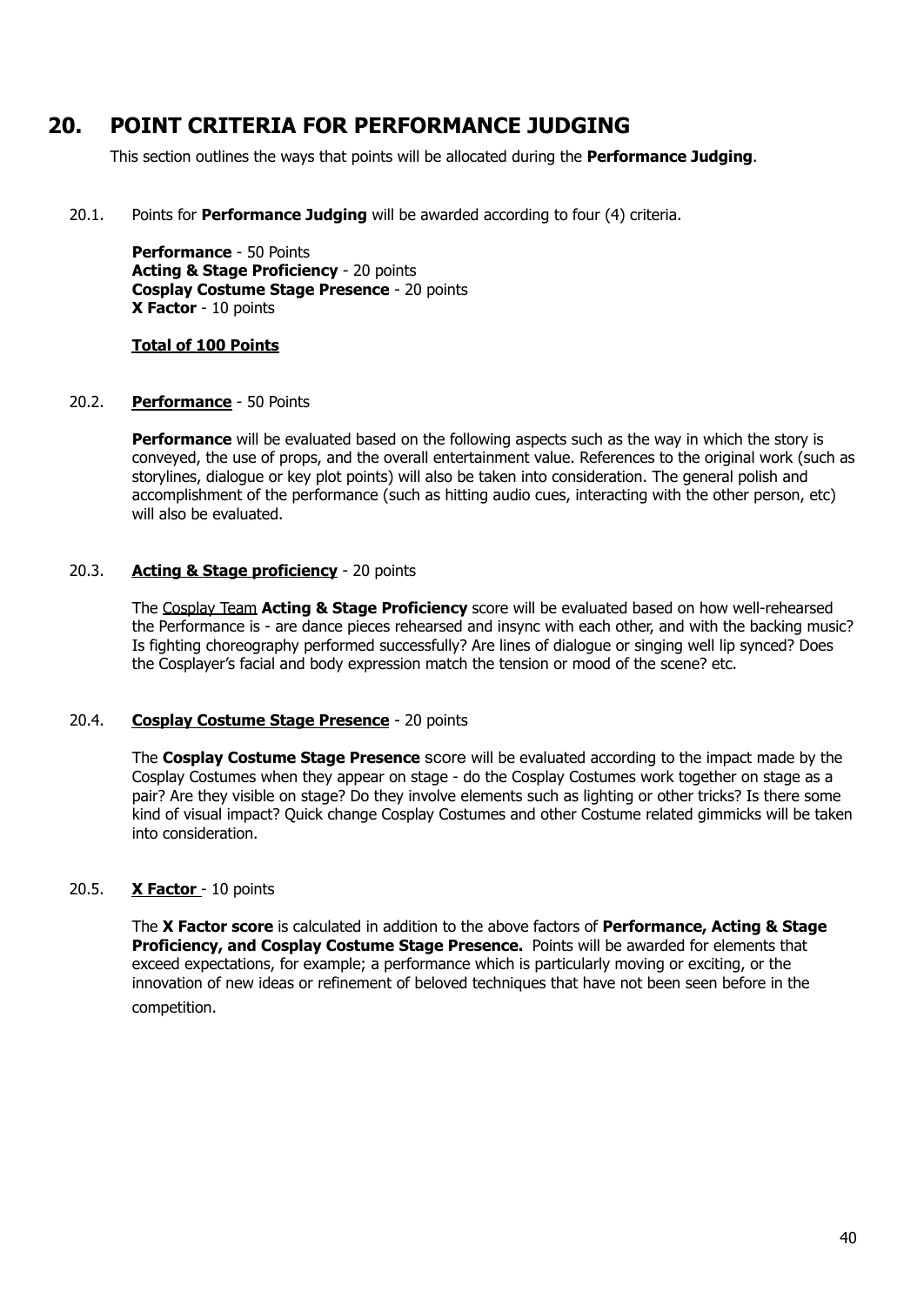# <span id="page-40-0"></span>**21. RESULTS, PRIZES & AWARDS**

This section outlines the **Results, prizes & Awards** for the WCS Australian Preliminary Competition.

- 21.1. An **Awards Ceremony** will be held towards the end of day for the WCS Australian Preliminary Competition. The time when this **Awards Ceremony** will occur is dictated by SMASH! - all Cosplay Teams will be informed closer to the date.
- 21.2. **Prizes & Awards** will be given to a select number of Cosplay Teams competing in the Australian Preliminary Competition.
- 21.3. First-Place, Second-Place, and Third-Place will be awarded at the WCS Australian Preliminary Competition.
- 21.4. At any point, WCS Australia may announce more **Prizes & Awards** which Cosplay Teams may be eligible to win at the WCS Australian Preliminary Competition.

#### 21.5. The **Winning First-Place Cosplay Team**, Prize & Award include-

a) An invitation to represent Australia in the **WCS Championship Competition 2023** to be held in Japan as **Team Australia 2023.**

b) Return flights to Japan for the **WCS Championship Competition 2023.** (Airline tickets are Standard Economy. One for each member of **Team Australia 2023**, 2 tickets in total.)

#### c) Accommodation for the two members of **Team Australia 2023** for the duration of the **WCS Championship Competition 2023**.

d) Luggage allowance of 2-pieces checked luggage at 23kgs/each as per the current sponsors JAL (Japan Airlines). Please note; this is prone to change as per the airlines' luggage conditions, which could be updated at any time. **Team Australia 2023** will be responsible for fees for any luggage that exceeds the luggage limits set by JAL.

21.6. In the event that the First Place winning Cosplay Team is unable to represent Australia in the World Cosplay Summit Championship held in Japan, the Second-Place Cosplay Team for the WCS Australian Preliminary Competition will be invited as the reserve Cosplay Team.

In the event the First Place winning Cosplay Team has to withdraw:

- The reserve Cosplay Team is immediately notified and enquired about their availability. If the reserve Cosplay Team is unavailable, the Third-Place Cosplay Team is notified and enquired about their availability.

- World Cosplay Summit Inc. will be immediately notified about the change of Cosplay Team and Cosplay Team members.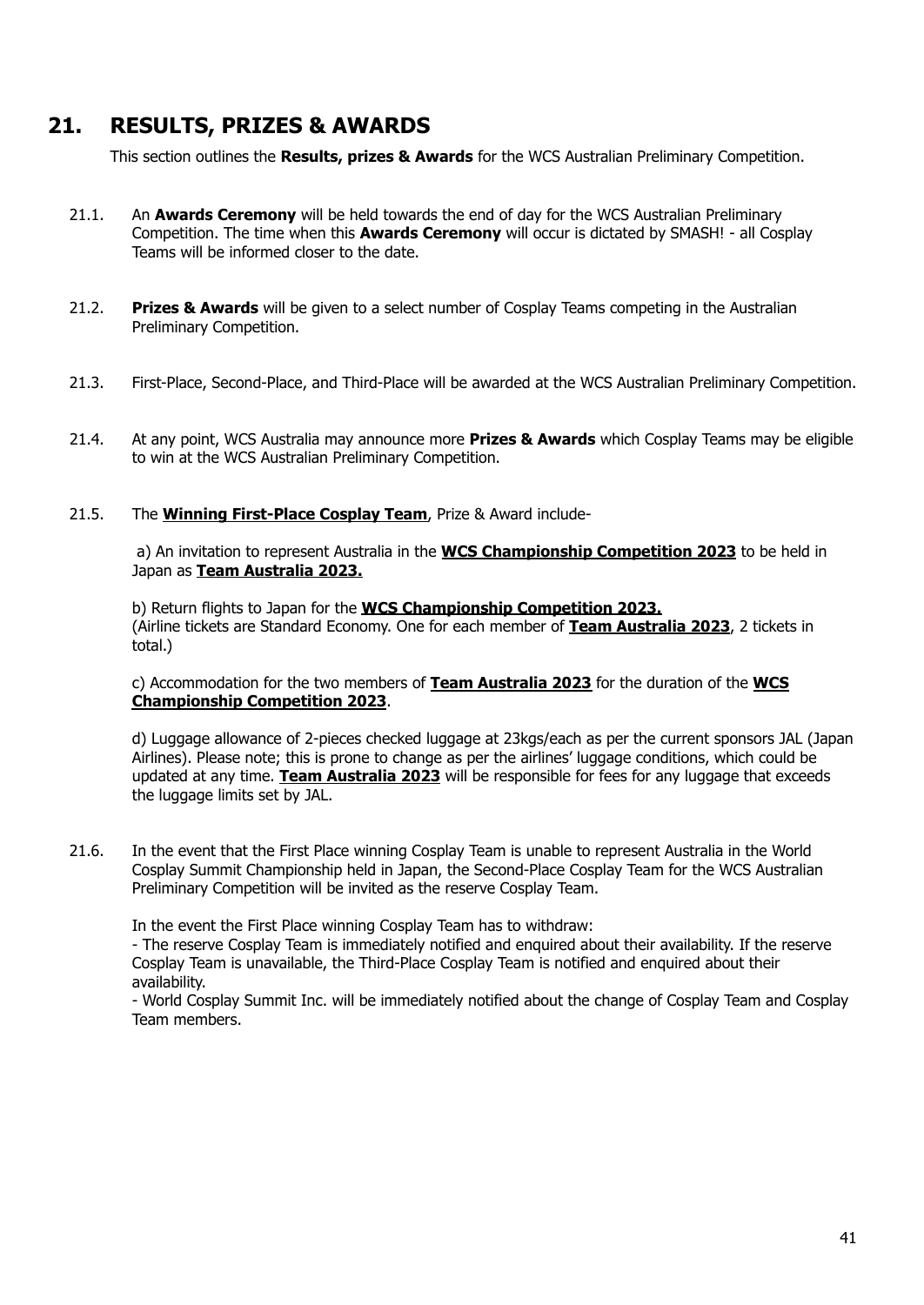# <span id="page-41-0"></span>**22. BEING TEAM AUSTRALIA**

The purpose of this section is to give a basic guide/understanding of what will be expected of the winning Cosplay Team, known as **Team Australia 2023**, for the World Cosplay Summit (WCS) held in Japan.

These points outlined here are understood by WCS Australia to be common rules, regulations, and guidelines set out by WCS Inc, for WCS and the WCS Championship Competition, used in past years.

HOWEVER, it should also be known that these can be changed, updated or removed by WCS inc at any time. WCS Australia will try their best to keep **Team Australia 2023** informed of any changes or updated to the rules for the World Cosplay Summit.

Also note that this is not a full, or extensive list of all the rules set out by WCS inc for the World Cosplay Summit, as updated rules are generally only released at the beginning of each year. E.g. The World Cosplay Summit 2023 rules are likely to be released in May of 2023.

22.1. **Team Australia 2023** are required to bring a minimum of six (6) Cosplay Costumes to Japan, three (3) per member. This minimum number includes the Cosplay Costumes the team will be using in the World Cosplay Summit Championship.

#### **Each team member Cosplay Costume required -**

- 2 x Event Cosplay Costumes
- 1 x Championship Cosplay Costumes

Total= 3 Cosplay Costumes

#### 22.2. Weather and **Event Cosplay Costumes** -

The World Cosplay Summit is held during Summer in Japan. Daily temperatures can be very high (upwards of 35**°**C), along with a high humidity. This event also takes place during monsoon season so there is a high probability of heavy rain and typhoons. As a number of Events will be held outside with limited shelter, **Team Australia 2023** is asked to keep this mind when selecting **Event Cosplay Costumes.** Some recommendations are-

a) **Event Cosplay Costumes** that are suitable for wearing for a long period of time with comfortable footwear. In past years some events have gone for a full day, closer to 10 hours.

b) **Event Cosplay Costumes** that are suitable for outdoor, or non-temperature controlled environments. Think about washability due to rain, sweat or sunscreen.

c) **Event Cosplay Costumes** that are simple and easy to wear. The **Event Cosplay Costumes** do not need to be overly complicated, difficult to put on, wear or take off.

d) All **Event Cosplay Costumes** are to be discussed well in advance with the WCS Australia Organiser who will offer guidance and make sure they are acceptable for each event.

22.3. The final number and type of Events held at the World Cosplay Summit **2023** will be announced by WCS Inc closer to the dates. **Team Australia 2023** may wish to take more than the minimum number of **Event Cosplay Costumes** to Japan, if more then two (2) Events that require Cosplay Costumes are announced.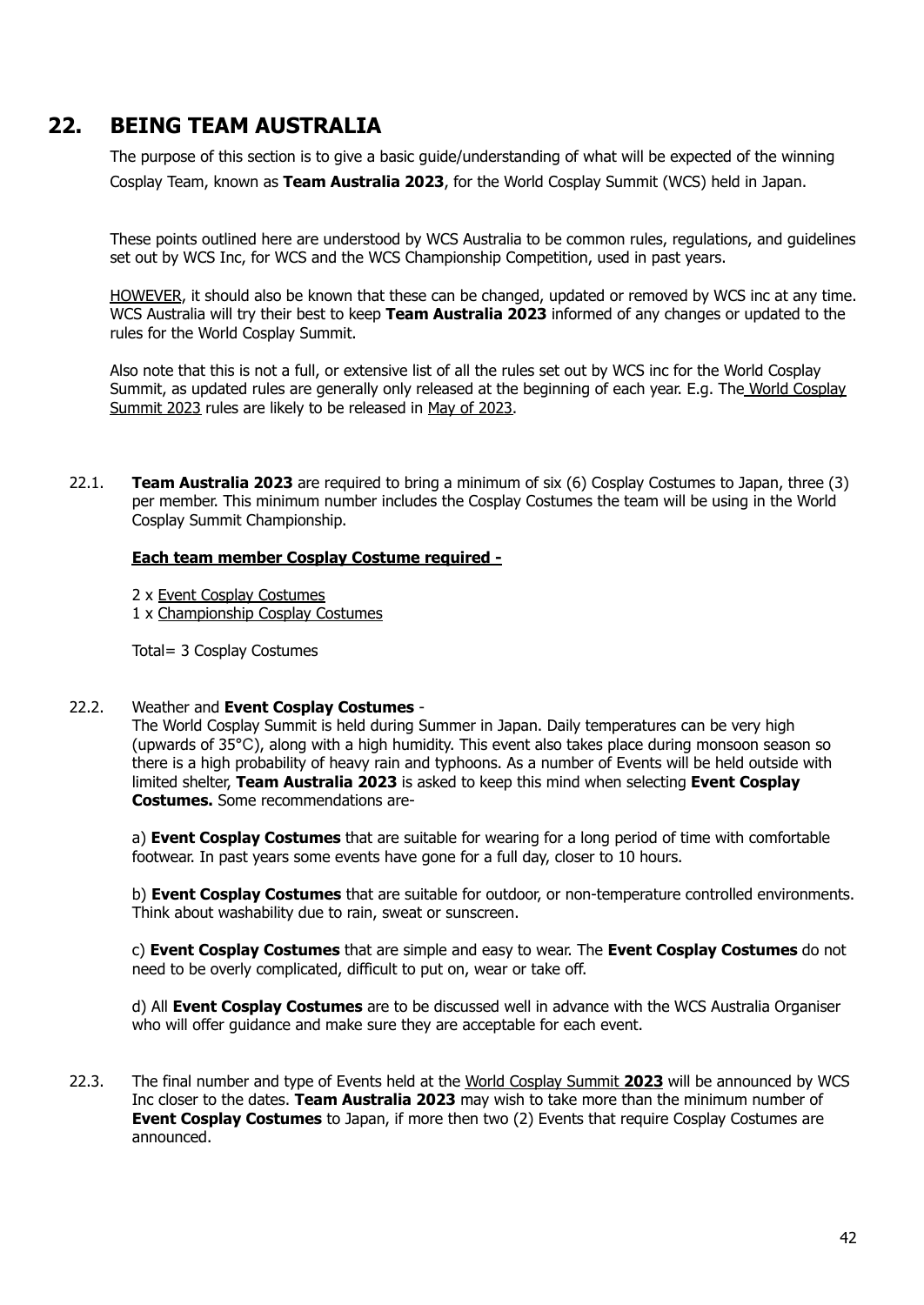22.4. **Event Cosplay Costumes** are not required to be made especially for a World Cosplay Summit **2023** Event.

a) They are not required to be brand new, and can have been worn before, e.g. to a Cosplay Convention, Photoshoot, etc.

b) Nor are they required to be an award winning Cosplay Costume.

- 22.5. While it is recommended that **Event Cosplay Costumes** are Handmade by **Team Australia 2023**, it is permissible to wear purchased or compiled Cosplay Costumes in some circumstances. This will need to be discussed with the WCS Australia Organiser before going to Japan.
- 22.6. **Event Cosplay Costumes** must be sourced from a Japanese; Manga, Anime, Video Game, or Tokusatsu work.
- 22.7. Doujinshi or OC variants, even those commissioned from artists, are not permitted for **Event Cosplay Costumes.**
- 22.8. Characters with a country of origin other than Japan are not permitted for **Event Cosplay Costumes**.
- 22.9. It is not a requirement for **Team Australia 2023** to coordinate their **Event Cosplay Costumes.** While the **Championship Costumes** must be from the series, costumes for other WCS related events do not need to be a matched pair. E.g. for the Osu Parade, one member can be Ash from Pokemon, the other member can be Goku from DragonBall Z
- 22.10. **Team Australia 2023** Championship Cosplay Costumes will be required to follow a number of the same rules, regulations and guidelines set out for the WCS Australian Preliminary Competition.

See for example: Section 4 Characters and Character Design Section 5 Cosplay Costume Section 6 Weapons and Handheld Props Section 8 Special Effects Makeup and Stage Makeup

- 22.11. **Team Australia 2023** are permitted to use their winning WCS Australian Preliminary Competition Cosplay Costumes for the World Cosplay Summit Championship so long as they follow the WCS Inc rules. It should be noted that some years certain anime titles have not been allowed to be cosplayed because of copyright or licensing issues .
- 22.12. **Team Australia 2023** are permitted to repeat their winning WCS Australian Preliminary Competition Performance for the World Cosplay Summit Championship so long as the performance is permissible under the WCS Inc Performance rules.
- 22.13. If **Team Australia 2023** wishes to use their winning Cosplay Costumes and/or Performance for the World Cosplay Summit Championship, they are encouraged to work on enhancing and improving all parts of the Cosplay Costumes, Stage Props or Performance they wish to reuse.